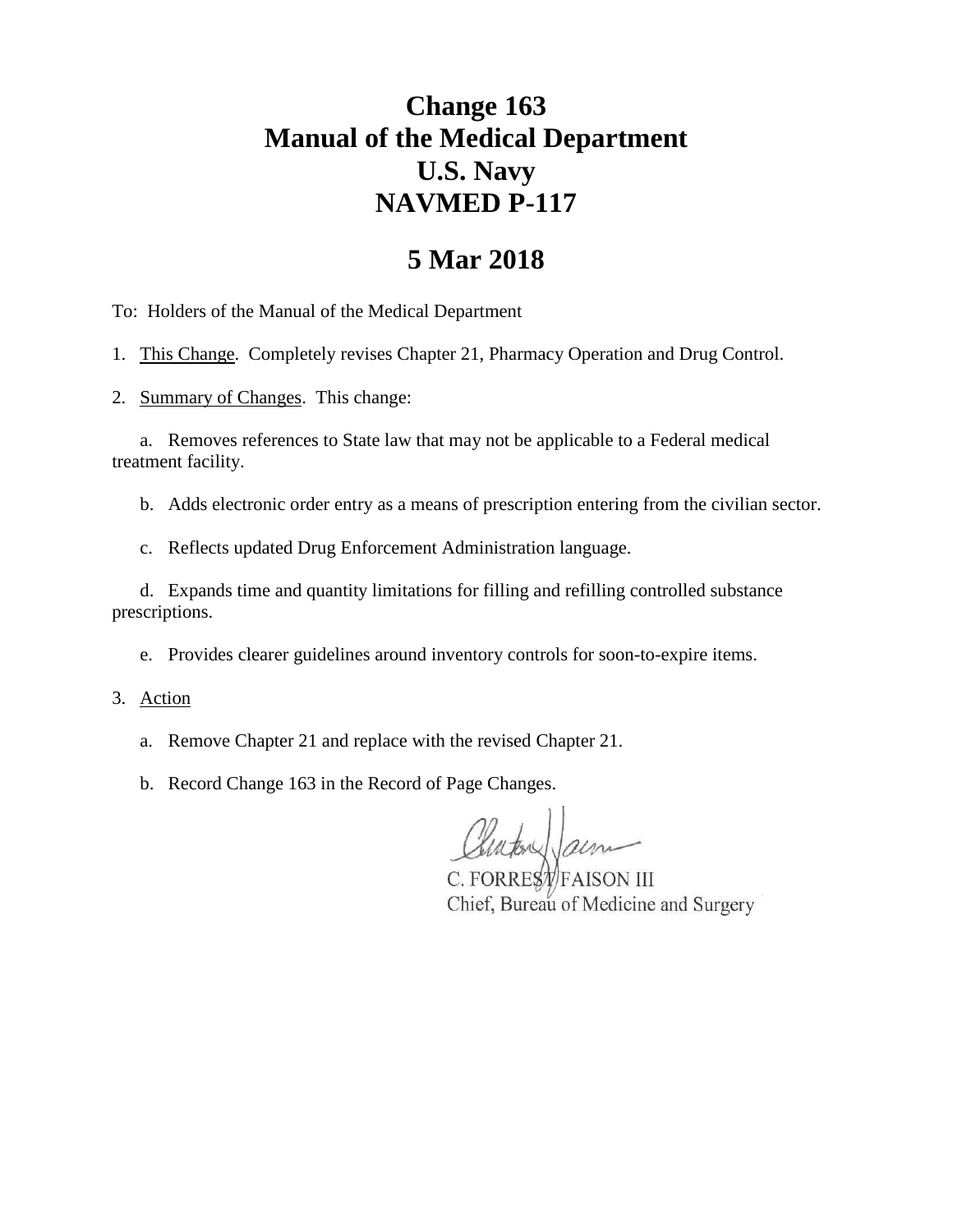# **Chapter 21**

# **Pharmacy Operation and Drug Control**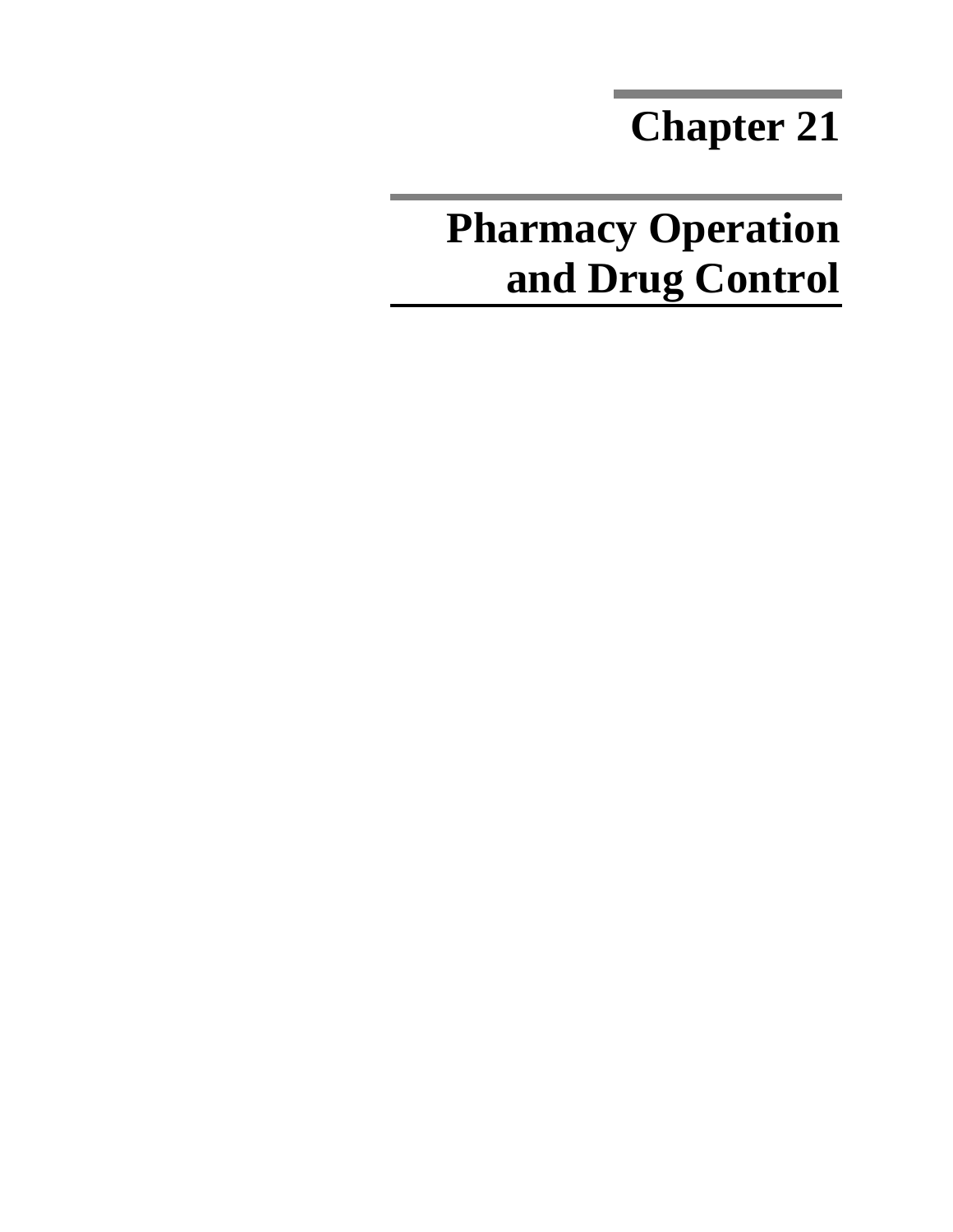## **Chapter 21 CONTENTS**



| <b>Sections</b>                             |           |
|---------------------------------------------|-----------|
| <b>Pharmacy Administration</b>              | $21 - 1$  |
| <b>Controlled Substances</b>                | $21 - 21$ |
| <b>Forms, Records, and Reports</b>          | 21-31     |
| <b>Drug Dispensing without a Pharmacist</b> | 21-37     |
| <b>References and Acronyms</b>              | 21-39     |
|                                             |           |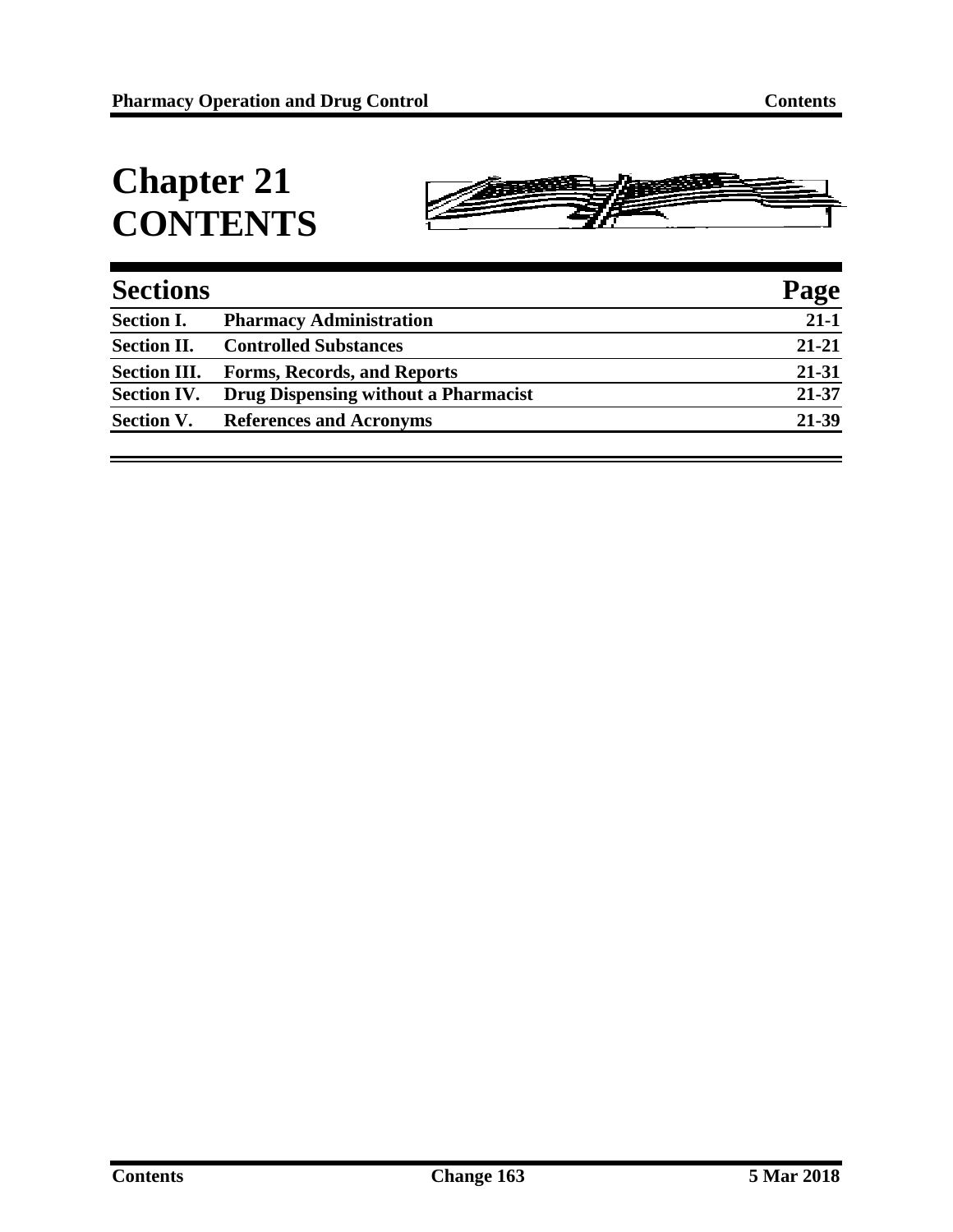## **Section I Pharmacy Administration**

|                                              | Page      |
|----------------------------------------------|-----------|
| <b>Facilities (Regulatory)</b>               | $21 - 1$  |
| <b>Personnel (Regulatory)</b>                | $21 - 1$  |
| <b>Responsibilities (Regulatory)</b>         | $21-2$    |
| <b>Prescribers (Regulatory)</b>              | $21 - 7$  |
| <b>Outpatient Prescriptions (Regulatory)</b> | $21 - 8$  |
| <b>Inpatient Dispensing (Regulatory)</b>     | $21 - 16$ |
| <b>Drug Stock (Regulatory)</b>               | 21-17     |
|                                              |           |

**21-1 Facilities (Regulatory)**

(1) Naval medical treatment facilities (MTF) dispensing drugs range from large hospitals to support stations aboard the ships of the fleet and ashore. The overall mission of each facility, in addition to regulatory and accreditation authority, will determine the type and quantity of pharmacy personnel assigned and the drugs to be stocked. Established national pharmacy practice standards will be utilized as guidelines for pharmacy operations.

### **21-2** Personnel (Regulatory)

(1) Pharmacists must have graduated from an Accreditation Council for Pharmacy Education (ACPE) certified College of Pharmacy or have a Foreign Pharmacy Graduate Examination Committee certificate and have an active license in one of the 50 United States, the District of Columbia, or Puerto Rico. The civilian standard of care requires a pharmacy to operate only under the direct supervision of a licensed pharmacist. A licensed pharmacist will provide professional oversight of all pharmacy services at all fixed MTFs (Budget Submitting Office (BSO) 18) in the United States and overseas where a pharmacy is operated. The intent of this section is to ensure the Navy is consistent with civilian and accepted standards of practice.

(2) The number of pharmacists and technicians assigned to a facility is determined by the Activity Manpower Document. The Bureau of Navy Medicine and Surgery (BUMED) pharmacy staffing standard can be utilized to calculate additional pharmacy resources required to meet increasing workload or scope of services. The standard is based on several workload factors including: number of prescriptions dispensed and scope of services provided. The hours of operation also need to be part of the staffing decision. If the complexity of services provided at the clinic is high, then the standard of care calls for a pharmacist to be available to supervise the pharmacy operation, offer provider and patient consultation, and review all prescriptions prior to dispensing.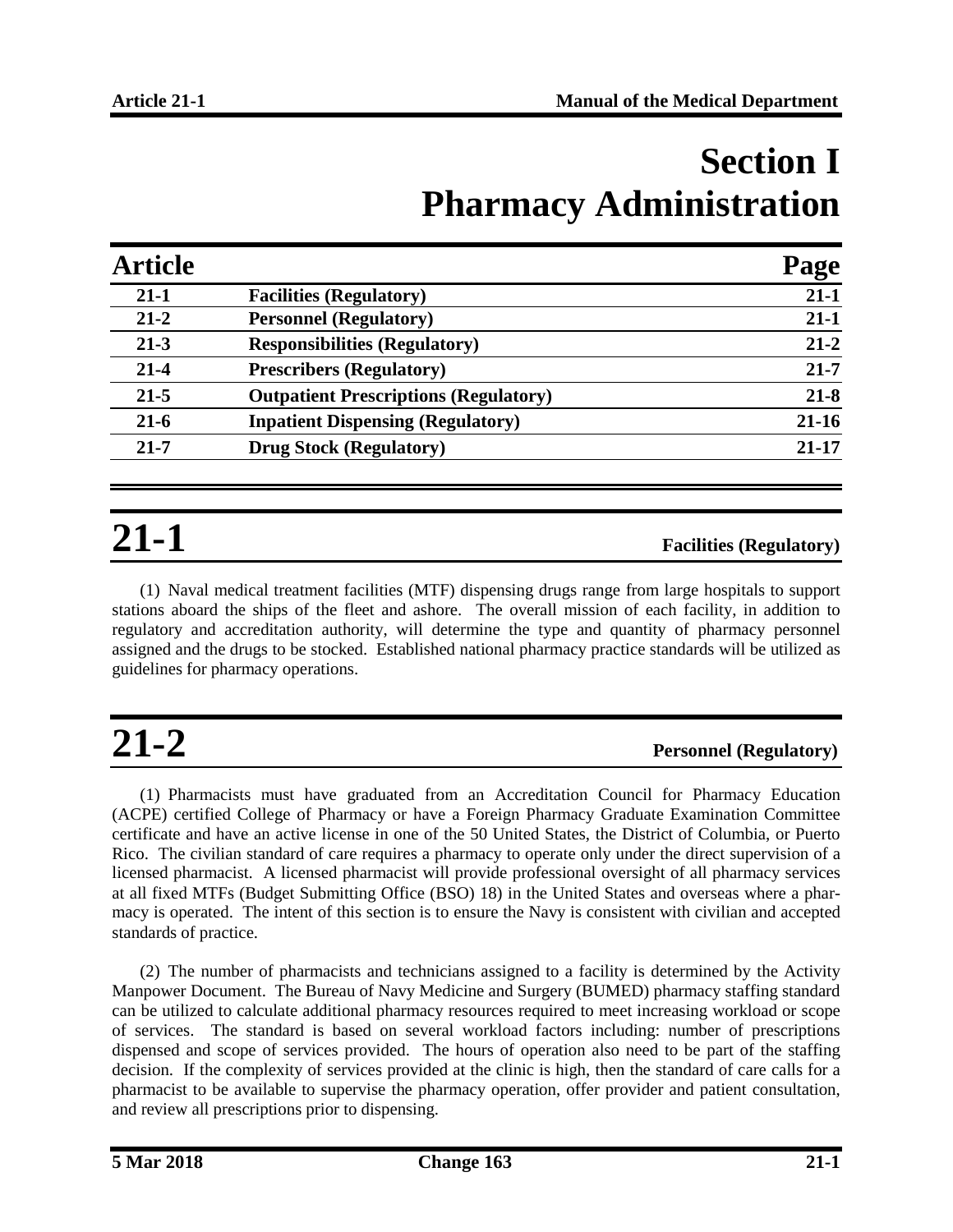(3) At fixed MTFs where workload or complexity does not necessitate a full-time pharmacist, pharmacies may be operated by:

(a) Using the outpatient telepharmacy option (such as a licensed pharmacist at a central pharmacy site checks outpatient prescriptions prior to dispensing to the patient at a telepharmacy site through the use of video conferencing technology. This technology must be able to support two-way communication between the pharmacist and the patient). This solution is meant for low-volume, low-complexity pharmacies where less than 50 prescriptions per day require verification. In addition, the technology is meant for emergencies or when temporary coverage is needed for prescription verification.

(b) Utilizing active duty (AD) or prior AD pharmacy technicians (such as Navy Enlisted Classification (NEC) 8482 or equivalent) operating under the Department of Defense (DoD)/The Joint Commission protocol (Protocol for Compliance by DoD Pharmacy Services with Joint Commission Standard Regarding Review of All Prescriptions or Medication Orders, 12 July 2010).

(c) Having privileged providers available to prospectively review prescriptions prior to dispensing.

(d) Utilizing remote pharmacist via inpatient telepharmacy option to support inpatient pharmacy operations to ensure adherence to The Joint Commission medication management standards of prospectively checking medication orders.

(e) Utilizing a healthcare provider determined to be qualified by the MTF to review medication orders for allergies or potential sensitivities, drug and food interactions, current or potential impact as indicated by laboratory values, appropriate indication/dosage/frequency/route, therapeutic duplication, and other contraindications. The healthcare provider(s) reviewing the medication orders in the pharmacist's absence must be trained and assessed for orders review competencies. The pharmacist will conduct a retrospective review of all medication orders as soon as a pharmacist is available.

### **21-3 Responsibilities (Regulatory)**

(1) The commanding officer (CO) is responsible for the operation of the pharmacy. The pharmacy must be operated per Federal law, Service regulations, and accepted standards of practice, such as those defined by The Joint Commission and other professional organizations. Supervision is normally exercised through a commissioned pharmacy officer. When a commissioned officer (pharmacist) is not assigned to an MTF, a civilian pharmacist or a Medical or Dental Corps officer will be assigned supervisory responsibilities. The CO and/or officer in charge (OIC) responsible for a BSO 18 MTF, without a pharmacist assigned (such as branch clinic), must ensure that pharmacy operations are reviewed by a pharmacist through site visits and inspections. For mobile MTFs without a pharmacist (such as non-BSO 18 activity), the CO may assign responsibility to an enlisted pharmacy technician (NEC 8482), a Medical Corps officer, physician assistant, nurse practitioner, certified nurse midwife, certified nurse anesthetist, privileged nurse provider, or an independent duty corpsman (IDC). A BSO 18 CO or OIC of an MTF in the immediate area of an operational unit may assign a pharmacy officer to assist the commander and pharmacy staff of the operational pharmacy in a manner similar to that for a branch clinic, if support is requested by the commander of the operational unit.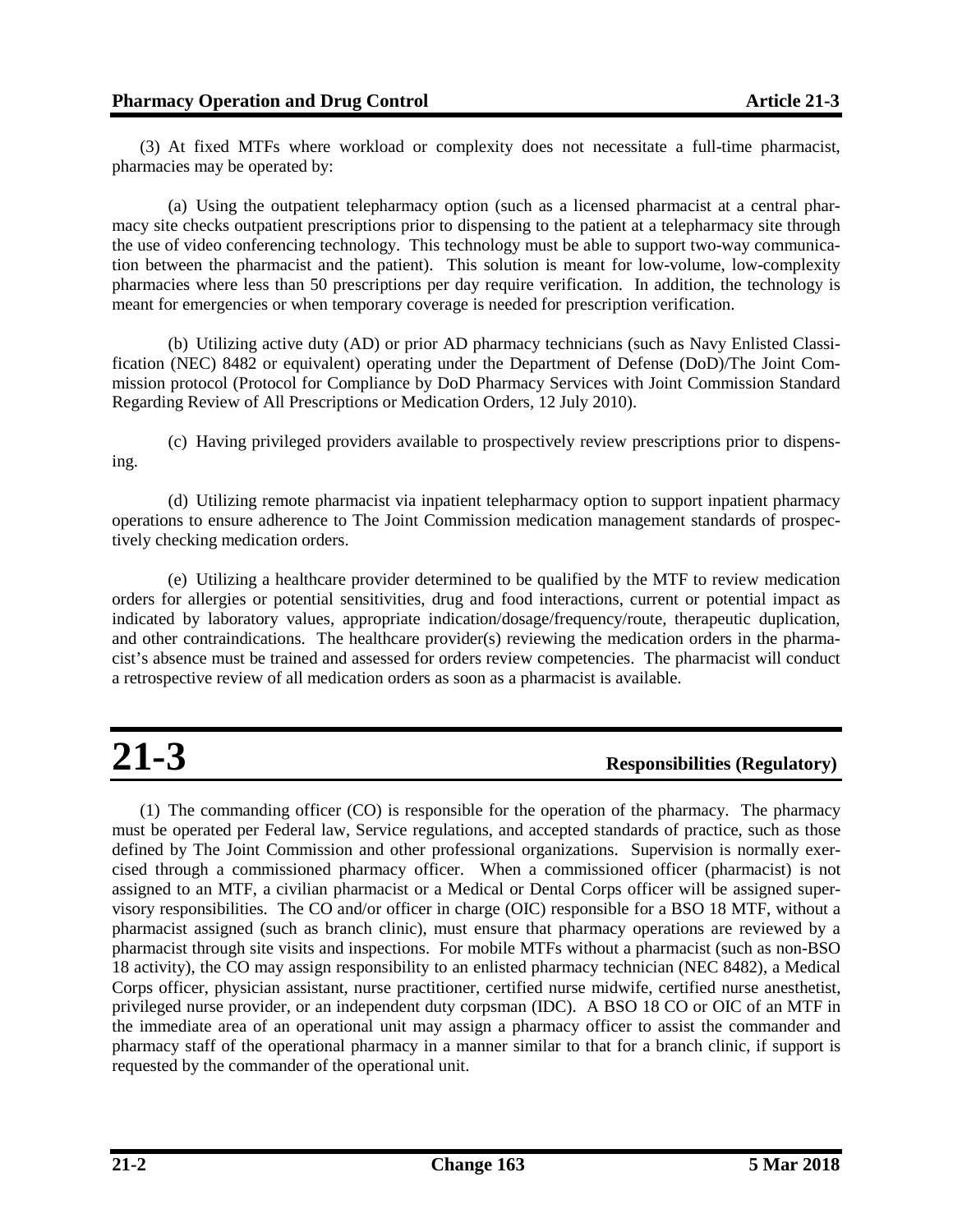(2) The CO must:

(a) Establish policies to ensure rational prescribing, ensure quantities of drugs prescribed are not excessive, and ensure drug dispensing is based on the established DoD and local medication formulary that matches the scope of care at the MTF.

(b) Ensure that the staffing levels, funding, and pharmacy scope of practice are aligned to meet the mission of the MTF.

(c) Ensure that the pharmacy department head and subordinate staff keep abreast of new developments in the field of pharmacy and serve as subject matter experts.

(d) Ensure safe medication use in compliance with pharmacy regulatory and accreditation standards.

(e) Ensure safeguards are adequate to mitigate or prevent drug diversion. See article 21-24, for guidance on methods to prevent drug diversion.

(f) Delineate pharmacy department responsibilities to include, but not limited to:

1. Provide drug information and policy assistance to authorized individuals in the proper writing of prescriptions. In particular, provide reference to pharmacology and toxicology, dosage forms and strengths, precautions, side effects and adverse drug reactions, pharmacokinetics, parenteral nutrition support, availability of ingredients, size of standard packages, equivalent agents, therapeutic and physical incompatibilities, therapeutic equivalents, storage requirements, drug stability, dosage calculations, and any information that would assist the user. Additionally, support providers with information and recommendations regarding pharmaceutical elegance and palatability, use of agents and quantities for maximum effectiveness and economy, refill authorizations, and any matter involving the use or misuse of medications.

2. Assist and advise personnel of ward/clinics or departments within the MTF whose duties involve stocking pharmaceutical items by conducting inspections at least monthly, or more often if required. Provide inspections of all areas where pharmaceuticals are dispensed, administered, or stored. The inspections should include a review of adequacy of identification, sufficiency of storage, safeguards, and evaluation of condition and potency of stocked items based on normal expiration dates, observations or such other criteria as are accepted as good practice by the pharmacy profession.

3. Maintain current drug information resources, and routinely disseminate drug information to medical provider staff and patients.

4. Provide information concerning advances in the field of pharmacy and pharmacy-related matters.

5. Maintain and publicize, either electronically or hard copy, an MTF formulary for use in the facility and by its patients and external customers (such as civilian network providers, other local MTFs, and so forth). MTFs must have the DoD Basic Core Formulary (BCF) as the basis for their individual MTF formulary. A pharmacy newsletter may be used to publish timely information on pharmaceuticals and preparations available for use, along with other prescribing policies and items of interest to the professional staff.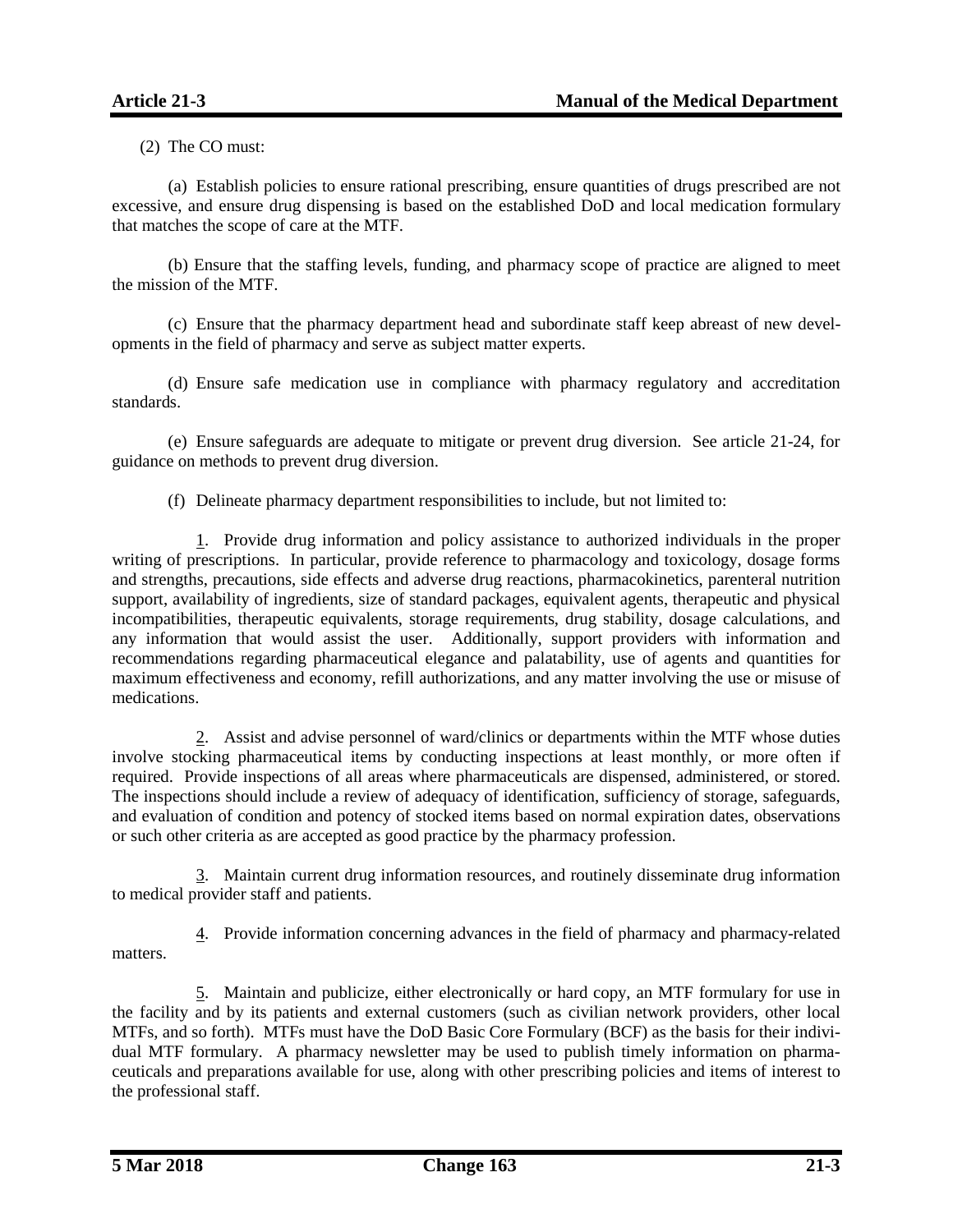6. For MTFs conducting research with investigational drugs:

a. Provide proper and separate storage, safeguarding, labeling, and dispensing of investigational drugs.

b. Maintain investigational drug files. Transfer these files to nearest Federal Records Centers within 5 years and destroy in 10 years.

c. Publish essential information concerning investigational drugs to personnel who administer such drugs or care for patients receiving such drugs.

d. Maintain a reference file copy in the pharmacy of the current protocols for all investigational drugs utilized in the MTF.

7. Where required to support inpatient care: Operate a pharmacy sterile products program to include the preparation and delivery of pharmaceutical sterile products in compliance with the United States Pharmacopeia standards; maintain laminar flow hood, biological safety cabinet (BSC) quality control requirements which must include: cleaning of the equipment used on each shift, and periodic certification of the BSC for operational efficiency by a qualified inspector at least twice yearly, or when the BSC is moved or repaired; changing high-efficiency particulate air (HEPA) filters when air flow is restricted (as indicated by the continuous monitor) or when the filters are contaminated by an accidental spill; maintaining written records of these actions; and centralizing all sterile compounding procedures within the pharmacy department or its satellites.

8. Provide a safe and cost effective unit-dose system as the preferred method for packaging pharmaceuticals for distribution to hospital patients at fixed MTFs. Key elements of a unit-dose system are:

a. Medications are contained in and administered from single-unit or unit-dose packages.

b. Medications are dispensed in ready-to-administer form to the maximum extent possible.

c. For most medications, not more than a 24-hour supply of doses is provided to or available at the patient care area at any time, unless an automated dispensing cabinet system is in place.

d. Patient medication profiles are concurrently maintained by the pharmacy for each

patient.

e. Floor stock medication use is minimized.

9. Ensure maximum use of electronic prescription order entry utilizing the current DoD enterprise system to enhance patient safety. This system also includes adequate safeguards to maintain the confidentiality of patient records. Data on controlled substances must be readily retrievable in printed form from the system.

*Note: Auxiliary procedures must be in place to continue pharmacy functions during equipment downtime. Such auxiliary procedures must ensure all appropriate data is retained for online data entry as soon as possible when the computer system is available. During facility downtime, commands are expected to provide an appropriate level of care, as determined by command capacity, patient population, and the pharmacist's clinical and professional judgment. Operating outpatient pharmacies without clinical decision support provided by an enterprise data entry system does not provide standard of care for drug interaction and allergy screening and should be evaluated for risk to benefit versus patient convenience.*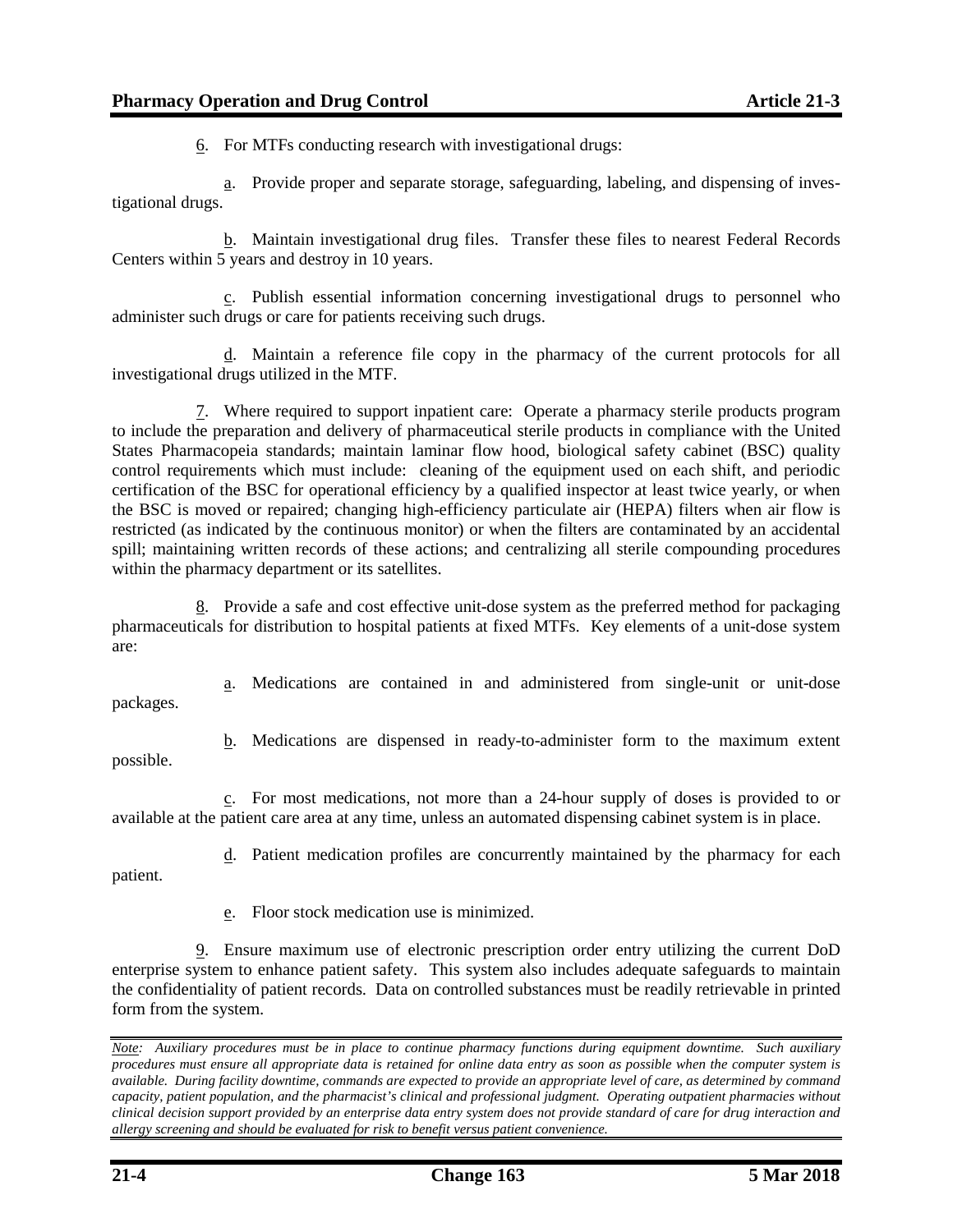10. Ensure prescriptions are filled only for eligible beneficiaries via a valid identification (ID) check or a Defense Enrollment Eligibility Reporting System (DEERS) eligibility check in an enterprise data entry system.

11. Assure, as part of the command's quality improvement program, the quality and appropriateness of patient care services provided by the pharmacy department are monitored and evaluated by using a planned and systematic process to identify and resolve problems.

12. Assure the scope of pharmaceutical services is consistent with the mission of the command, and the medication needs of the patients it serves. This will include promoting a relationship with the Fleet and Marine Forces within the responsible catchment area to determine and assist with predeployment and post-deployment medication needs. This may include, but not be limited to:

a. An assessment of therapeutic disease state management of shipboard and field personnel.

b. Obtain access to deployable forces current medication information.

c. Ensure appropriate types and quantities of medication are available and stored following current standards and regulations.

13. Ensure security measures are adequate to prevent unauthorized entry into the pharmacy. Such measures may include, but are not be limited to, utilization and maintenance of a logbook for visitors entering and leaving, and appropriate pharmacy key accountability by the key custodian with a sign out log. Surveillance cameras system is required in pharmacy spaces where controlled medications are stored and dispensed. Maintain a record of door locks and alarm code changes, to include date and by whom.

14. Ensure the facility provides pharmaceutical care consistent with Service regulations, medical staffing, and standards of practice defined by The Joint Commission and other professional pharmacy organizations.

15. Ensure management and disposal of pharmaceutical wastes will be conducted per applicable Federal, State, and local regulations. Additionally, applicable DoD policies and Navy instructions on pharmaceutical waste should be followed.

16. Generally, if a specific pharmaceutical is not on a government contract, the MTF must purchase the item that offers the best value for the government. Most often, this means buying a generic product. Authorized generics are those rated A/B in the U.S. Food and Drug Administration (FDA) Orange Book: Approved Drug Products with Therapeutic Equivalence Evaluations.

*Exceptions: A trade name medication may be dispensed when medically indicated, supported by current literature, and documented in the patient's medical record.*

17. Pharmacies must honor government contracts, if established, when purchasing pharmaceuticals. Additional blanket purchase agreements between the MTF and a pharmaceutical company cannot be made when a DoD contract is already in place. When necessary, to maintain efficient operations and in the best interest of patient care, the purchase of non-contracted items is allowed.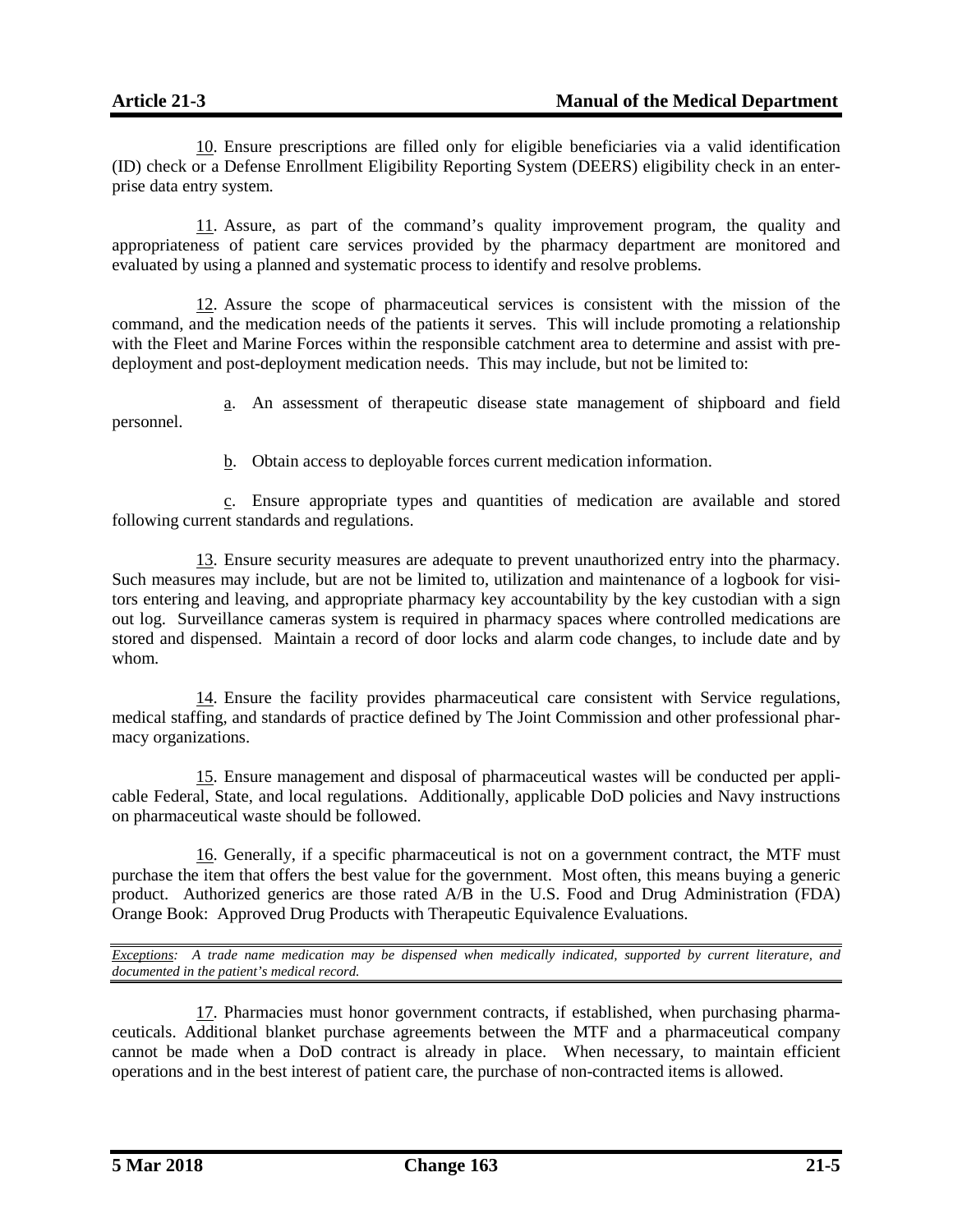18. MTFs must utilize an inventory management ordering system (such as Defense Medical Logistics Standard Support (DMLSS)) to manage their credit memos and order pharmaceuticals from their Prime Vendor credit account. All credits must be spent within 120 days of posting, or, if within 120 days of the end of the fiscal year, before the fiscal year closes. Navy Pharmacy is not allowed to use credits across fiscal years. Credits that are not spent within the required timeframe or before the end of the fiscal year (30 September) will be returned to the U.S. Department of the Treasury.

(3) Pharmacy and Therapeutics (P&T) Committee:

(a) Each parent MTF, with a pharmacy department, must establish a P&T Committee to advise the CO on the selection and use of drugs in the facility. The P&T Committee is a function of the medical staff and will meet at least quarterly and its duties are governed by BUMEDINST 6010.17 series, Naval Medical Staff Bylaws. The committee will be co-chaired by a pharmacist and provider and will consist of an interdisciplinary team with representatives from the medical, nursing, risk management, and pharmacy communities. Other disciplines (such as administrative and logistics communities) may be appointed as needed. The local P&T Committee must ensure compliance with the TRICARE Uniform Formulary policies and DoD P&T Committee formulary management determinations.

(b) Functions of the P&T Committee:

1. Develops and recommends policies and procedures relating to the selection, distribution, handling, use and administration of drugs, and diagnostic materials.

2. Evaluates clinical data on drugs or preparations requested for use in the MTF that have not been evaluated by the DoD P&T Committee. The MTF P&T Committee must maximize its use of the BCF and Extended Core Formulary DoD P&T Committee decisions to avoid duplication of efforts.

3. Minimizes unnecessary duplication of drugs, drug combinations, or therapeutic equivalents.

4. Reviews and evaluates all reported adverse drug events (such as adverse drug reactions, medication errors) and completes trend analyses in coordination with risk management.

5. Recommends policies to ensure the safe use of drugs in the facility, including the initial and annual review of pharmaceuticals approved for clinic and ward stock and medications in automated dispensing cabinets that are able to be administered without prospective pharmacy review (such as override list and non-profiled automated dispensing cabinets).

6. Oversees drug usage evaluations and reviews.

7. Monitors the prescribing of controlled drugs by prescribers.

8. Recommends safety guidelines for use in prescribing medications. Complies with the most current Navy Medicine "Do Not Use List of Abbreviations."

9. Prospectively approves initial and revised forms and inpatient order sets (electronic and pre-printed paper versions) along with review every 2 years.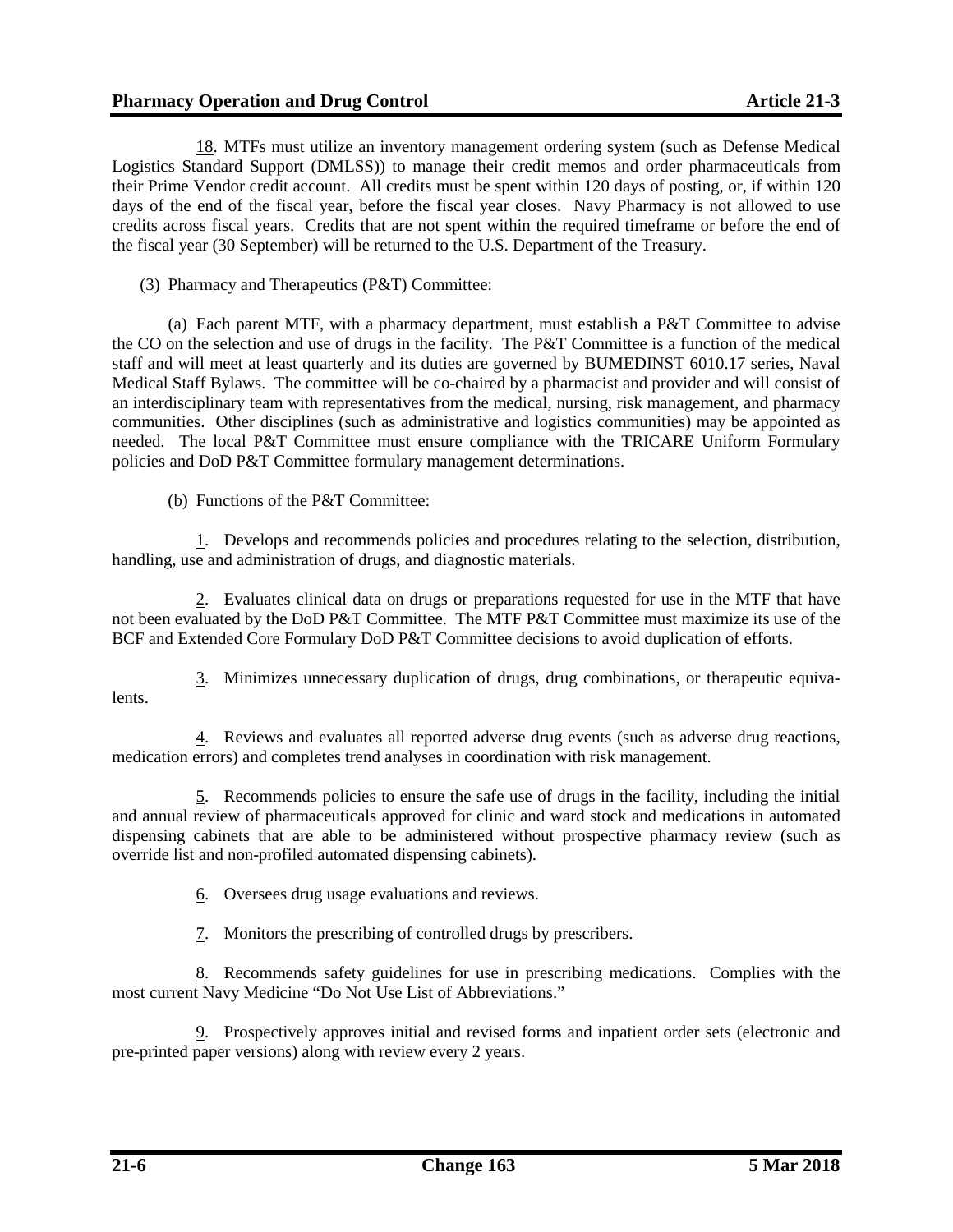10. Complies with all National Patient Safety Goals, The Joint Commission medication management standards, and other guidelines as directed by BUMED.

11. Recommends policies to govern access to the facility by pharmaceutical manufacturer representatives to govern their conduct and activities while at the MTF.

12. Participates in risk management and quality improvement activities related to medication use per BUMEDINST 6010.13 series, Quality Assurance Program and BUMEDINST 6010.17 series, Naval Medical Staff Bylaws.

13. Recommends policies and procedures for evaluation and acquisition of non-formulary medications in compliance with DoD Uniform Formulary decisions. (See article 21-5(11)).

14. Reviews and approves formularies for providers with limited prescribing privilege (such as IDCs).

15. Approves injectable medications for outpatient dispensing as safe and appropriate. Pharmacy will restrict the dispensing of these injectable medications based on P&T decision. In rare instances, pharmacists may use professional judgment, in consultation with the provider, to make exceptions to this requirement.

### **21-4 Prescribers (Regulatory)**

(1) Prescriptions from MTF and DoD-authorized providers for formulary drugs will be honored. Local MTF policy may allow the filling of an approved non-formulary medication written by authorized prescribers and must utilize a P&T Committee approved non-formulary review process. Authorized prescribers may include: Medical and Dental Corps officers, optometrists, physician assistants, pharmacists, physical therapists, podiatrists, advanced practice nurses (certified nurse anesthetists, nurse midwives, women's health nurse practitioners, family and pediatric nurse practitioners), veterinarians (when prescribing medications for military working animals), or civilian physicians employed by the Navy or the Military Health System. Authorized prescribers also include Navy IDC authorized in section IV of this chapter, and others authorized in writing by the CO (or delegated representative) to prescribe in their official capacities as defined by the MTF Professional Affairs office.

(2) Prescriptions written by civilian practitioners, other than those employed by the DoD, must be filled for authorized beneficiaries, providing the prescribed item is on the MTF formulary and a pharmacist prospectively verifies the prescription per current regulations. Local MTF policy may allow the filling of non-formulary medications written by civilian practitioners when a P&T Committee approved nonformulary review process is utilized. The act of filling a prescription written by a civilian practitioner does not imply knowledge of, or responsibility for, a patient's medical condition.

(3) Valid prescriptions will be filled following quantity restrictions and refill limitations.

(4) Medical Department personnel must not countersign nor rewrite non-MTF practitioners' prescriptions without the provider assuming care for the patient for the diagnosis supporting the specific medication need, which includes a full assessment of the patient.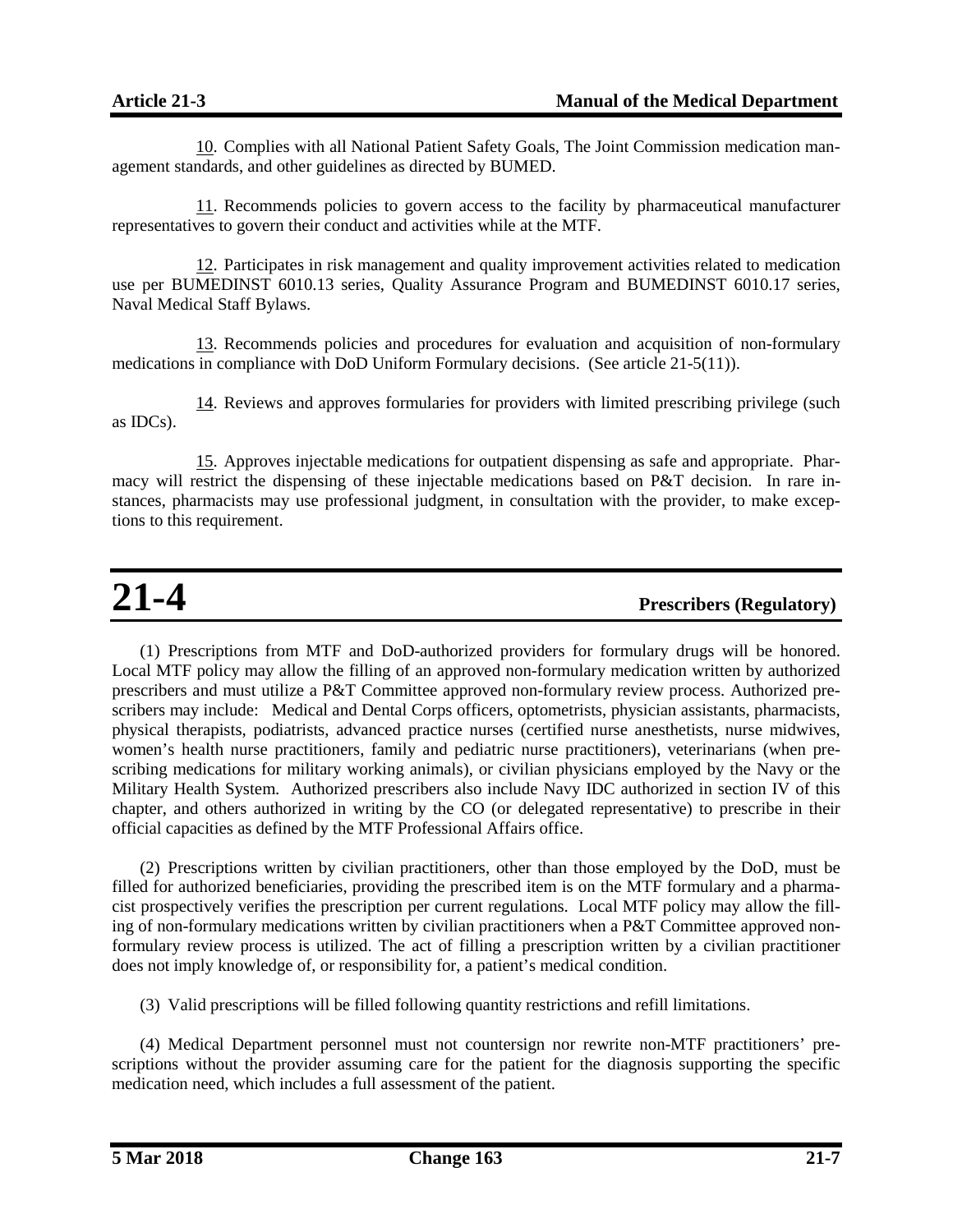(5) The policy of filling prescriptions written by civilian prescribers, and those written by MTF staff authorized prescribers, should coincide except for the following conditions:

(a) A distance factor or geographic boundary limitation will not be the reason for the denial of prescription services for outside of the continental United States (OCONUS) MTFs. Inside of the continental United States (CONUS), MTFs may only accept prescriptions from CONUS civilian providers.

(b) Civilian practitioner prescription service, as a whole, may not be withdrawn or curtailed without consent of BUMED via the MTF's respective regional command.

(6) IDCs must be authorized in writing by his or her assigned physician supervisor to prescribe or provide medications carried on the IDC specific MTF formulary or authorized medical allowance list (AMAL). Any restrictions or exceptions (controlled substances) must be plainly stated. A copy of the letter must be retained in the IDC Certification and Training Record with a copy provided to the pharmacy. OPNAVINST 6400.1 series, Training, Certification, Supervision Program, and Employment of IDC provides guidance for training, certifying, and supervising IDCs.

### **21-5 Outpatient Prescriptions (Regulatory)**

(1) Authorized prescribers in the employ of, or serving in, the Navy as described in article 21-4 will use electronic-order-entry. DD Form 1289, DoD Prescription or NAVMED 6710/6, Poly Prescription will be used only during periods of electronic-order-entry system downtime. See special provisions for IDC personnel in article 21-50(11). Prescriptions from civilian practitioners and from the Department of Veteran's Affairs for dual-eligible patients are also accepted if the medication is a formulary or approved non-formulary item. Prescriptions are acceptable when written by authorized prescribers on prescription forms authorized by other Services. Retired military physicians, possessing a current license, may use the DD Form 1289 to write prescriptions for personal use, except for controlled substances (see article 21-  $22(6)$ ).

(2) Prescriptions must be electronic order entry; handwritten in ink, indelible pencil, typewritten; or a printed form generated from a computerized program and must show the following:

(a) Patient's full name.

(b) Date prescription was written.

(c) Patient's date of birth and weight (if 12 years or younger). If the child's date of birth or weight is omitted**,** the pharmacy may record the child's date of birth or weight on the prescription.

(d) Full name of drug, form of drug, dosage size or strength written in the metric system, and quantity to be dispensed. Prescriptions should be written generically.

(e) Clear directions for use by the patient.

(f) Additional patient specific data/parameters (such as pregnancy/lactation status, weight, appropriate laboratory values) as required by regulation when appropriate.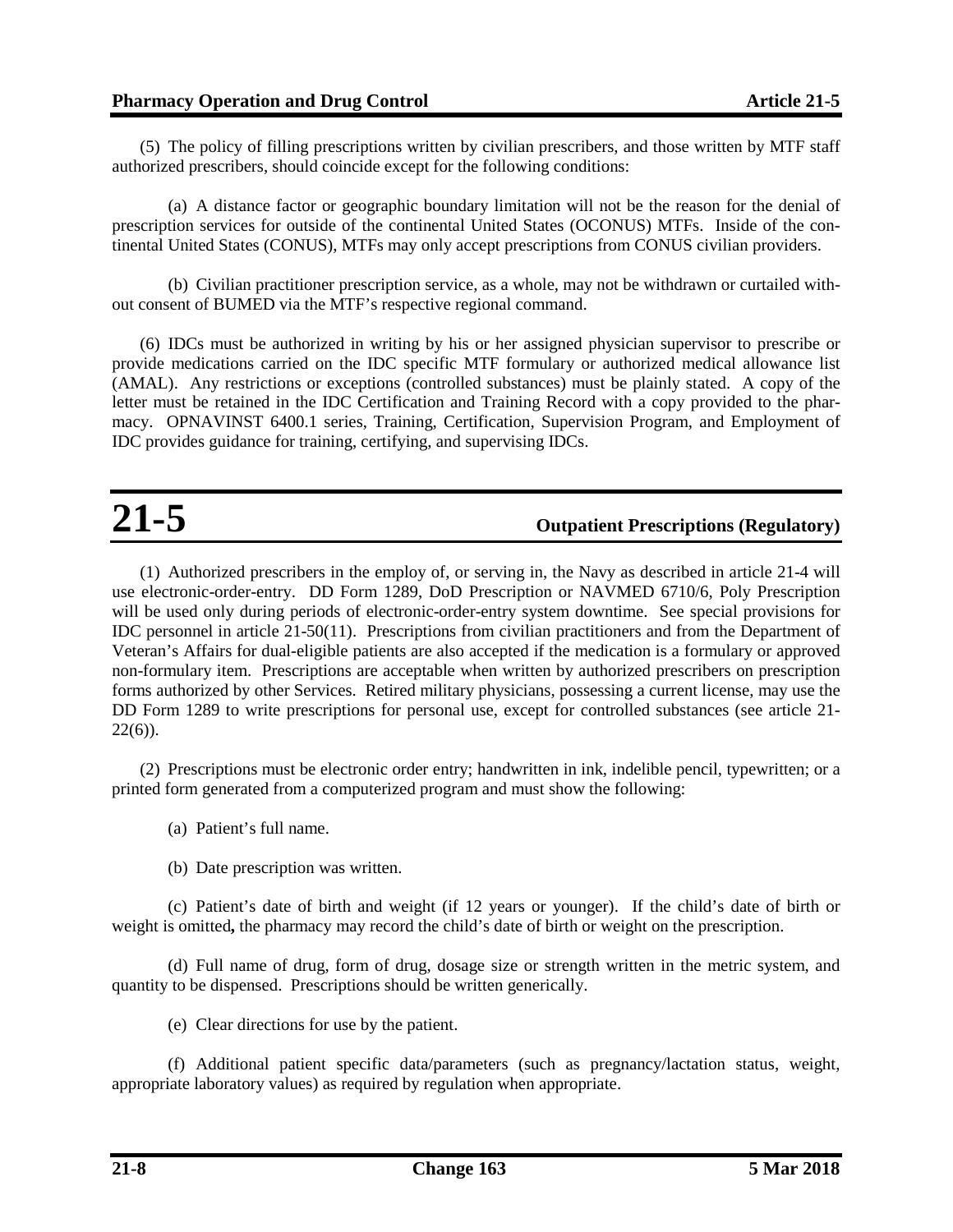(g) Valid legible signature of the prescriber. Electronic signatures on paper prescriptions brought in by the patient are accepted only for non-controlled substances. When enterprise data entry system prescriber-order-entry systems are used, the electronic signature is acceptable for all prescriptions.

(h) Refill authorization (as applicable).

(i) Additional requirements for controlled substances are found in article 21-27.

(j) However, if a patient chooses to have a prescription filled in a community pharmacy or through TRICARE Pharmacy Home Delivery, the physician may be required to write a traditional prescription and sign it as required by 21 CFR 1306.05(a) and (d), if electronic prescribing is not available. Prescriptions for controlled medications filled outside the MTF must also have the practitioner's Drug Enforcement Administration (DEA) number on the prescription.

(k) Other requirements per Federal law.

(3) Telephone or oral prescriptions will not be accepted, except in an emergency or under extraordinary situations, and only when received directly from an authorized prescriber. Telephone and oral prescriptions must be immediately reduced to writing by a pharmacist and read back to the provider for verification. Per MTF policy and when allowed by DEA regulations, orders from providers may be faxed, and will be considered as the original order with approval of the MTF, provided data integrity, patient privacy, security, and audit capabilities and policies have been established.

(4) For electronic prescribing, a prescription is deemed valid if it is delivered from an external system having undergone a certification process consistent with DoD regulations to ensure data integrity, patient privacy, security, and full transaction audit capabilities. Each transaction must comply with the requirements in article 21-5(2) per local MTF policy and when allowed by DEA regulation.

(5) Prescriptions will be personalized. If more than one member of a family is prescribed the same medication, a separate prescription must be entered into each patient's electronic medication profile or a separate hard copy prescription for each patient must be issued.

- (6) Prescriptions for animals, other than those owned by the Government, will not be filled.
- (7) Outpatient prescription containers must be labeled properly and include:
	- (a) Name and telephone number of the MTF dispensing the prescription.
	- (b) Identifying prescription number.
	- (c) Patient's name.
	- (d) Date the prescription is originally filled and date refilled, if applicable.
	- (e) Clear, concise directions to the patient.

(f) Full name of drug, strength, and quantity dispensed. Pharmaceutical preparations will normally be identified and labeled with the generic name. However, trade or brand names may be used if the trade or brand name product actually is in the container. The use of the word "type" or "equivalent" is acceptable on the label (such as, Tenormin "type").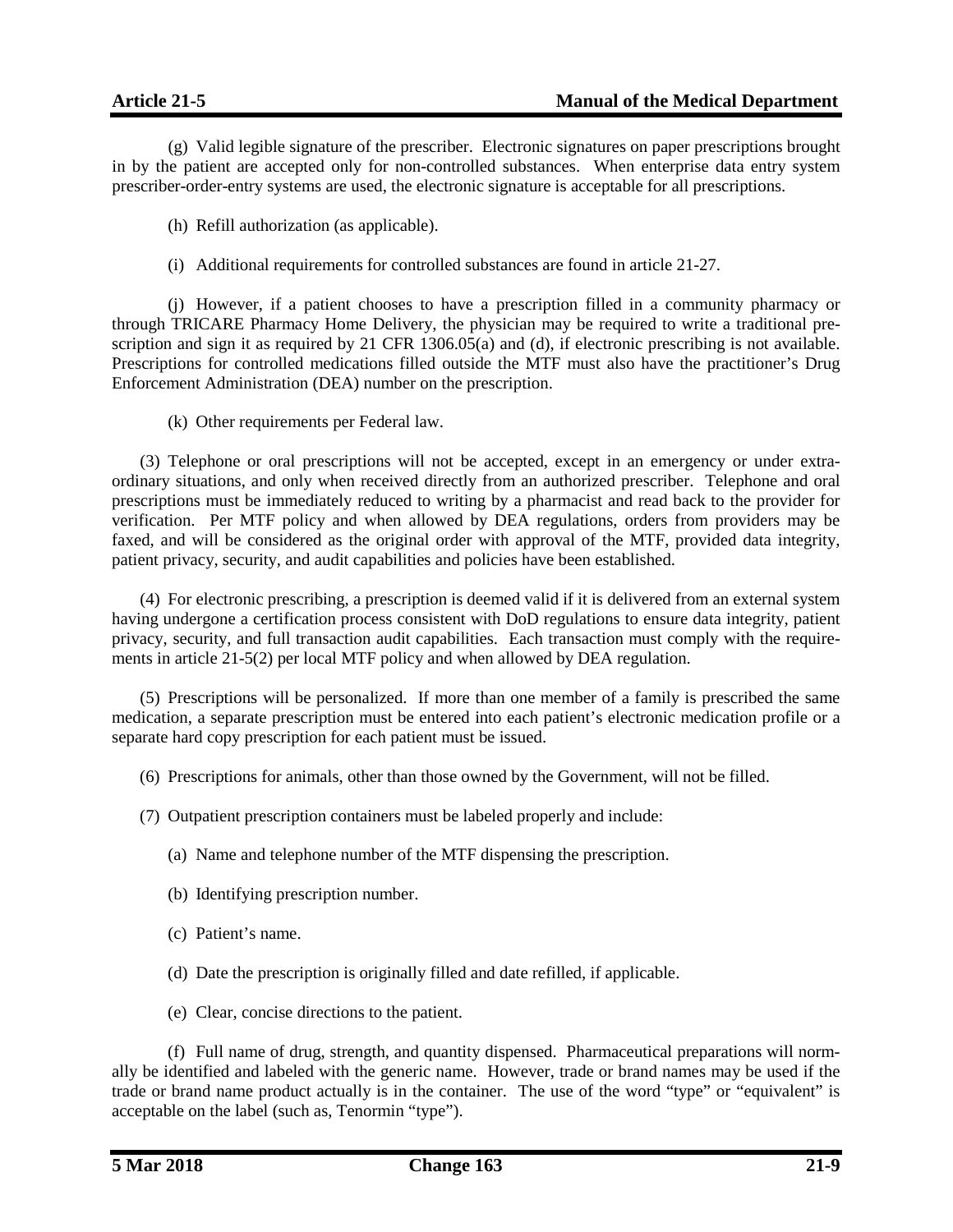(g) Prescriber's name.

(h) Filler's and checker's initials (when not supported through automation or pharmacy information system).

- (i) Number of refills remaining.
- (j) Beyond-use date (such as reconstituted antibiotics with short date), if applicable.
- (k) Proper auxiliary or cautionary labels as indicated.
- (l) Other requirements per Federal law.

(8) MTF pharmacies must fill, or provide the opportunity to have filled, all MTF formulary and approved non-MTF formulary prescriptions written by its providers. Unapproved non-MTF formulary requests may be filled using mail order benefits or a retail pharmacy if covered by the patient's TRICARE benefit and listed on the Uniform Formulary Web site at: [https://www.express-scripts.com/static/](https://www.express-scripts.com/static/%20formularySearch/2.7/#/formularySearch/drugSearch?accessLink=FSTResults)  [formularySearch/2.7/#/formularySearch/drugSearch?accessLink=FSTResults](https://www.express-scripts.com/static/%20formularySearch/2.7/#/formularySearch/drugSearch?accessLink=FSTResults) otherwise alternative medications should be prescribed. This does not preclude the patient from choosing to have prescriptions filled elsewhere. Under the Uniform Formulary guidance, certain medications require the completion of either a Medical Necessity form or a Prior Authorization form to be obtained by TRICARE patients with a formulary co-pay (see above Uniform Formulary Web site for additional information). MTF pharmacies will not fill prescription written by civilian, non-federal providers for any medication used exclusively for its anorexiant or weight loss effect. This includes AD members holding otherwise valid prescriptions.

(9) MTFs will not routinely dispense prescriptions by mail. TRICARE Pharmacy Home Delivery, a mail order benefit has been established as an option, and should be used by eligible beneficiaries. Pharmacy staff will refer patients who choose to use a mail order program to the TRICARE program for maintenance medications. Exceptions for individual patients, with prior approval by the pharmacy department head, may be authorized, but each situation should be evaluated on an individual basis. In all cases, an individual's eligibility and entitlement to prescription services will be determined before filling and mailing any prescriptions.

(10) MTFs pharmacies should direct patients with civilian prescriptions to use the mail order program or retail pharmacies to fill certain special medications not routinely provided by the MTF formulary. Note: Most over-the-counter (OTC) medication and non-FDA approved products are not covered under the TRICARE benefit.

(11) Prescriptions will be honored when written by an MTF or network referral provider acting in a consultant capacity. If the drug is not on the formulary, it will be processed according to the MTFs policies and procedures for evaluation and acquisition of non-formulary drugs. Local MTF policy may allow the filling of non-formulary medications from non-referral civilian providers when a P&T Committee approved non-formulary review process is utilized. See paragraph 1b under "General Policies" in the TRICARE Pharmacy Policy Guidance (Assistant Secretary of Defense for Health Affairs Policy Memo 95-011 of 26 Jul 1995).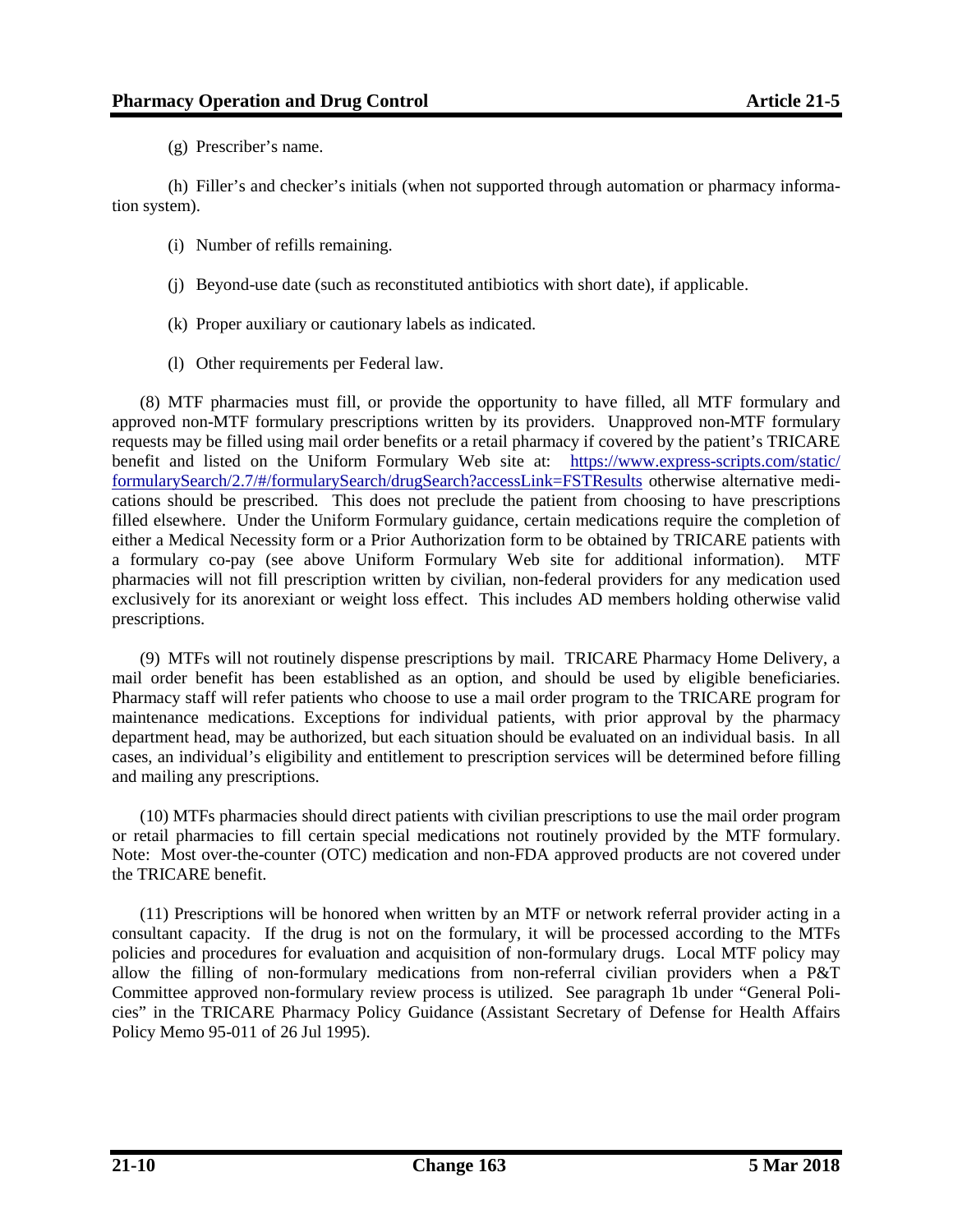(12) Outpatient prescription medications for oral use will normally be dispensed in child resistant containers, unless the patient or prescribing practitioner requests conventional (non-child resistant) closures. These requests for non-child proof containers must be authorized for each prescription by a notation in the enterprise data entry system (e.g., Composite Health Care System (CHCS), GENESIS) following the most current amendment to the Poison Prevention Packaging Act of 1970.

(13) MTF pharmacies will not provide medications intended for the purpose of home intravenous infusion. Patients should be referred to case management staff/health benefits advisory staff to coordinate home healthcare services. Pharmacies will not provide medications on an outpatient basis that are intended to be administered or inserted in a network provider's office; medications may be provided for use in any military healthcare setting or for use outside of a medical setting (the patient's home) when the pharmacist can determine that it can be safely administered by a patient or guardian.

(14) Injectable medications to be administered by home healthcare agencies will not be dispensed by the MTF pharmacy. Patients receiving home health pharmacy services should be referred to a case manager or health benefits advisor for coordination of care.

(15) Pharmacy will restrict the dispensing of injectable medications to those approved for outpatient dispensing by P&T Committee as safe and appropriate for self-administration. Pharmacists may use professional judgment, in consultation with the provider, to make exceptions to this requirement. MTF pharmacists must ensure patients receiving injectable medications for self-administration have been trained on proper storage, use, and disposal and will verify that package inserts contain guidance to the patient on self-administration.

(16) Acceptance of pharmaceutical samples from sales representatives for dispensing to patients is prohibited.

(17) Pharmacy personnel will not fill prescriptions that are illegible, incompatible, or if there is question of dosage, interaction, allergy, or method of administration. Pharmacy personnel may clarify these prescriptions with the prescriber, and fill the prescription after the patient safety concerns have been addressed.

(18) A system designed to protect patient privacy and assure accurate identification of patients at the time they receive prescribed medications must be established. Identification must involve the use of two identifiers, the patient's name on the DoD military ID card and birth date or DoD ID Number. The age at which a child may pick up his or her prescription from the pharmacy without being accompanied by a parent or guardian is 12 years old. A pharmacist may use professional judgment and experience with common practice to make reasonable inferences of the patient's best interest in allowing a person, other than the patient, to pick up the prescription. Individuals receiving medications for beneficiaries other than themselves or their minor children should provide reasonable proof of patient consent (such as an authorization letter and front and back photocopy of patient's ID, or letter of power of attorney) for the release of medical information and prescriptions. Expired IDs will be confiscated via local MTF policy.

(19) The parent MTF CO may authorize a limited number of OTC drugs to be dispensed from the pharmacy after a patient has seen a healthcare screener. Under no circumstances will a patient be authorized to select their own medications. A healthcare screener (Hospital Corpsman that has completed the sick call screener course or nurse) must either assess a patient's symptoms, select the appropriate item(s) on the approved list, and send the list with the patient to the pharmacy, or refer the patient for more definitive care. Pharmacy staff must not act as healthcare screeners. Guidelines for an OTC healthcare screener program include: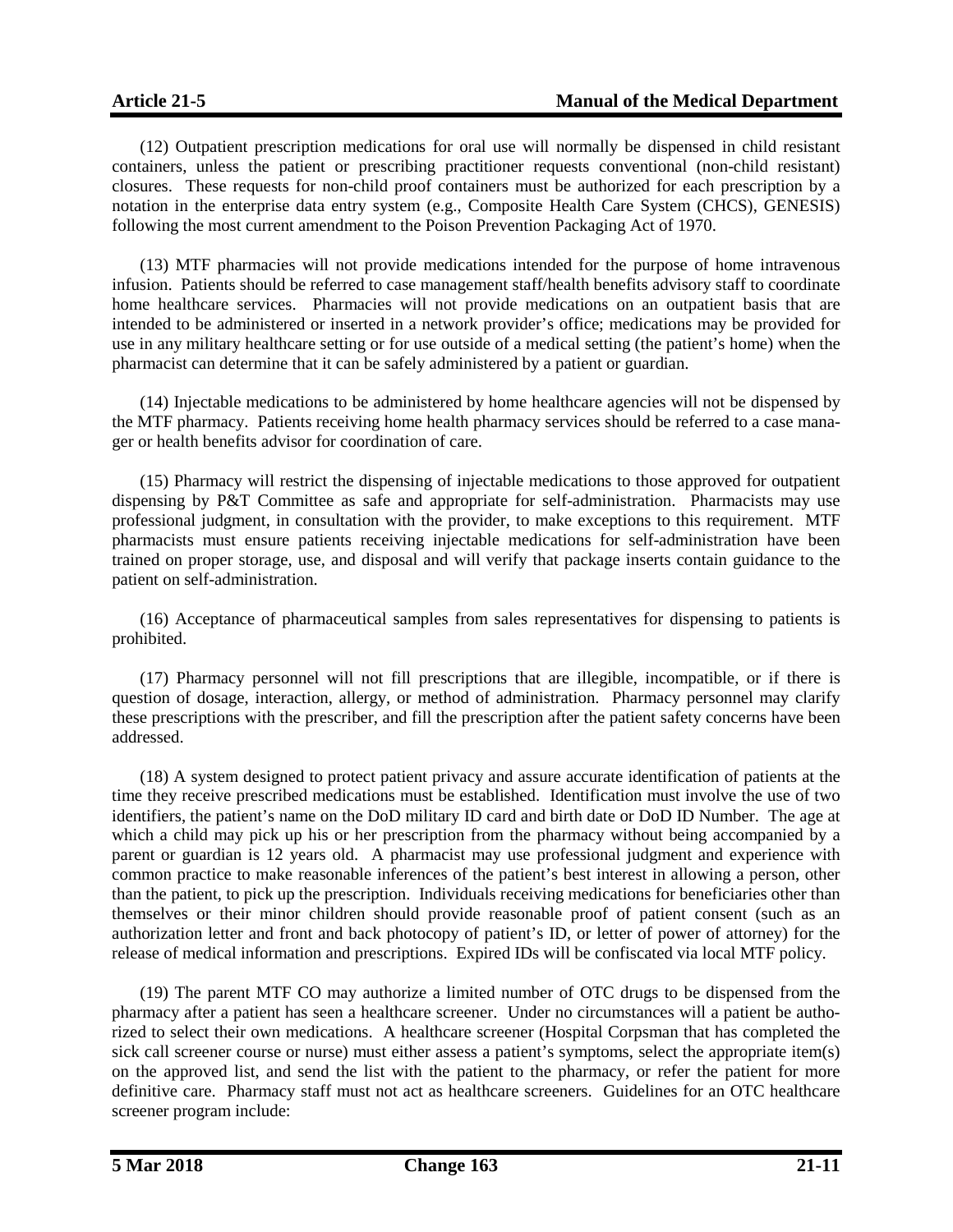(a) Quantities dispensed are limited to one treatment regimen or a few days' supply for relief of a current condition.

(b) OTC items are limited to treatment of minor problems such as headaches, common cold, indigestion, or mild dermatitis.

(c) OTC items must be labeled per Federal regulations and provide adequate directions to the layman for safe and effective use and also provide warnings and cautions against misuse. OTC items must be dispensed in the manufacturer's original container.

(d) OTCs dispensed in these programs must be entered as a medication order.

(e) Products containing pseudoephedrine or other OTC medications with FDA restrictions must not be dispensed as an OTC. MTFs will only dispense pseudoephedrine-containing products as a prescription item.

(20) Report and record medication errors, including close calls or near-misses, via command's error reporting mechanism, and BUMED guidance. A close call or near-miss is defined as an event or situation that could have resulted in harm to a patient, if it had reached the patient. Further definitions and guidance are provided in the Navy Pharmacy Standard Operating Procedure, available at: https://www. milsuite.mil/book/groups/us-navy-pharmacy.

(21) When a pharmacy receives a prescription refill request but no further refills are authorized, and the patient is unable to readily obtain a new prescription, the pharmacist may use professional judgement to dispense a one-time limited fill of a maintenance medication. The amount should be reasonable to maintain the patient until the patient can contact the prescriber, but not greater than 30-day supply. The decision should be guided by:

(a) The medication is essential to maintain life or continue therapy of a chronic condition.

(b) The interruption of therapy might reasonably produce undesirable health effects or cause physical or mental discomfort.

(c) The prescription is not for a controlled substance drug. An exception: Controlled substance medications used for seizure control may be provided in a quantity not to exceed a 72-hour supply (Clonazepam and Phenobarbital).

(d) Documentation in the proper enterprise data entry system comment field (e.g., CHCS, GENESIS prescription comment field) will include that the fill was provided on a one-time basis.

(22) Automated pharmacy systems must provide online visual retrieval and hard copy printout of original prescription information and prescriptions currently authorized for refilling. Printouts must include, but are not limited to:

- (a) Patient's full name.
- (b) Prescribing practitioner's name.
- (c) Name, strength, and dosage form of the pharmaceutical dispensed.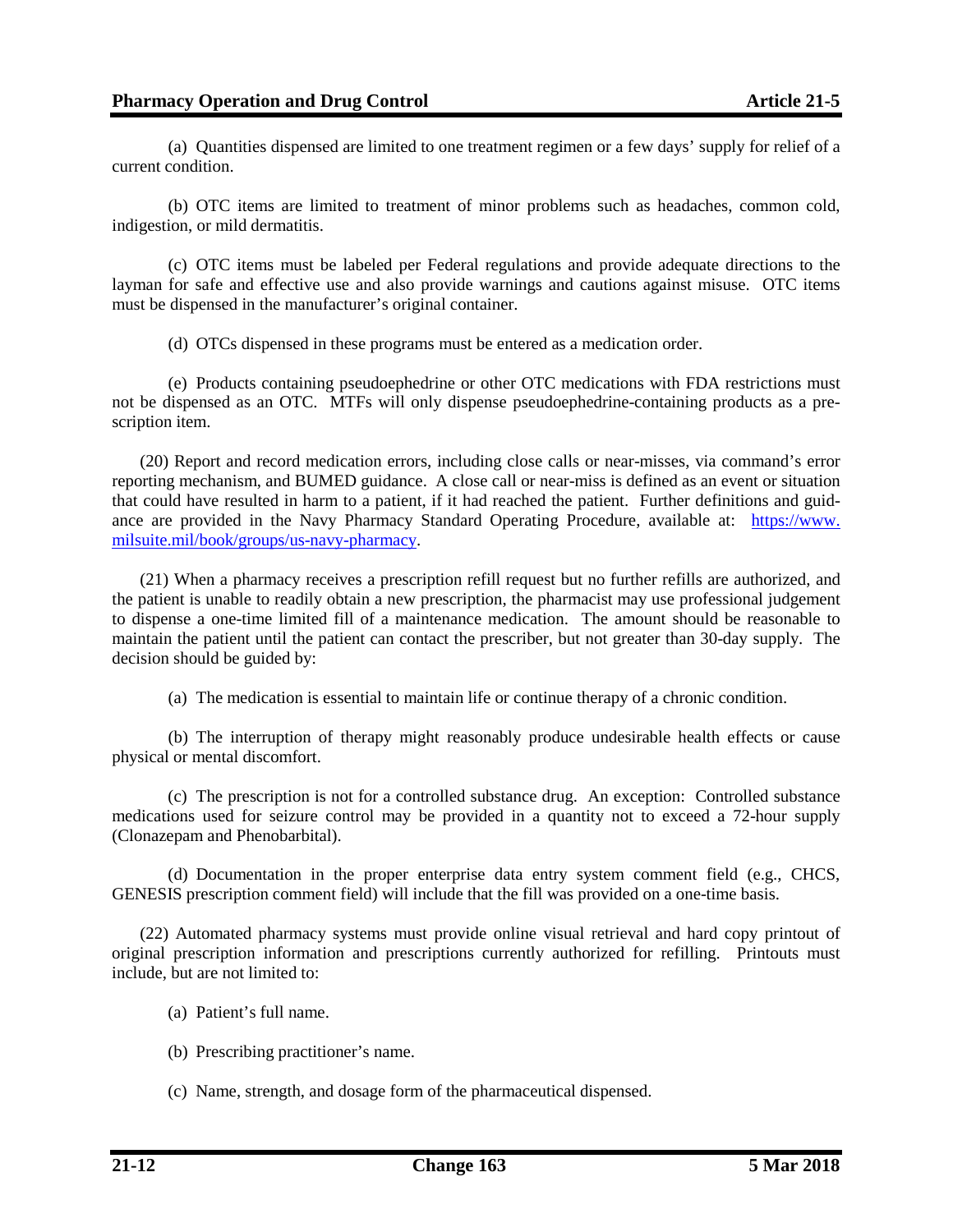- (d) Date the prescription was first dispensed.
- (e) Date of dispensing for each refill.
- (f) Quantity dispensed.
- (g) Original prescription serial number.
- (h) Number of refills dispensed to date.
- (i) Name or initials of the person processing the order.
- (j) A refill-by-refill audit trail for any controlled medication.

(23) Time and quantity limitations for filling and refilling prescriptions.

(a) Controlled medications. Time and quantity limitations for filling and refilling controlled substance prescriptions, see article 21-27(4) through 21-27(6).

(b) Non-controlled medications. A prescription for a non-controlled medication must be filled within 1 year of the date originally written. These prescriptions may be refilled, if authorized by the prescriber, up to 12 months from the date originally written. Prescription quantities will be filled as written up to a 100-day supply for maintenance medications at all MTFs. AD beneficiary prescriptions may be dispensed in larger quantities to meet readiness requirements. Since there are many reasons the prescriber may want to limit drug supplies to certain patients, MTF policies must retain enough flexibility for the provider to limit the quantity of medication dispensed to an individual patient.

*Note: Whenever possible, women who use contraceptives on a long-term basis should be given a prescription for six packages with one refill.* 

(c) Non-controlled prescriptions marked with as-needed (pro re nata (PRN)) refills may be refilled up to 1 year from the date originally written.

(24) All prescriptions originally filled at one DoD MTF may be refilled at another as long as the pharmacy takes into account the type of medication and the method used for recording refills. MTFs with pharmacy data processing systems that do not access the same prescription records electronically, will notify the original facility of transfer of remaining refills, thus voiding any remaining refills at the original MTF. An electronic record will be made of the prescription such as: Transferred to "(name of MTF)" with date of transfer. Schedule II medication prescriptions, originally written electronically at one DoD MTF, may be filled and dispensed at another MTF if the pharmacy data processing systems access the same prescription records, and verification is made that the prescription was not dispensed and received by the patient (or his or her representative) at the originating MTF.

(25) When requested by the patient, a pharmacist may transfer a prescription for a Schedule III, IV, or V controlled substance or, any non-controlled prescription, to another pharmacy point of service (retail, mail order program, or MTF). The date of transfer and the phrase, "Transferred to (name of pharmacy receiving the transfer)" will be recorded in the activity log comment field of the electronic prescription record when discontinuing the prescription to void remaining refills. Schedule III to V prescription may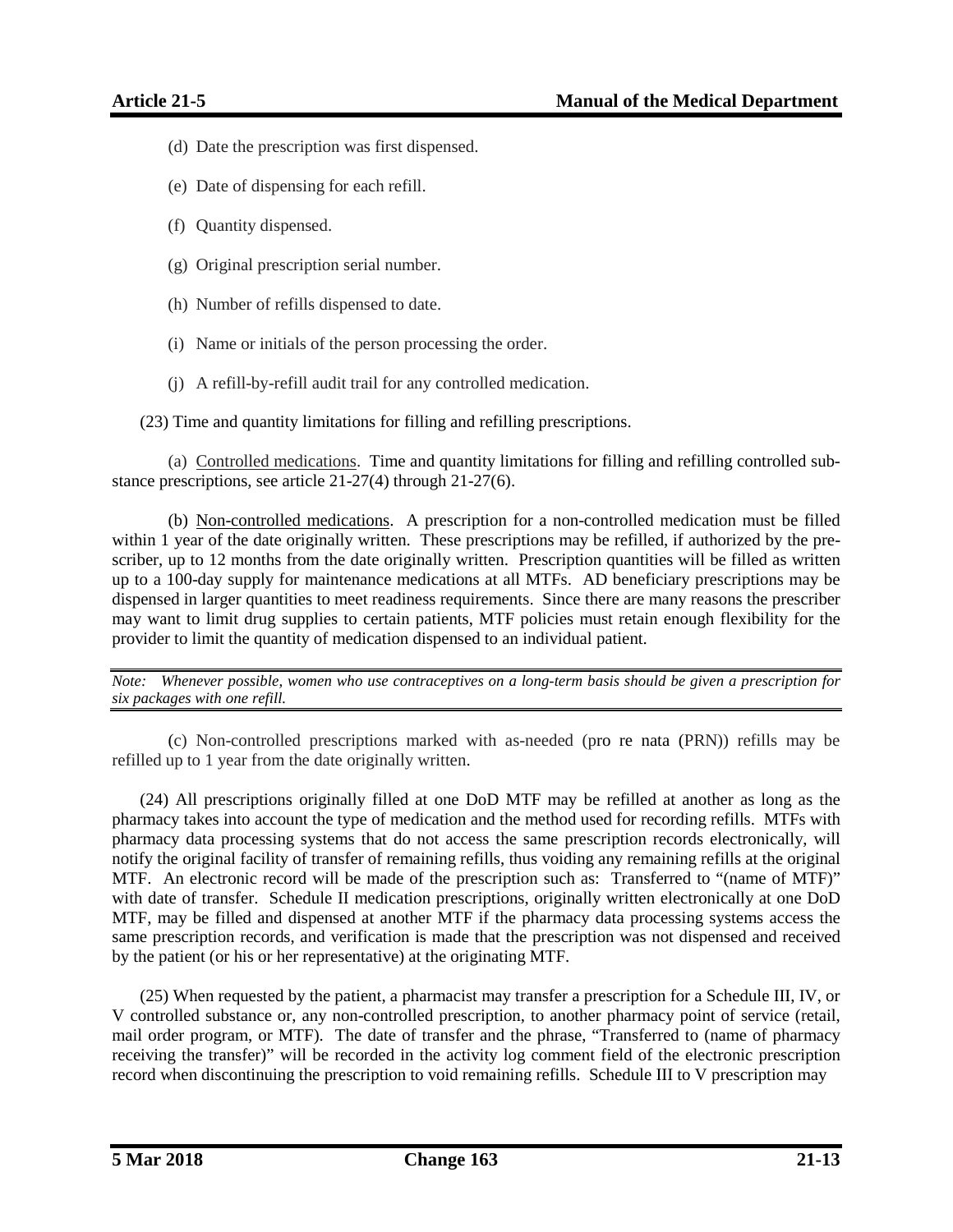only be transferred one time. When a prescription originally filled at retail pharmacy is transferred to an MTF (taking into account the type of medication), the MTF will make a notification in the electronic record such as: "Transferred from (name, contact telephone number of retail pharmacy, and name of pharmacist) with date of transfer." Date of prescription entry must be the date of original prescription.

(26) Prior to releasing patient sensitive information to someone other than the patient or the patient's authorized representative, all requests must be approved through the command legal office or appropriate authority. A police officer, agent of the Naval Criminal Investigative Service, agent of the CO, or any agent of higher authority may remove an original prescription from the pharmacy's files for the purpose of an investigation. Whenever this occurs, a photocopy of the original prescription and a receipt from the agent or police officer must be kept in the pharmacy's files.

(27) If a multiple prescription (civilian) is presented for filling and the pharmacy does not stock all the medications ordered, the pharmacy will make a copy of the prescription for the pharmacy's files. Pharmacy staff will indicate "filled at (name of MTF)" on the original prescription, draw a line through the prescriptions filled, and return to the patient. The annotation should also include the MTF's telephone number. The pharmacist or senior technician dispensing the prescription will sign the copy. For controlled substances, see article 21-27(2)(e).

(28) Non-FDA approved products such as nutraceuticals, homeopathic, and therapeutic dietary supplements are not a TRICARE-covered benefit. These agents are not subject to FDA regulation regarding good manufacturing processes which presents legal risks to the MTF. If one of these agents is required, it is subject to formulary review by the P&T Committee and approval by the MTF CO and requires a valid prescription.

(29) Refills for non-controlled maintenance medications may be processed when 75 percent or more of the prior prescription has been used. Refills or renewals for controlled substances may be processed when 85 percent or more of the prior prescription has been used. A pharmacist or pharmacy technician may authorize an early refill for non-controlled medications, under special circumstances (patient on travel out of the area, disasters, or contingency operations). Only a pharmacist can authorize early refills and renewals for controlled substances, after conducting a review of the patient profile to ascertain there is no concerning pattern of receiving early refills or enrollment in controlled substance therapy monitoring program.

(30) Prescriptions for formulary medications, written by non-physician prescribers who are duly privileged at one MTF, may be filled or refilled at other MTFs at the discretion of the CO.

(31) Prescriptions for formulary and approved non-formulary medications written by MTF prescribers must be dispensed from that facility unless the beneficiary chooses another option.

(32) All new and refill prescriptions will include FDA-mandated "side effects" statement. The statement may be displayed using one of the following methods:

- (a) Sticker attached to the package, vial, or container of the drug product.
- (b) Preprinted pharmacy prescription vial cap.
- (c) Separate sheet of paper.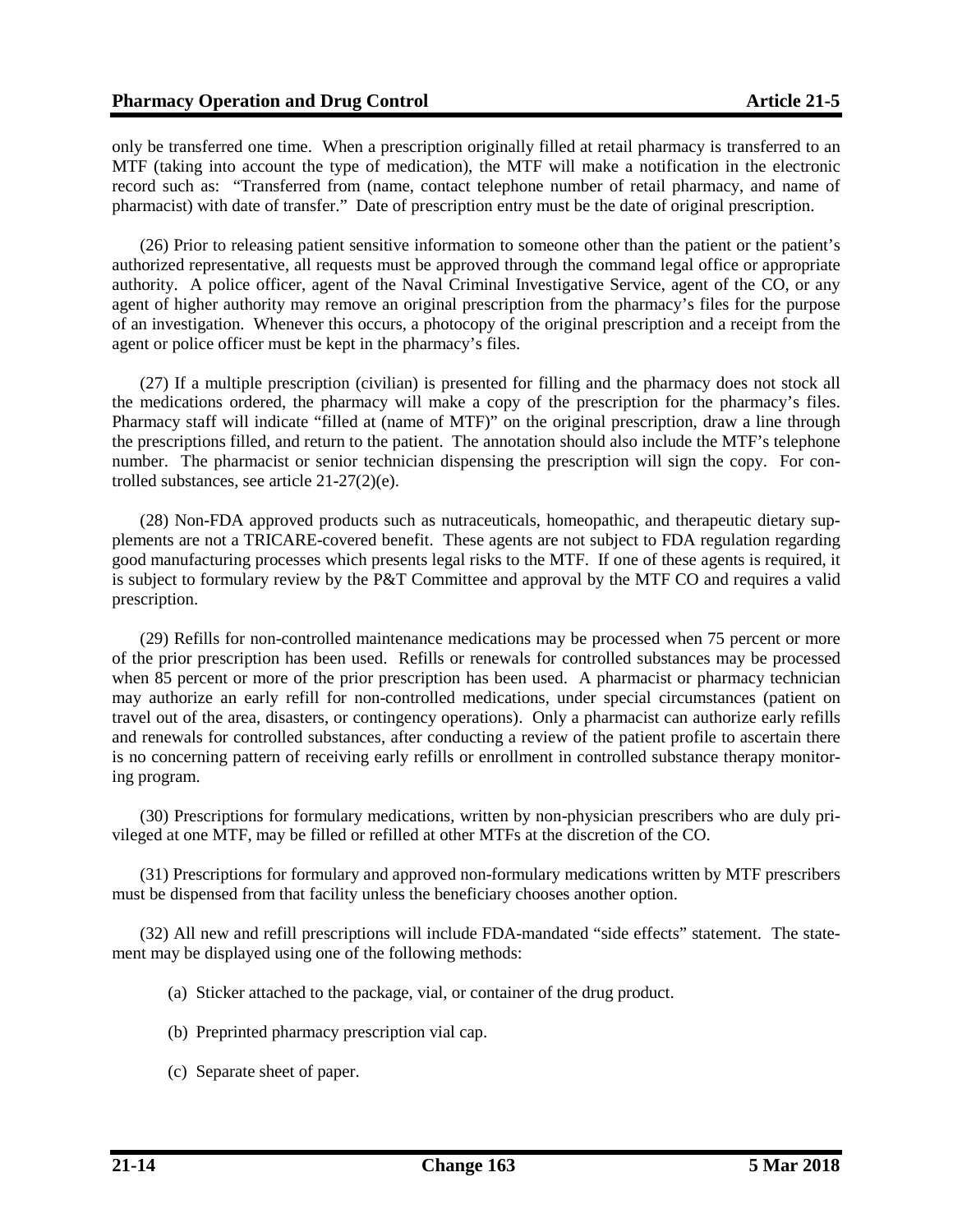(d) In the patient education monograph.

(e) By distribution of the appropriate FDA-approved Medication Guide that contains the side effect statement.

(33) All new prescriptions will include a printed patient education monograph from enterprise data entry system (e.g., CHCS, GENESIS). All new and refill prescriptions will include any required FDAapproved medication guide. Patient counseling of prescription medication by pharmacy personnel must be delivered to appropriately to address barriers to learning which may include but not limited to cultural and religious beliefs, emotional barriers, and physical or cognitive limitation.

(34) The MTF CO and P&T Committee must review the alignment of the MTF formulary to the mission of the MTF, DoD P&T guidance, and the needs of population the MTF serves. The MTF CO must consider the enterprise impact of formulary decisions. Cost-effective formulary management does not include selective deletion of medications commonly prescribed by MTF providers, but that are required for optimal patient care.

(35) When the enterprise data entry system (e.g., CHCS, GENESIS) is down, prescriptions written by civilian and MTF providers may be filled only for urgent medications (antibiotics, pain medications, etc.) unless an adequate downtime system is available that offers complete patient medication profile information and prospective drug utilization review and allergy screening. Labeling will include elements specified by article 21-5(7). All pharmacy services may be ceased at the direction of the MTF CO until system is operational at the recommendation of the pharmacist as deemed necessary to support safe and effective patient care.

(36) Pharmacy personnel will not process (edit, print, fill, or check) prescriptions for controlled substances or locally-designated Drugs with a High Potential for Diversion (as defined in article 21-20) for themselves or their family members. At sites where the lack of other pharmacy personnel requires a pharmacy staff member to process his or her own prescription, the prescription will be reviewed by a licensed independent practitioner, a physician assistant, or a remote site via Telepharmacy prior to dispensing.

(37) Dispensing of medication used solely for its anorexic activity is authorized and must follow guidance provided in CFR §199.4 DoD-2017-HA-RIN 0720. Interim Final Rule and applicable clinical criteria established by the DoD P&T Committee.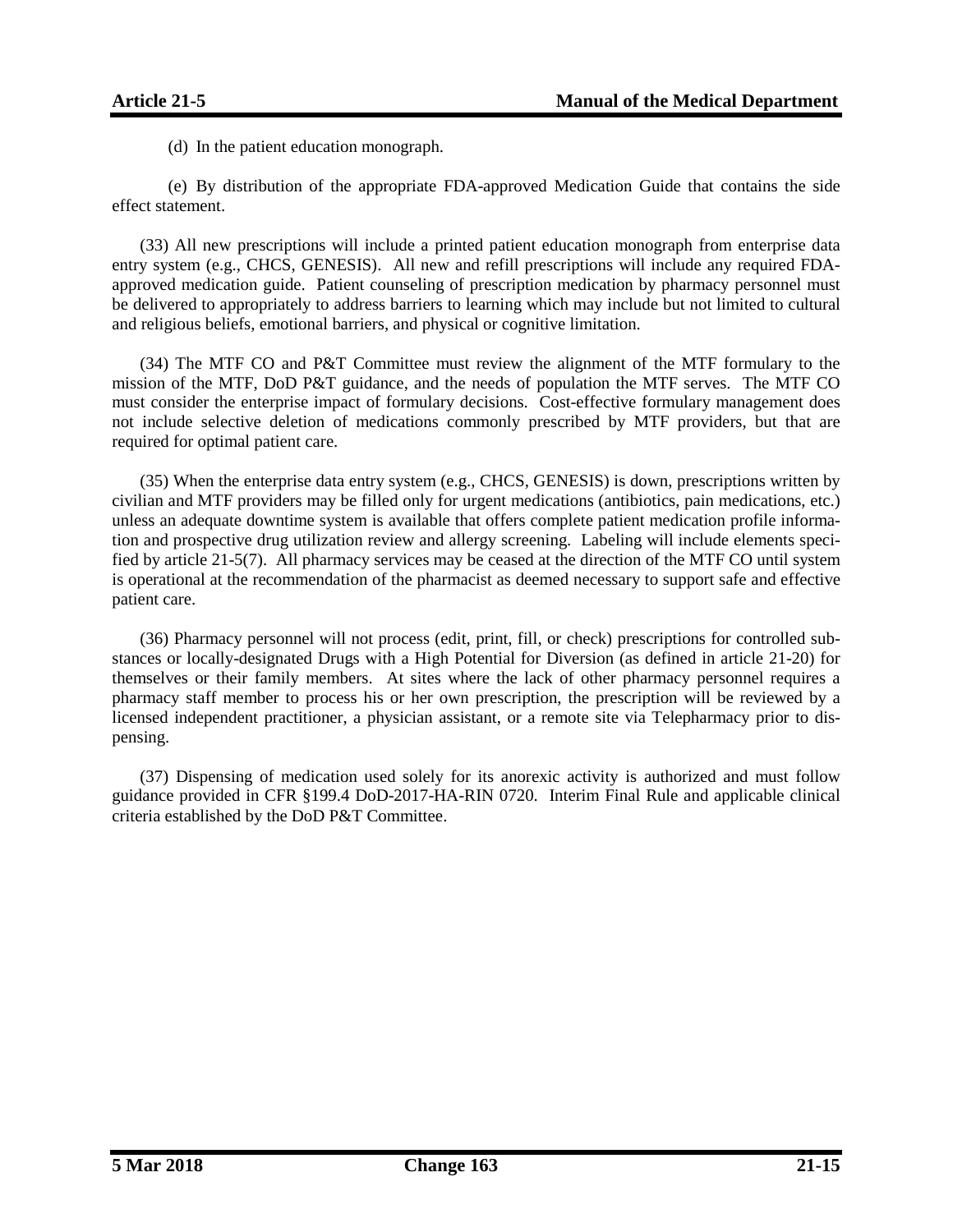### **21-6 Inpatient Dispensing (Regulatory)**

(1) The primary means of inpatient drug distribution in fixed inpatient treatment facilities will be the unit-dose system or automated dispensing cabinet system, which must include the pharmacist interpreting the provider's orders and monitoring inpatient medication needs.

(2) The preparation of sterile products (chemotherapeutics, syringes, intravenous piggy backs, large and small volume intravenous admixtures, and irrigations) is an important part of the drug delivery system and current United States Postal Service (USPS) regulations must be observed. Centralizing all sterile compounding within the pharmacy department is recommended where resources permit. The pharmacy department head will provide guidance and approve procedures for preparing and labeling parenterals, whenever these functions are not performed under direct pharmacy supervision.

(3) All medication orders must be reconciled when a patient transfers (ward transfer, ward to surgery, etc.) to a different level of care. National Patient Safety Goals and medication reconciliation pro-cedures must be followed.

(4) The pharmacy is responsible for labeling medications. All medications issued in bulk containers to ward and clinics, not dispensed in the original container, must be labeled by the pharmacy with the date of issue, generic and/or trade name, strength, quantity, beyond use date, name of the manufacturer, and lot number or appropriate code to identify the drugs. A repackaging beyond use date will comply with current USPS requirements not to exceed 1 year or the actual manufacturer's expiration date whichever is less, will be added to drugs distributed in other than the original manufacturer package. To minimize contamination, waste, and floor stocks, the use of unit-dose drugs available in commercial packages is recommended for fixed MTFs. This permits drug identification up to the actual time of administration.

(5) Inpatient self-administered and discharge medications should be labeled as outpatient prescriptions following article 21-5(7). The MTF must assess that self-administrated medications are accurately administered and documented on the medical administration record and safely stored to prevent the access by unauthorized individuals.

(6) All medications brought into the hospital by patients will be given to a member of the patient's family to return to the patient's home for safekeeping. If the patient does not have an escort, nursing personnel must collect the medication. When the pharmacy does not stock the medication, the provider may authorize use by writing a valid inpatient order and indicating use of the patient's own medications ("patient may take own medication" following the order). The medication must be documented as reviewed by a pharmacist or provider prior to being authorized for use. Medications collected in this manner will not be retained by the patient, except in reference to self-administration per article 21-6(5).

(7) When the provider authorizes a medication for bedside use, they must be reviewed by a pharmacist and documented in the medication administration section of the electronic health record prior to being authorized for patient bedside use. When medications are stored at the patient's bedside, they must be:

- (a) Accurately administered.
- (b) Documented in the medical administration record.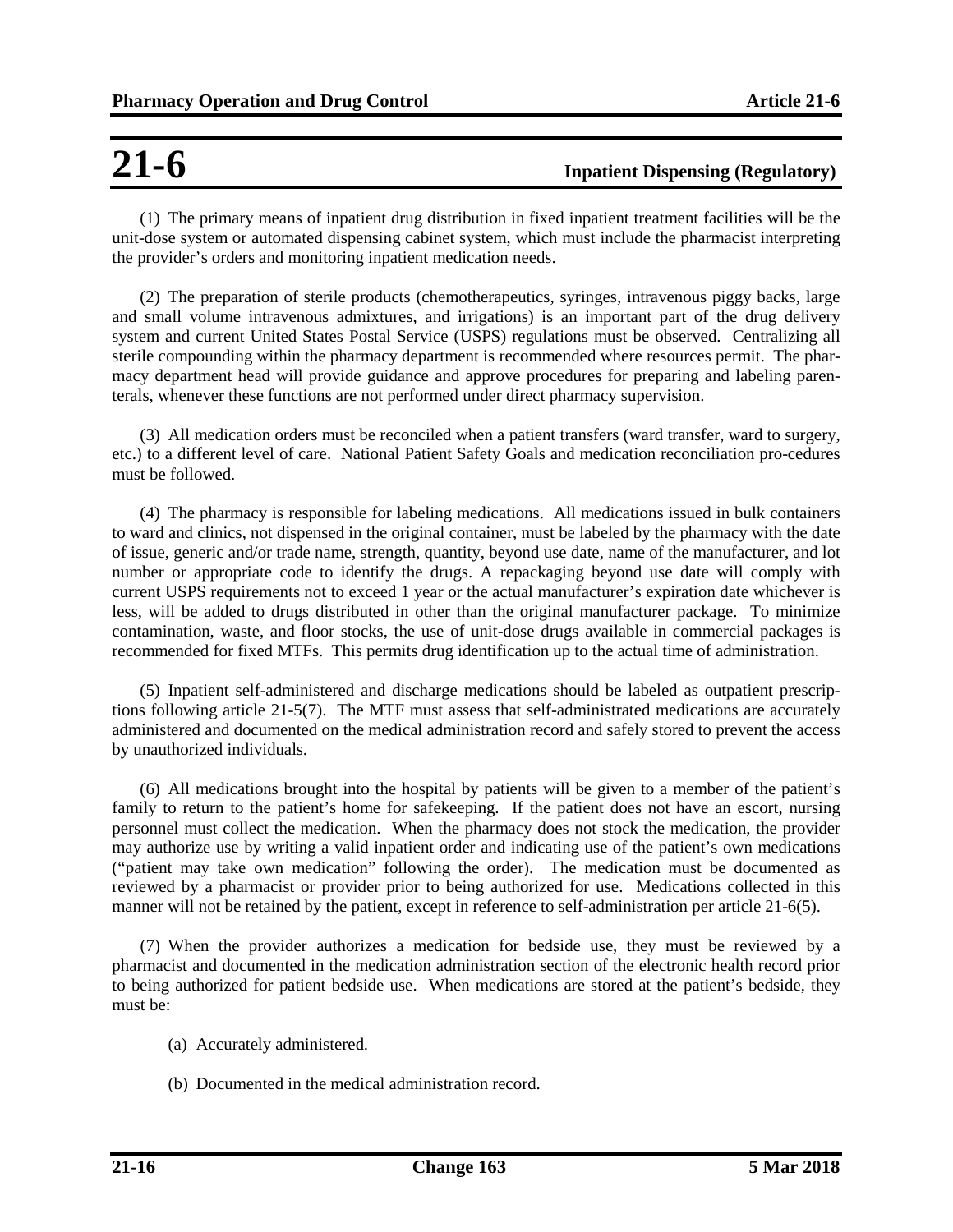- (c) Safely stored to prevent unauthorized access.
- (d) Labels for PRN medications must include frequency and indication for use.

# **21-7 Drug Stock (Regulatory)**

(1) Personnel filling and dispensing medications must understand their roles and responsibilities.

(2) The Prime Vendor System must be used for pharmaceutical purchasing. Exceptions may be made for small purchases of products unavailable from the Prime Vendor.

(3) The Fleet and Marine forces should use their Prime Vendor and reverse distributer to obtain and return medications.

(4) Pharmaceutical inventory will be managed to ensure the stock levels of pharmaceuticals on-hand are not excessive (in general, not to exceed 30-day supply), based on historic utilization patterns, potential urgency of medication use, administrative costs, in addition to considering the limits of the supply system.

(a) Annually, at a minimum, MTFs will establish drug inventory par or stock levels that reflect the level of care, prescription workload, and mission.

(b) MTFs must conduct an annual inventory of all drugs stocked in the pharmacy however, should resource constraints be an impediment, MTFs may choose to perform a monthly sampling and/or a risk based approach until a perpetual inventory system is implemented. Risk-based approach focuses on identifying drugs with high cost, high volume, or high abuse potential.

(c) Pharmacies will segregate duties for ordering, receiving, and inventorying medications to the maximum practicable extent.

(5) Only medications which have been licensed and approved by FDA for sale in the United States, are authorized for use in CONUS MTFs. In rare circumstances to prevent adverse patient outcome, the CO may authorize the purchase of a non-FDA approved medication, via the P&T Committee.

(6) The use of investigational drugs is included in SECNAVINST 3900.39 series. Executive Order 13139 and 10 USC §1107 prohibit use of non-FDA approved drugs on Service members, whether CONUS or OCONUS, unless the member signs a consent form, or the President waives the requirement for member consent. Additional information can be found at: [http://www.med.navy.mil/bumed/](http://www.med.navy.mil/bumed/%20humanresearch/resource/Pages/RegulatoryGuidance.aspx/)  [humanresearch/resource/Pages/RegulatoryGuidance.aspx/.](http://www.med.navy.mil/bumed/%20humanresearch/resource/Pages/RegulatoryGuidance.aspx/)

(7) Each MTF will have a written policy regarding borrowing drugs from another MTF or civilian facility, (an emergency or temporary out-of-stock situation, requirement for a non-formulary item). Policies and procedures will include names and telephone numbers of emergency suppliers, (community pharmacies, hospitals), and methods of reimbursement to the loaner (replacing the same type item at a later date, or with similar items based upon wholesale value).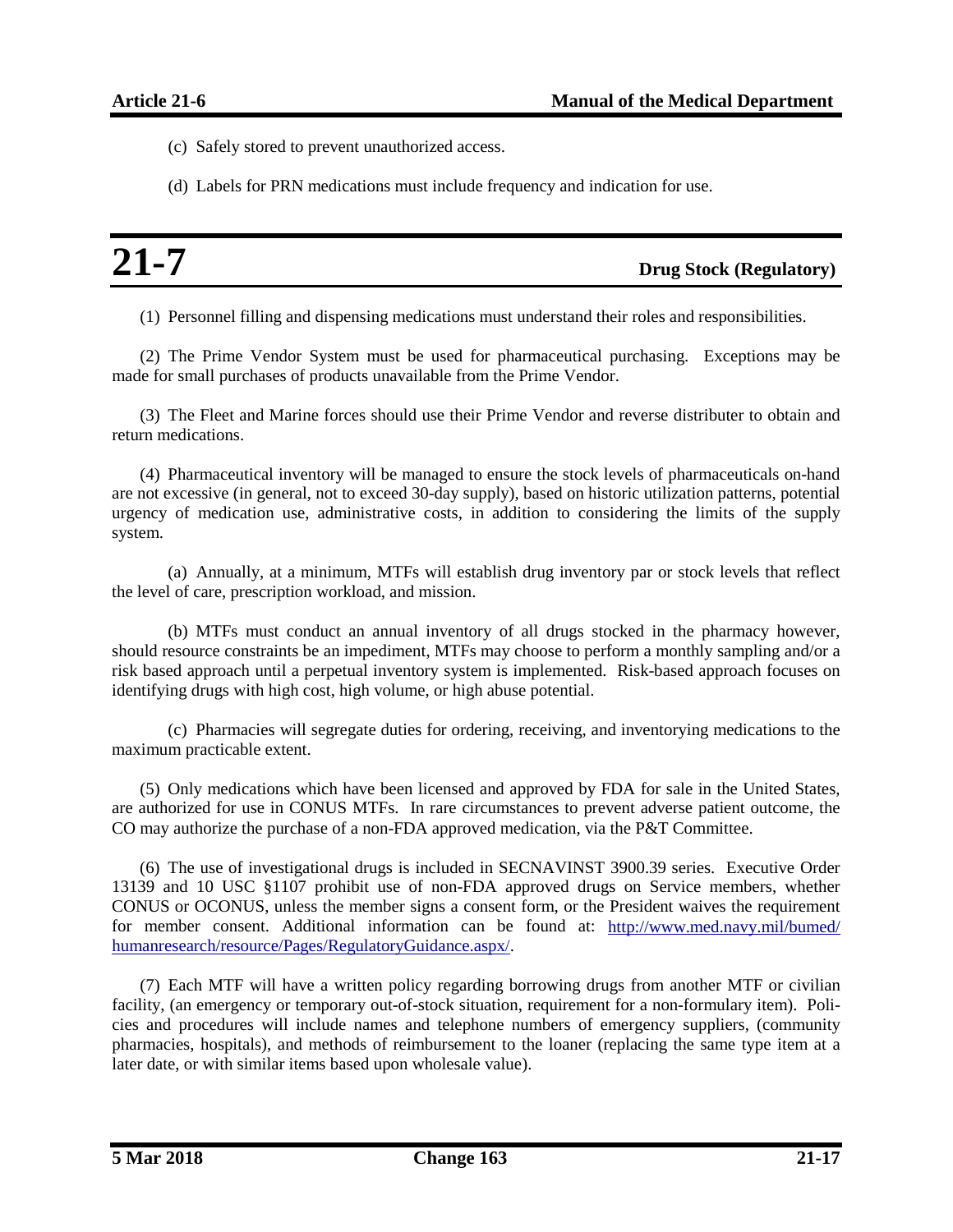(8) Investigational drugs must be stored and processed through the pharmacy following SECNAV-INST 3900.39 series.

(9) Cytotoxic drugs will be controlled, prepared, administered, and disposed of following BUMED-INST 6570.3 series.

(10) Caustic substances such as sulfuric, nitric, concentrated hydrochloric, trichloroacetic acid, or oxalic acid, and concentrated potassium hydroxide must be submitted and approved by the P&T Committee prior to being issued to ward and clinics. They must be stored in separate lockers and contents must be clearly marked.

(11) Flammable drugs must be stored following accepted fire safety regulations.

(12) Each MTF must have written procedures for drugs recalled by the FDA. These procedures must be implemented readily and the results documented. Such procedures must include obtaining recall notifications from United States Army Medical Material Agency (USAMMA), FDA, or manufacturer, and documentation of responses to such notifications through the use of the inventory ordering and management system (such as DMLSS) to the maximum extent practicable. The recall procedures will require the inspection of all MTF areas and quarantine of products recalled. Drug recalls affecting outpatients will apply only if directed by the recall notice or the FDA. Information pertaining to drug manufacturer, lot number, and expiration date is not required if there is a drug recall procedure that can be readily implemented.

(13) Facilities will minimize the potential for the dispensing of expired drugs through effective inventory management (see article 21-7(4)), identification of expired drugs, prompt removal of expired drugs, and tracking of expired drugs.

(a) When only a month and year of expiration are provided for a drug, the drug may be used until the last day of that month.

(b) Pharmaceutical inventory will be inspected at least monthly.

(c) During the monthly inspections, pharmaceutical items that will expire within 30 days will be removed from inventory, isolated, and securely stored in an area away from in-date pharmaceuticals. Outpatient medications normally dispensed in 90-day supply or greater should be removed from stock if expiration is within 90 days. To the maximum extent possible, expired medications should be inventoried when removed during the monthly inspections.

(d) The storage area and container for expired pharmaceuticals will be clearly marked to prevent accidental dispensing.

(e) Prior to transfer of drugs to a contracted reverse distributor, an inventory of all returned pharmaceuticals must be validated with the contractor. The inventory must be conducted simultaneously with both an MTF representative and the contractor, before the shipment leaves the facility. If the contractor cannot conduct a simultaneous inventory with MTF personnel prior to a shipment leaving the MTF, the MTF must ensure that an MTF-prepared inventory listing accompanies the shipment and is maintained on file to compare to the contractor's records. MTF staff must ensure the returned pharmaceuticals meet the reverse distribution contract requirements. Management of the returned pharmaceuticals (via reverse distribution process) will be conducted per applicable Federal, State, and local regulations; and DoD and Navy policies.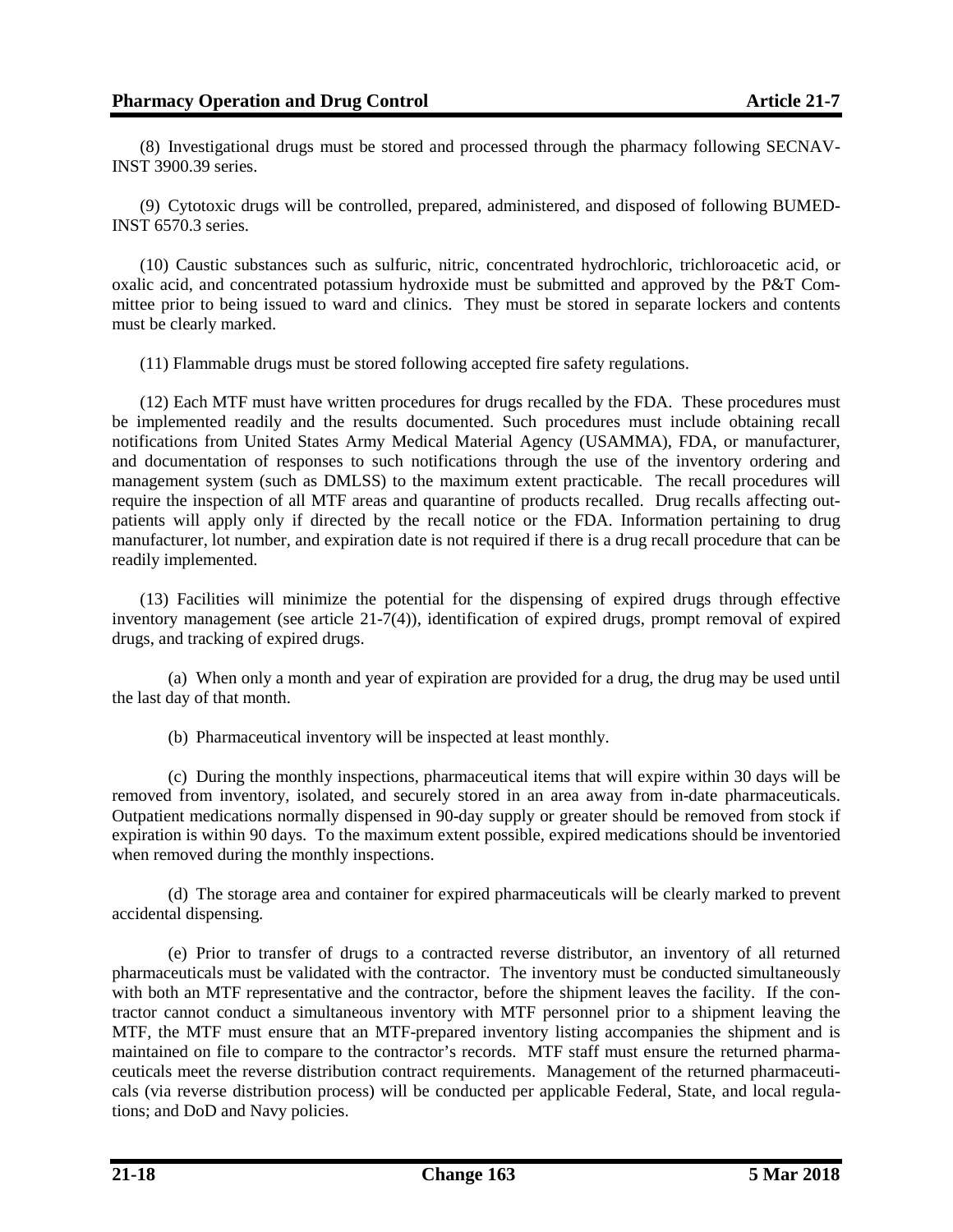1. Credits will be monitored to ensure utilization within 120 days after posting at the Prime Vendor or end of fiscal year, whichever is closer. Otherwise, unused credits are sent to the U.S. Department of the Treasury.

2. BUMED MTFs and activities must not receive nor deposit any checks received directly from pharmaceutical manufacturers as part of the reverse distribution (credit returns) program. Pharmaceutical manufacturer checks for returned goods credit delivered directly to pharmacy department will be routed to the respective reverse distributor contractor for processing following the standard operating procedure posted on the DLA Troop Support Defense Supply Center Philadelphia (DSCP) Web site at: [https://www.medical.dla.mil/Portal/PrimeVendor/PvPharm/ReverseDistribution.aspx.](https://www.medical.dla.mil/Portal/PrimeVendor/PvPharm/ReverseDistribution.aspx)

3. MTFs must utilize inventory management ordering system (such as DMLSS) to manage credit memos and order pharmaceuticals from the Prime Vendor credit account.

(14) Monthly checks will be made by the pharmacy of all ward and clinics where medications are dispensed, administered, or stored, to verify that at the minimum:

(a) Drugs for external use and disinfectants have been stored separately from internal and injectable medications.

(b) Drugs are not overstocked.

(c) Drugs are stored following current established standards.

(d) Once discovered, outdated or unusable drugs should be segregated and returned to the pharmacy immediately.

(e) There is an adequate and proper supply of P&T Committee-approved emergency drugs.

(f) All drugs in the area are properly labeled.

(15) Multiple dose vials (MDV) containing parenteral medications may be reused if the following procedures are followed to eliminate the risk of infection:

(a) Strict aseptic technique is used.

(b) The parenteral product is prepared in a functionally separate area that is clean and uncluttered to avoid contamination of medications.

(c) Date any opened vial with a beyond use date (BUD). The MDV is not taken into immediate patient treatment areas. The Centers for Disease Control and Prevention defines immediate patient treatment areas as patient rooms or bays and operating rooms. An MDV taken into immediate patient treatment area must be treated as single-dose and discarded after use unless utilized by a single patient for the life of the medication.

(d) Date any opened or entered (such as needle punctured) MDV with an expiration date or BUD, store, and discard following manufacturer's stability data. The BUD is not to exceed 28 days.

(16) Some vaccines may be used, even after initial entry, until the original manufacturer's expiration date. Patient specific compounded allergen extracts compounded by the U.S. Army Centralized Allergen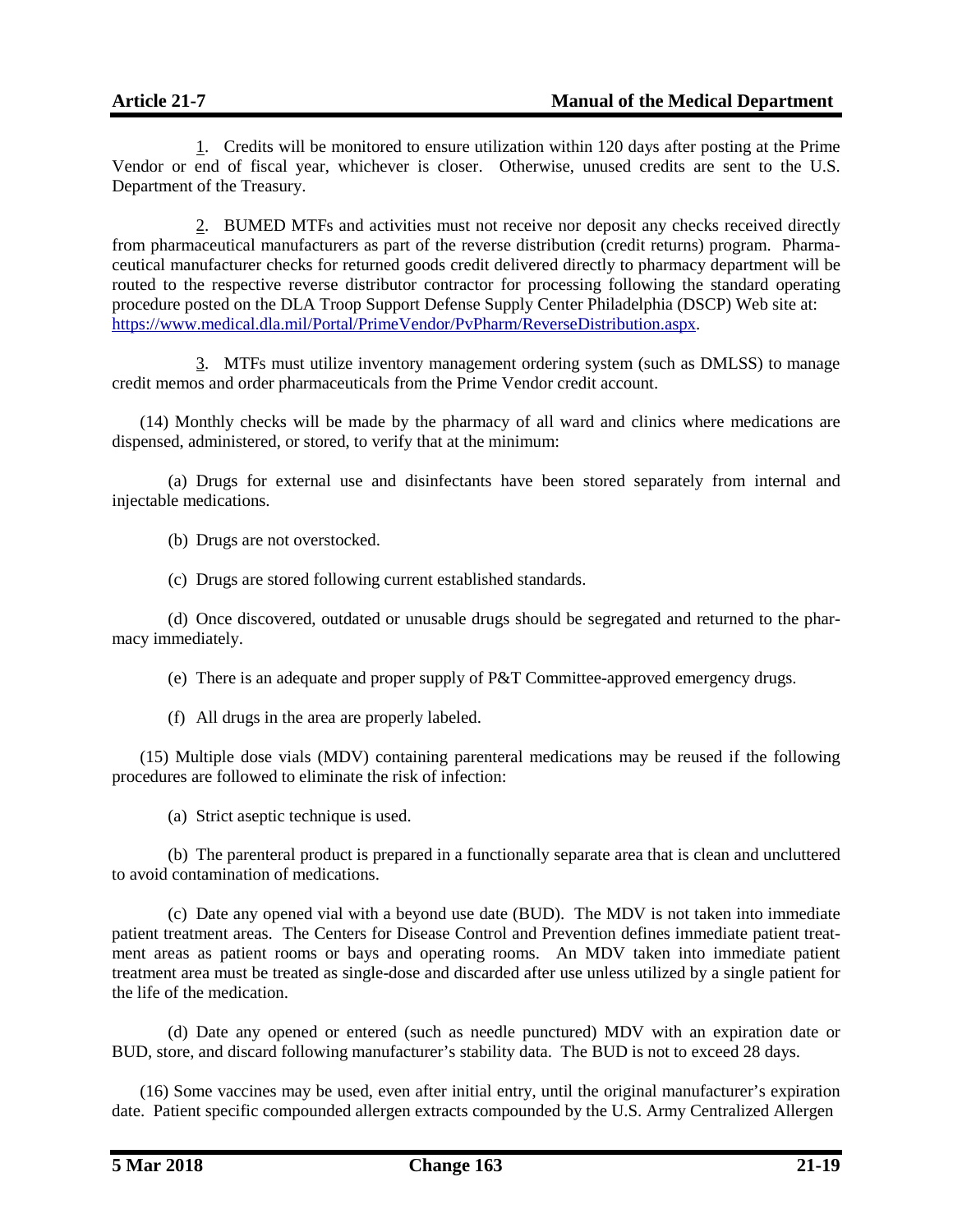Extracts Laboratory may be used, even after initial entry, until the product's expiration date. The Military Vaccine Program at: [www.vaccines.mil](http://www.vaccines.mil/) and the American Academy of Allergy, Asthma and Immunology (AAAAI) at: [www.aaaai.org](http://www.aaaai.org/) standards will be followed for vaccine and allergen dating.

(17) Single Dose Vials used in the preparation of medications external to pharmacy.

(a) Opened or needle punctured single dose injectable containers must be used within 1 hour and any remaining contents discarded. Expiration date and time for single dose containers must be marked upon opening or puncture or immediately discarded.

(b) Medications packaged as single-dose or single-use must not be used for more than one patient. This includes ampules, bags, and bottles of intravenous solutions.

(18) Unless readily retrievable via pharmacy automation system, a log or electronic record of all medications placed in storage counting cells (such as baker cells, drug-o-matic) will be maintained to include initials of the pharmacist or senior technician checking the filled cell, manufacturer, lot number, and expiration date.

*Note: There are no articles 21-8 through 21-19.*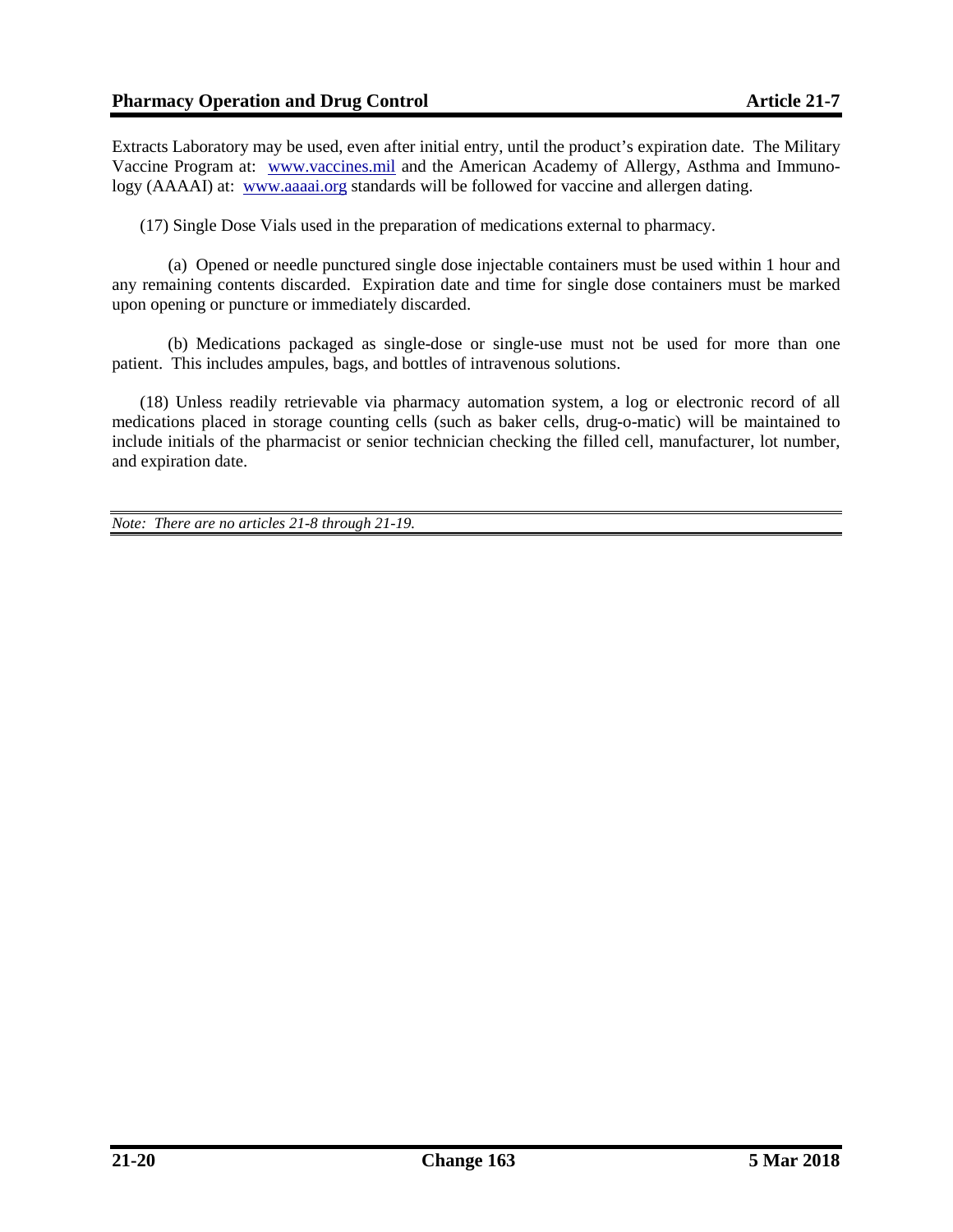## **Section II CONTROLLED SUBSTANCES**

| <b>Article</b> |                                                               | Page      |
|----------------|---------------------------------------------------------------|-----------|
| $21 - 20$      | <b>General (Regulatory)</b>                                   | $21 - 21$ |
| 21-21          | <b>Accountability (Regulatory)</b>                            | $21 - 22$ |
| 21-22          | <b>Prescribing (Regulatory)</b>                               | $21 - 22$ |
| 21-23          | <b>Custody (Regulatory)</b>                                   | $21 - 23$ |
| $21 - 24$      | <b>Security (Regulatory)</b>                                  | $21 - 23$ |
| 21-25          | <b>Reporting Theft or Loss (Regulatory)</b>                   | $21 - 25$ |
| $21 - 26$      | <b>Deterioration (Regulatory)</b>                             | $21 - 26$ |
| 21-27          | <b>Dispensing by Pharmacy (Regulatory)</b>                    | $21 - 26$ |
| 21-28          | <b>Control by Nursing Care Units and Clinics (Regulatory)</b> | $21 - 28$ |
| $21-29$        | <b>Control by Branches to Pharmacy Service (Regulatory)</b>   | $21 - 29$ |

## **21-20 General (Regulatory)**

(1) Controlled substances, as used herein, are drug schedules in the Controlled Substance Act of 1970 (Public Law 91-513).

(2) There are five schedules designated by section 202 of the Federal Act:

(a) *Schedule I*. Drugs with no acceptable medical use and a very high abuse potential.

(b) *Schedule II*. Drugs having an acceptable medical use and a very high abuse potential.

(c) *Schedules III, IV, and V*. Drugs having an acceptable medical use which are considered to have lessening degrees of abuse potential.

*Note: Products may migrate between schedules and new products may be added.* 

(3) Local commands may designate certain drugs as having abuse potential and requiring security measures similar to those for controlled substances. The CO should establish special security and accounting procedures for these command-sensitive items designated as Drugs with a High Potential for Diversion.

(4) Alcoholic beverages must not be stocked or dispensed from Navy MTFs.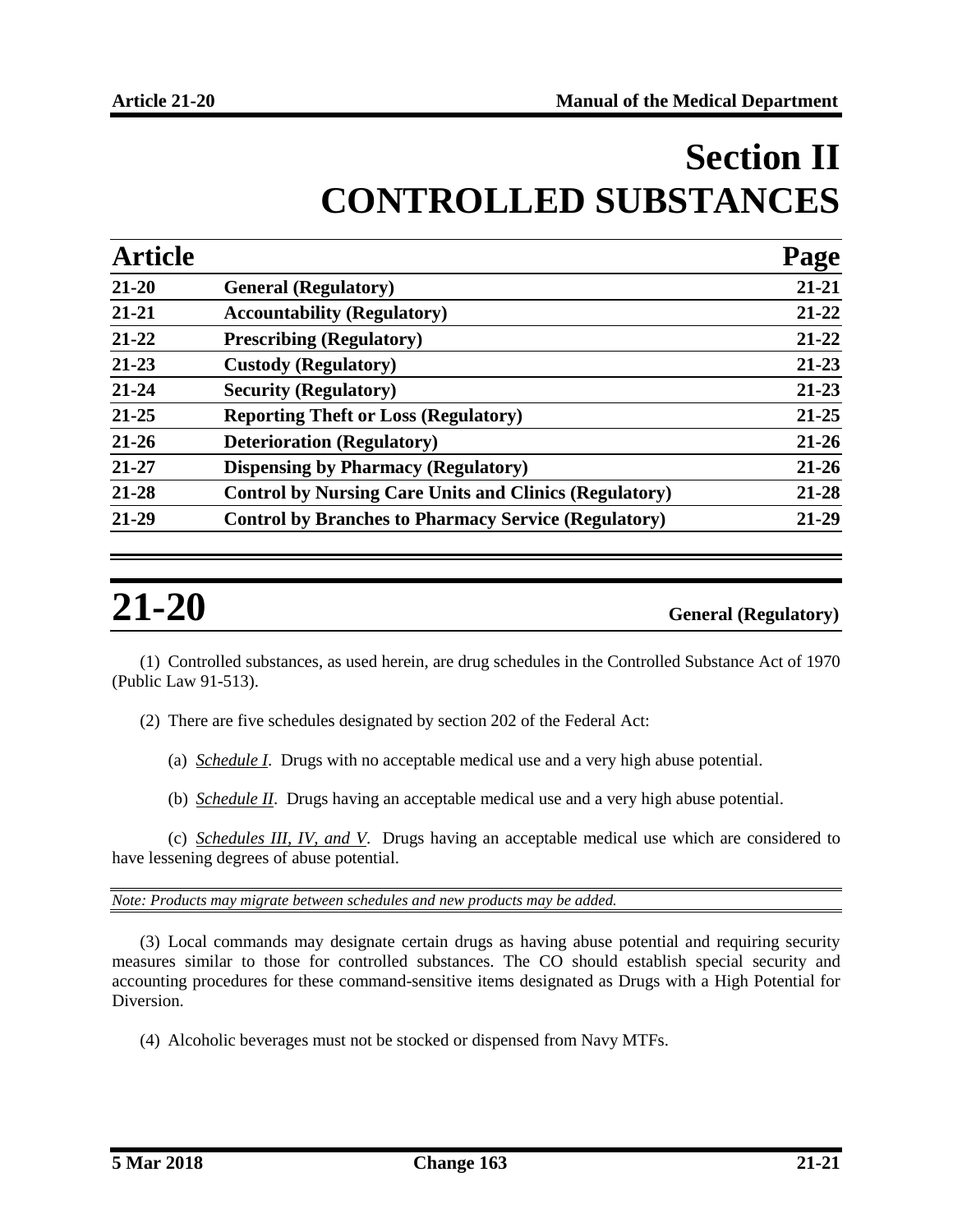## **21-21** Accountability (Regulatory)

(1) Schedule I and II controlled substances require vault or safe storage and inventory by the Controlled Substance Inventory Board (per article 21-24). Working stock may be kept in a locked area within the pharmacy. At the CO's or OIC's discretion, a copy of the safe combination must be stored in a sealed envelope deposited with the CO, OIC, or representative. The combination must be changed every 6 months, upon change in custodian, or any suspected compromise of the combination. Command must limit the number of personnel who can access the bulk stock vault to the minimum necessary and a vault access list must be maintained.

(2) Schedule III, IV, and V controlled substances require locked cabinet security for storage of bulk drugs. The appointed pharmacy custodian must take an initial inventory of all controlled substances on hand. After the initial inventory is taken, the pharmacy custodian must take a new inventory of all stocks of controlled substances at least every 2 years. The biennial inventory may be taken on any date which is within 2 years of the previous biennial inventory date. If needed, the pharmacy custodian may take a quarterly audit, or more frequently, of high abuse potential Schedule III, IV, and V controlled medications. See article 21-7(4) for inventory management control and stock level requirements.

### **21-22 Prescribing (Regulatory)**

(1) All prescribers authorized in section I of this chapter must prescribe controlled substances either by electronic-order-entry; DD Form 1289, Prescription Form; or coded facsimile, if appropriate.

(2) All eligible, credentialed healthcare providers must obtain a DEA number in addition to the National Provider Identifier number. MTF prescribers, when prescribing drugs in an official capacity within the scope of the Controlled Substances Act, are qualified for fee-exempt DEA registration. Other practitioners' identifiers may not be substituted for the DEA number. The Controlled Substances Act requires each prescription to have the name of the prescriber stamped, typed, or hand printed on it, as well as the signature of the prescriber. Practitioners using prescriber-order-entry electronic pharmacy systems are exempt from the signature requirement of the Controlled Substances Act when the prescription is filled at the MTF. This exemption does not apply when the prescriber provides professional treatment outside official duties, per policy memo "DEA Numbers for DoD Providers" of 7 April 2000. Written prescriptions filled by the mail order program or retail pharmacies must contain the provider's DEA number.

(3) An officer or civilian employed by the Navy, who has been designated by the command to purchase or procure from commercial sources controlled substances or preparations for official use, must be so designated on the command's registration filed with the Registration Branch, DEA, Department of Justice. Only individuals so designated may sign the paper or electronic order form for Schedule II substances. Government registration is for 3 years, but individuals designated may be changed as necessary by letter to the DEA, signed by the CO or OIC.

(4) Ordering, receipt, custody, and issuance must follow Navy audit and chain of custody business practices to include segregation of duties to the maximum practicable extent.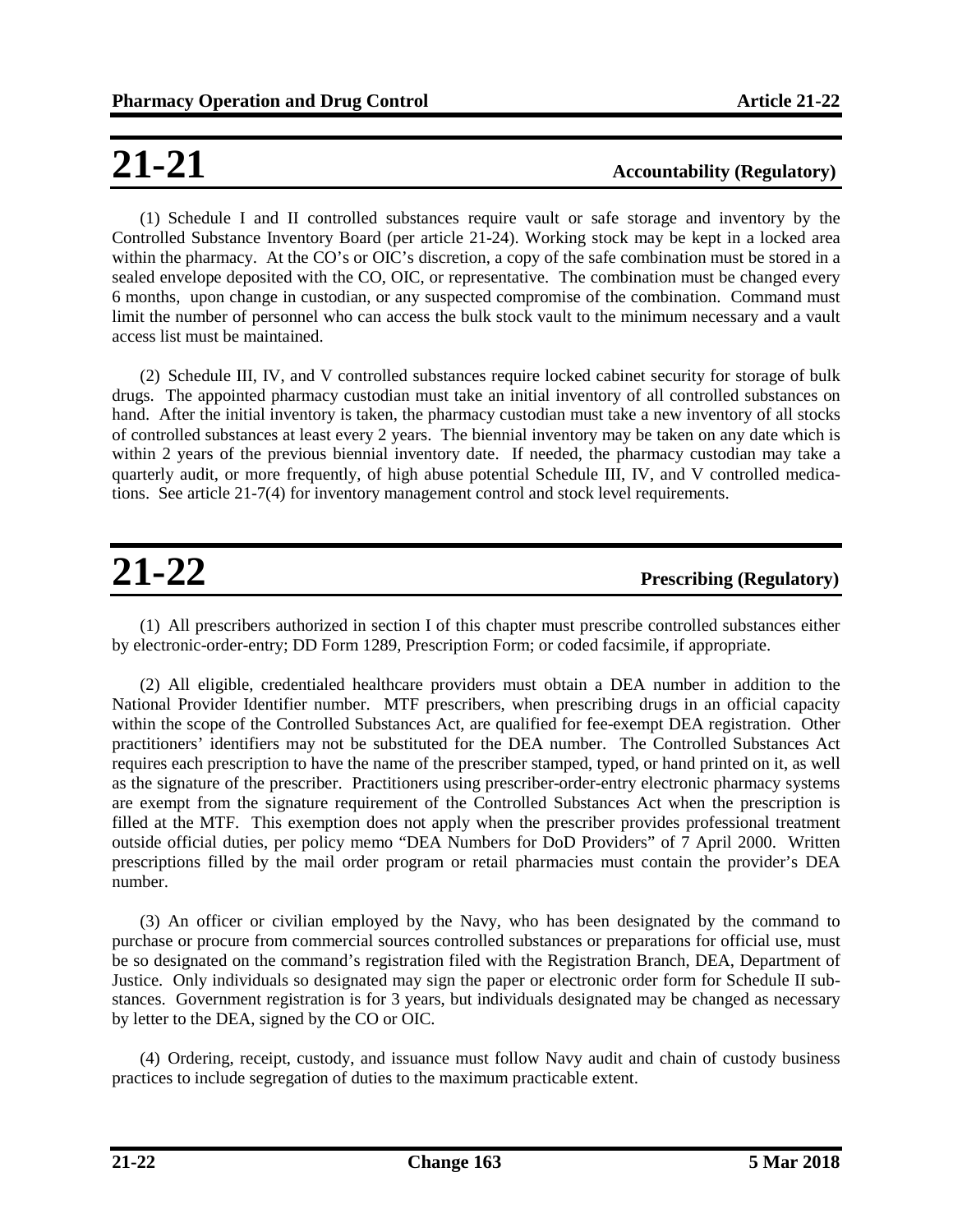(5) Authority for pharmacists, physician assistants, and nurse practitioners to prescribe Schedule II through V controlled substances may be granted by the CO or OIC, if within their scope of practice and designated in their privileging documents.

(6) No authorized provider may prescribe or furnish a controlled substance for themselves or members of their immediate family.

(7) Providers must prescribe controlled substances only for patients under their direct care. Only under extraordinary circumstances will controlled substances be prescribed for a patient that was not personally evaluated by the prescriber at the time a controlled substance was prescribed.

(8) When electronic medical records are not utilized, all controlled substances prescribed will be noted in the member's health or dental record at the time prescribed.

# **21-23 Custody (Regulatory)**

(1) Custodial responsibility for controlled substances and those drugs designated as locally-controlled drugs by the CO or OIC, must be vested in a commissioned pharmacy officer, a civilian pharmacist, or a commissioned officer who is appointed in writing. At remote branch clinics that do not have a commissioned officer or a civilian pharmacist, the CO or OIC must designate, in writing, a senior or supervisory member of the branch clinic as the custodian.

## **21-24 Security (Regulatory)**

(1) Controlled substances listed in Schedules II, III, IV, and V must be stored in a securely locked, substantially constructed cabinet. However, MTFs may disperse a minimal working stock of Schedules III through V based on the stock level criteria in article 21-7(4) throughout the stock of non-controlled substances in such a manner as to obstruct the theft or diversion of the controlled substances. COs and OICs may direct stricter storage requirements based on risk of diversion at a specific facility.

(2) Controlled substances classified as Schedule I through V medication require special handling and accounting to provide adequate protection against drug abuse, carelessness, theft, and misappropriation. MTFs may develop and regularly review a list of Drugs with High Potential for Diversion that include controlled substances Schedules II through V and other legend or OTC drugs that represent a risk for drug diversion. Mitigating diversion of controlled substances and Drugs with a High Potential for Diversion should be accomplished using the following guidelines:

(a) The use of functional, strategically placed security cameras in areas where Drugs with a High Potential for Diversion are stored, distributed, and administered may act as a useful deterrent and investigative tool to mitigate drug diversion.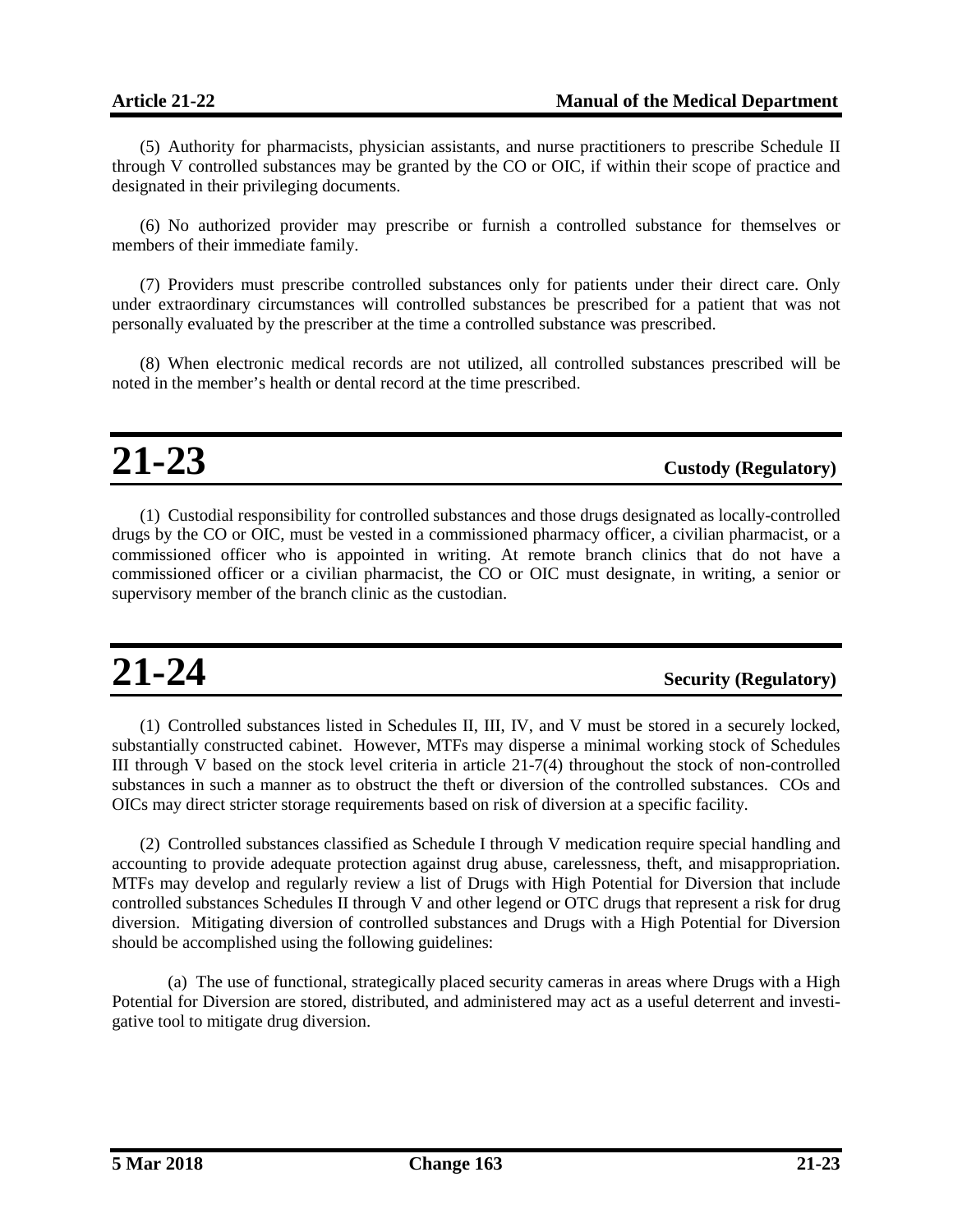(b) MTFs should develop methods to audit and monitor all controlled substances and Drugs with a High Potential for Diversion from receipt into inventory until dispensed to outpatients or administered to inpatients.

### 1. Auditing and Monitoring

a. The Drugs with a High Potential for Diversion list should be reviewed annually for additions and deletions based on MTF monitoring techniques and external factors such as newly identified illegitimate uses for drugs.

b. MTFs should establish percent thresholds for Drugs with a High Potential for Diversion that are not controlled substances Schedule IIs, along with a process to track Drugs with a High Potential for Diversion inventory from receipt to dispensing or administration to the patient. The percent threshold is defined as percent of inventory unaccounted for when comparing the difference between the amount ordered and amount dispensed for a particular Drugs with a High Potential for Diversion. Percent thresholds should be as low as possible, but taking into consideration the volumes dispensed, available MTF resources, and patient safety and efficiency. Exceeding the percent threshold for Drugs with a High Potential for Diversions established by the MTF should trigger further investigation and documentation causes. MTFs should utilize the enterprise data entry system to monitor and track Drugs with a High Potential for Diversion.

c. MTFs should develop procedures and reports to audit and monitor Drugs with a High Potential for Diversions from receipt into inventory until dispensed to outpatients or administered to inpatients.

d. All pharmacies with an enterprise data entry system and a controlled substance vault should be required to use the electronic inventory provided in the vault functions of the enterprise data entry system.

e. All pharmacies, without an enterprise data entry system, will keep a perpetual inventory on all controlled substances Schedule II through V.

f. The use of functional, strategically placed security cameras in areas where controlled substances and Drugs with a High Potential for Diversions are stored, distributed, and administrated may act as a useful deterrent and investigative tool to mitigate drug diversion.

g. For pharmacies that use NAVMED 6710/5 Perpetual Inventory of Narcotics, Alcohol and Controlled Drugs, each entry on the inventory record should be verified against the invoice and coinitialed by an authorized person.

2. The Controlled Prescription Menu is a paperless controlled prescription tracking system in CHCS. It may be used in conjunction with the breakout locker or automated dispensing cabinet and provides a perpetual inventory of controlled medications within CHCS. Tracking of controlled medications from the vault to the patient using the NAVMED 6710/5 is not necessary. After each controlled prescription transaction is completed in CHCS, the inventory is decremented automatically and reflects the new quantity. Reports can be generated to track the medication from the automated dispensing cabinet or breakout locker to the patient. For sites with GENESIS installed, the controlled medications' perpetual inventory capability is available to track medication.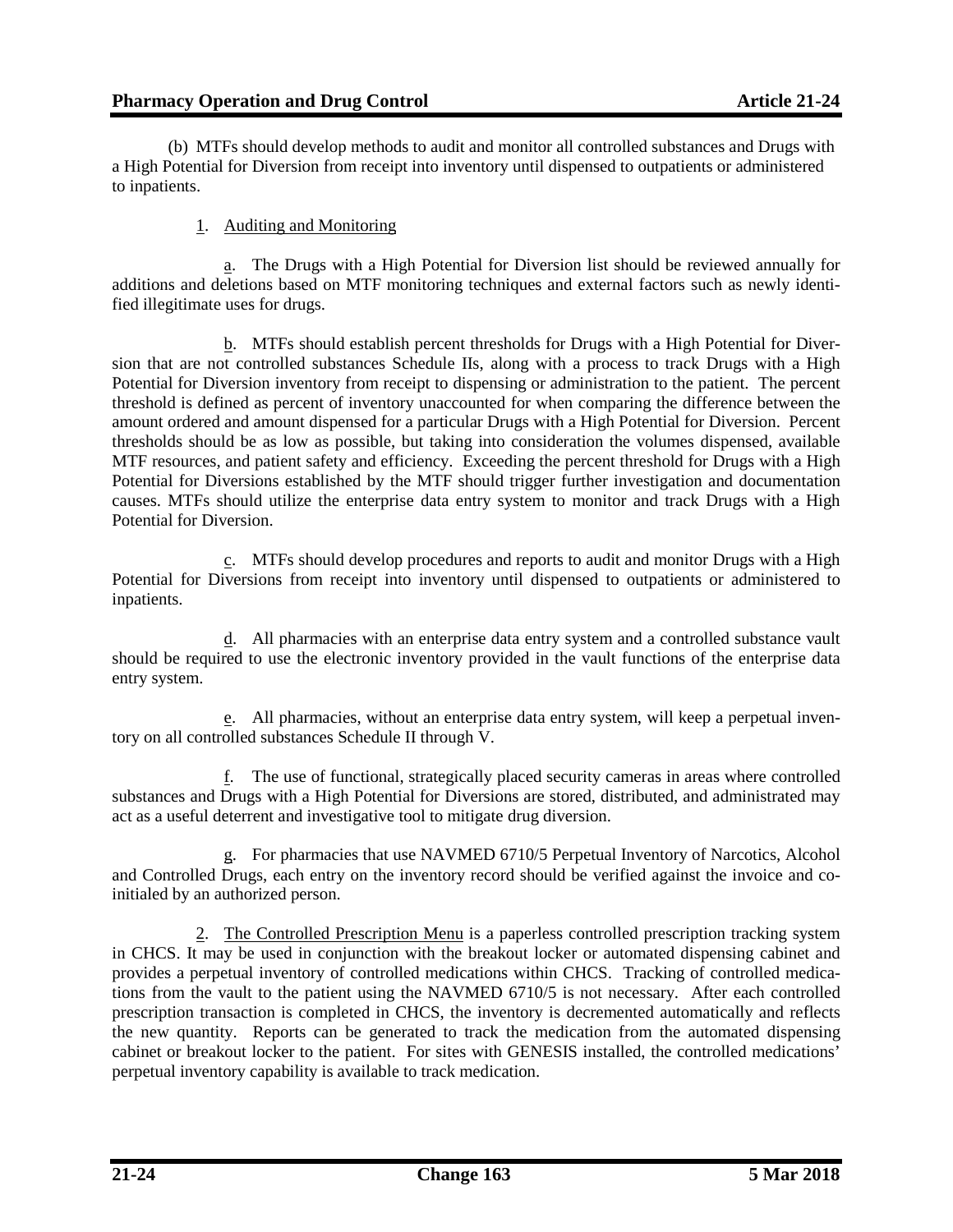a. The controlled substance custodian must account for all quantities of Schedule I and II controlled substances received and expended through a physical inventory. The frequency of the custodian's inventory accounting should be guided by the transaction frequency, but must occur at least weekly. The bulk stock of Schedule I through V substances must be secured using a double-lock system. Steps must be taken to restrict access to controlled substances. Keys and combinations must be safeguarded appropriately.

b. Ward emergency kits and automated pharmacy breakouts are authorized providing the practice is approved by the CO or OIC of the facility, and the following procedures are in place:

1. Controlled substances (of all schedules) at the ward or in the automated dispensing cabinet must be obtained from the main pharmacy per the requirements of article 21-28.

2. Access to each emergency kit or automated dispensing cabinet must be restricted. The type and quantity of controlled substances placed in the emergency kit must be limited to the mission of the facility and approved by the CO through the P&T Committee.

3. The main pharmacy, which supplied the controlled substances for the emergency kit or automated dispensing cabinet, must maintain complete and accurate records and inventories of the substances placed in the kit per article 21-28.

4. IDCs may remove controlled substances from the kit or automated dispensing cabinet in emergent/urgent situations or in special circumstances as approved by the pharmacy department head, only when under direct supervision of a privileged provider who is authorized to prescribe controlled substances, and must conduct the appropriate documentation of the controlled substance transaction.

c. Quarterly (or more frequently, depending on the activity), an inventory of Schedules I and II controlled substances, and those drugs designated by local command must be made by the Controlled Substance Inventory Board as described in BUMEDINST 6710.70 series.

### **21-25 Reporting Theft or Loss (Regulatory)**

(1) Notify the nearest DEA regional office upon the discovery of theft or significant loss of any controlled substance determined by higher authority following DEA regulations. The head of the pharmacy department, in conjunction with the senior member of the Controlled Substance Inventory Board or other appropriate higher authority, will determine if a significant loss occurred. Report a theft or significant loss immediately, using Report of Theft of Controlled Substances, DEA Form 106, available online at: [https://apps.deadiversion.usdoj.gov/webforms/dtlLogin.jsp.](https://apps.deadiversion.usdoj.gov/webforms/dtlLogin.jsp) Prepare an original and four copies. Send the original and one copy to the nearest DEA regional office, one copy to BUMED Pharmacy Consultant, one copy to the MTF region pharmacy representative, and one copy to the nearest field representative of the Naval Criminal Investigative Service. The consignee must submit a sworn statement of facts with the DEA Form 106, if the controlled substances are stolen or lost in transit.

(2) Report any unresolved Schedule II inventory discrepancies to the senior member of the Controlled Substance Inventory Board or appropriate higher authority.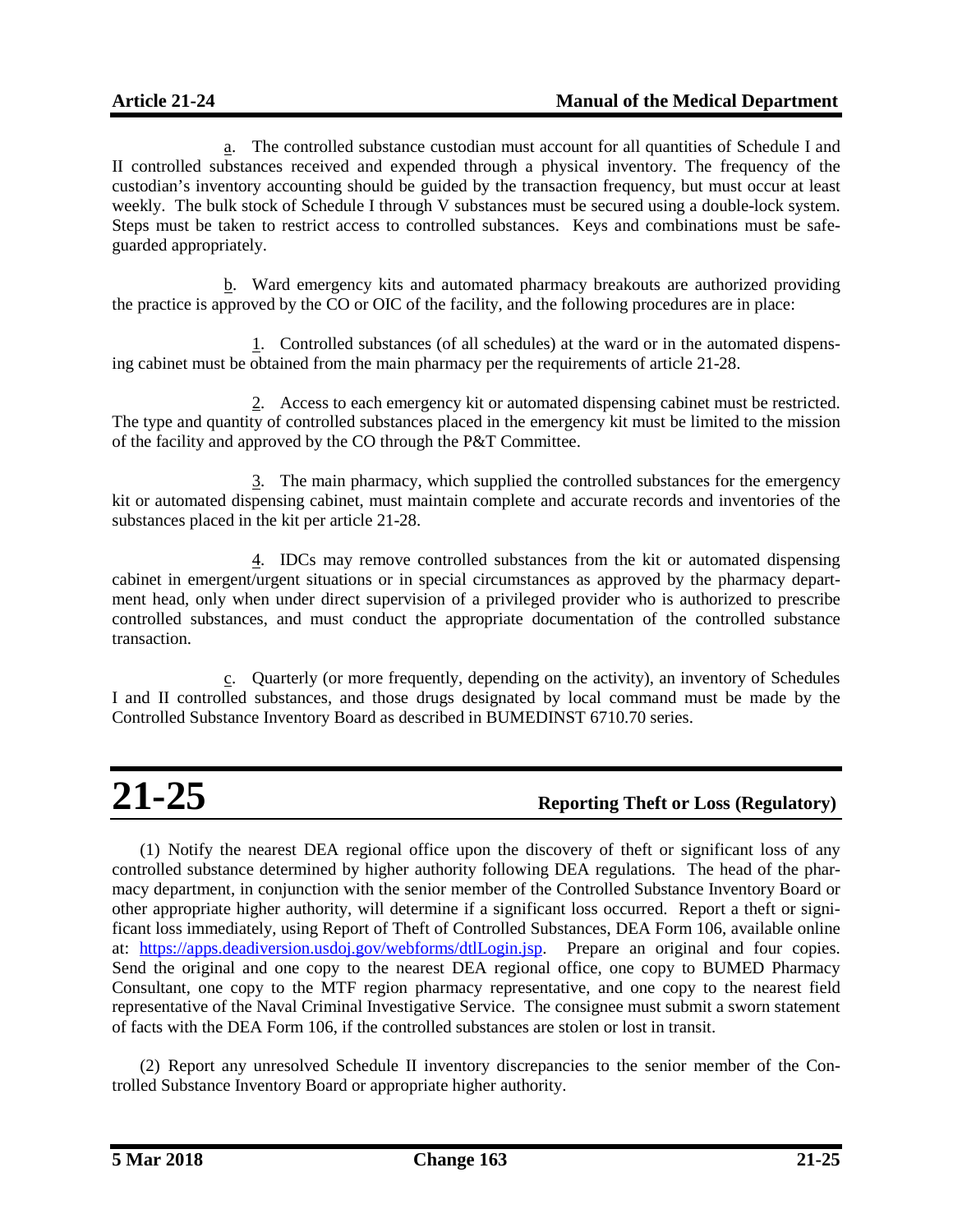## **21-26 Deterioration (Regulatory)**

(1) Return of expired Schedule II through V controlled substances and locally controlled drugs will be accomplished through a contracted reverse distributor that is authorized to perform this function by the DEA. Products that are not returnable (such as products that have deteriorated and are not usable, are of questionable purity or potency, or have had their identity compromised) through the contractor must be inventoried for destruction. The appointed custodian must request authorization from the CO or OIC via chain of command to destroy non-returnable controlled products and recommend a method of destruction (such as incineration). If destruction is indicated and approved by the CO or OIC, destruction must be accomplished in the presence of a member of the Controlled Substance Inventory Board. A certification must include the complete nomenclature and quantity of the substances to be destroyed, together with the method to be used to accomplish destruction. After the certification is completed, approved by the CO or OIC, and signed by the members witnessing destruction, the certification must be retained in the files as authority for drop-ping the items from the appropriate record. DEA notification is not necessary.

(2) Appropriate modification of electronic inventories must be conducted at the time that deteriorated inventory is segregated from the regular inventory. A separate inventory of controlled substances awaiting destruction/return must be maintained.

(3) The MTF must not accept returns of medications that have been dispensed to the ultimate user (the patient) unless the pharmacy uses a DEA-compliant collection program or mail back program.

### **21-27 Dispensing by Pharmacy (Regulatory)**

(1) The pharmacy must serve as the source from which ward/clinics and other departments of a facility obtain controlled substances for use in connection with the treatment of patients. Authorized outpatient prescriptions for controlled substances must be filled by the pharmacy.

(2) Controlled substances must be dispensed to outpatients on receipt of a prescription completed following article 21-22 with the following additional requirements:

*Exception: Schedules II through V controlled substances when prescribed via prescriber-order-entry electronic pharmacy system.*

(a) Prescriptions for controlled substances must be written in ink, typewritten, or entered through prescriber-order-entry electronic pharmacy system. Duplicate, carbon copy, photographic reproduction, preprinted, or rubber-stamped orders are not valid prescriptions for controlled substances. For all Schedule II-V prescriptions, the prescriber's signature must be handwritten or comply with DEA electronic prescribing requirements.

(b) Must contain the complete address of the person for whom the prescription is written and may be supplied by patient or agent at time of dispensing.

(c) The legible signature and identifying information of the provider authorized to prescribe per article 21-5. In addition, the name of the prescriber must be stamped, typed, or hand printed on the written prescription or verifiable through additional means.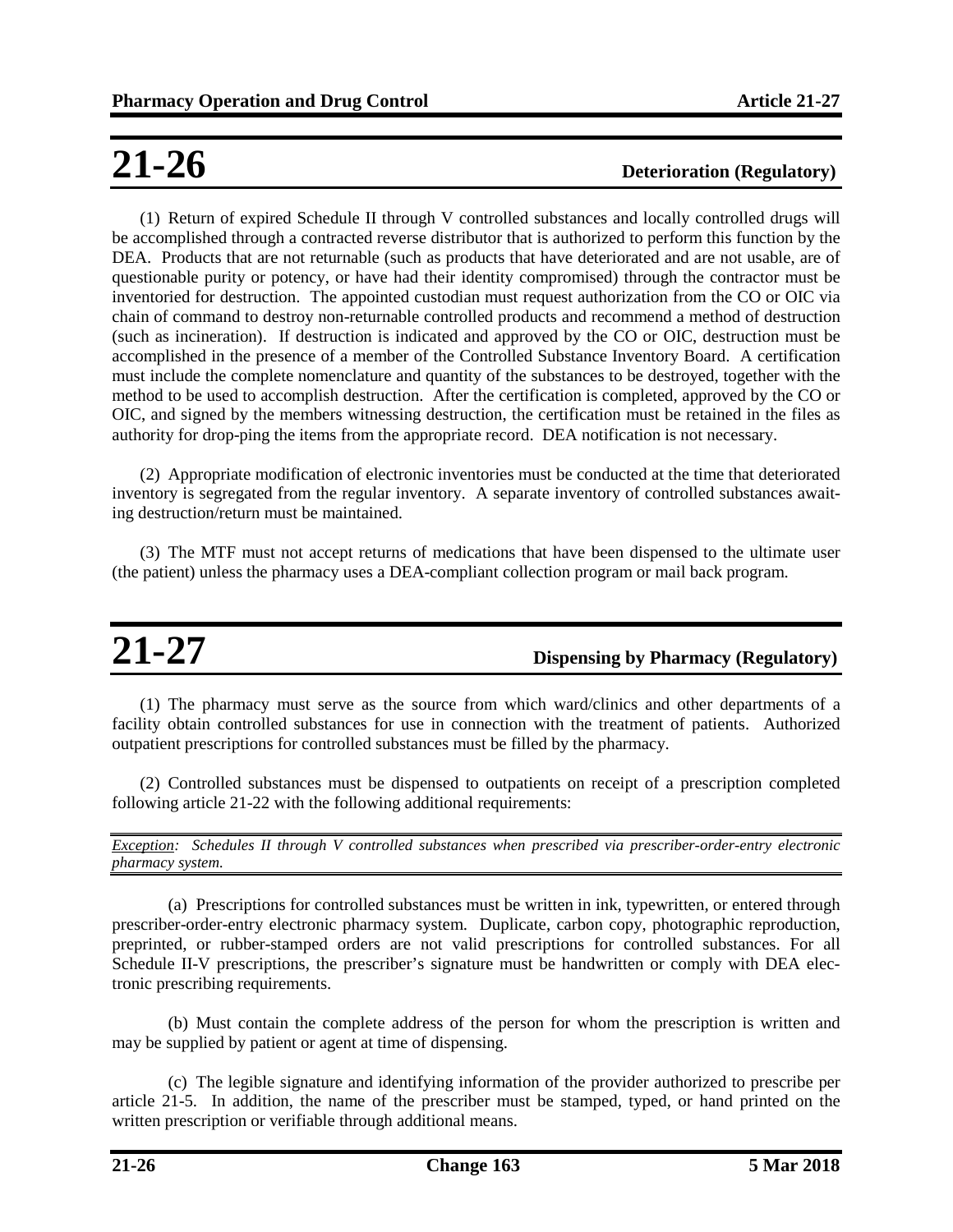(d) Erasures or interlineations on prescriptions for controlled substances are prohibited, unless initialed by the prescriber. This does not preclude pharmacy personnel from annotating, after contacting the prescriber that a therapeutic substitution is necessary due to the unavailability of the product prescribed.

(e) Each controlled substance prescription must be a separate document for documentation and filing purposes. The original of a controlled substance prescription written on a prescription in combination with other medications should be copied, with the original filed in the controlled substance file and the copy filed with the non-controlled prescriptions.

(3) Controlled substance prescriptions will be reviewed for authenticity before dispensing the prescription.

(4) If a sufficient supply of a Schedule II controlled substance is unavailable to fill a prescription, a partial quantity may be dispensed if requested by the patient. In cases where the prescription cannot be completely filled, the remaining portions must be filled not later than 30 days after the date on which the prescription is written. If the remaining balance cannot be filled after 30 days, the provider will be notified, and a new prescription will be required for the balance. The quantity dispensed must be noted on the front of the prescription, or by appropriate means for provider-order-entry prescriptions.

(5) Prescriptions for Schedule II controlled substances must be dated, have the quantity dispensed annotated, and numbered on the prescription at the time of filling. The prescription must also include the date, address, and signature of the recipient of the drug item.

(6) Time and quantity limitations for filling and refilling controlled substance prescriptions

(a) *Schedule II Medications.* A prescription for a controlled substance classified as a Schedule II medication must be filled within 60 days of the date originally written or "do not fill before date" as written by a provider. Schedule II medications are normally limited to a reasonable quantity of medication as defined by MTF policy, usually not to exceed a 30-day supply. Up to a 100-day supply of stimulant medications is authorized. Up to a 90-day supply of pain medications for oncology patients only is authorized. Schedule II prescriptions must not be refilled. Deploying members may receive the deployment supply of Schedule II medications, following guidance of the area of responsibility (AOR).

(b) *Schedule III, IV, and V Medications.* A prescription for a Schedule III, IV, or V medication must be filled within 6 months of the date originally written. These prescriptions may be refilled, if authorized by the prescriber, up to five times within a 6-month period from the date originally written. Schedule III-V medications are normally limited to a reasonable quantity of medication as defined by MTF policy, not to exceed a 100-day supply. Deploying members may receive the deployment supply of Schedule III-V medications, following guidance of the AOR.

(7) A separate prescription file must be maintained for prescription records of Schedule II controlled substances.

(8) Prescription records of controlled substances listed in Schedules III, IV, and V must be maintained separately from all other records of the pharmacy.

(9) Schedule II controlled substances issued to ward/clinics and branch medical clinics must be accompanied by required forms as outlined in section III of this chapter, unless electronically controlled via an automated dispensing cabinet or if a BUMED-approved electronic form is used.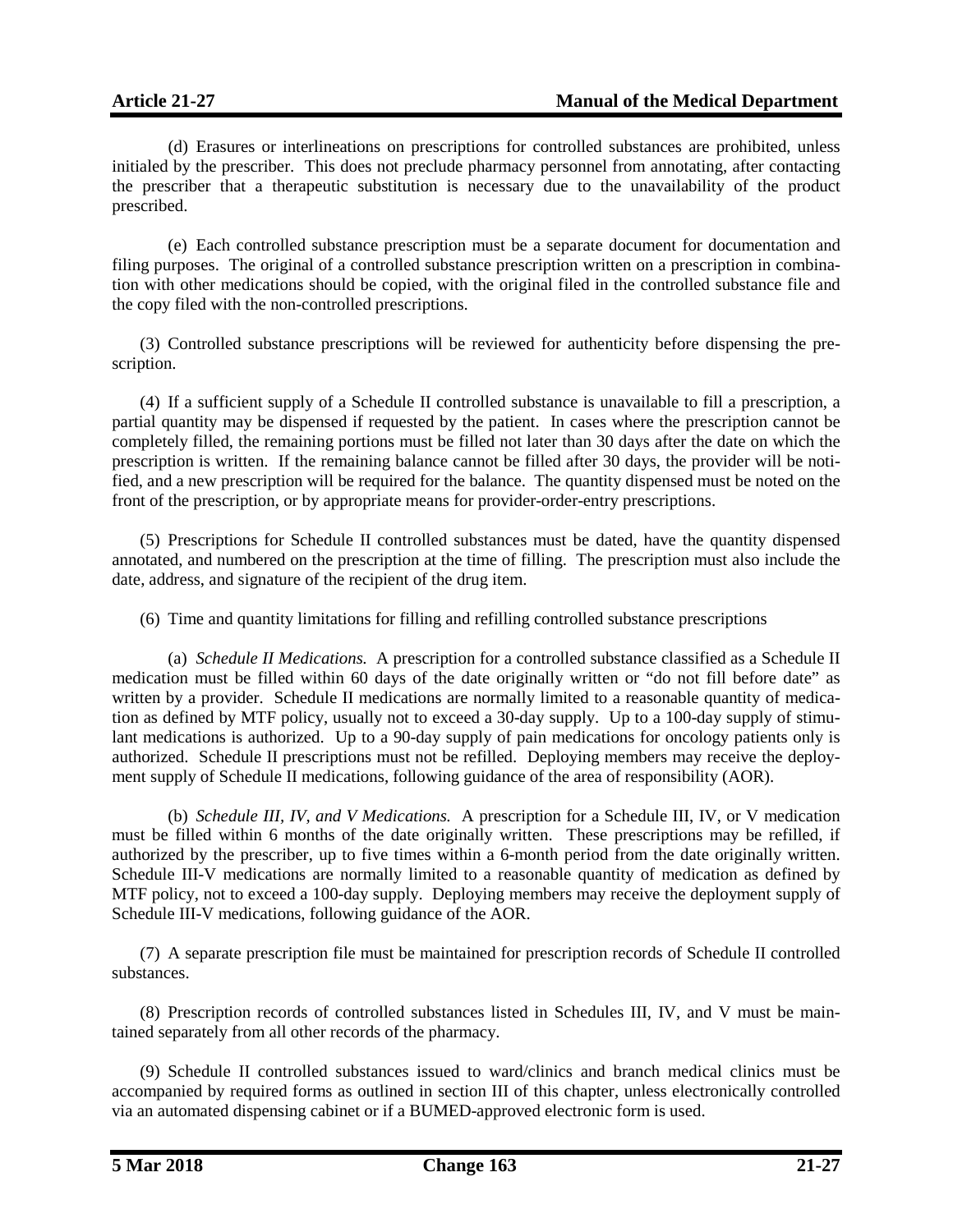(10) Controlled substances must be dispensed with labels affixed following section I of this chapter. Controlled substances dispensed to ward/clinics must identify the medication schedule number on the pharmacy label or manufacturer's label. For outpatient prescriptions, a label with a clear, concise warning that Federal law prohibits transfer of the controlled substance to any person other than the patient for whom it was prescribed must be affixed to the containers.

(11) NAVMED 6710/1 Narcotic and Controlled Drug Account Record will be used to account for all controlled substances used in the compounding of pharmaceutical preparations. Such orders must be authenticated and signed by the pharmacists in charge of compounding and filed in the appropriate prescription file. The product must be assigned a local prescription, batch, and lot number. The scheduled product must be posted to the pharmacy stock record, unless it is an extemporaneous compound dispensed for a specific single patient prescription, or a product containing alcohol where the only controlled substance in the product is alcohol.

# **21-28 Control by Nursing Care Units and Clinics (Regulatory)**

(1) To provide effective and adequate custody and audit trail accountability for controlled substance distribution and protection, the following controls must be enforced:

(a) A registered nurse, medical, or dental officer will be charged with custodial responsibility for controlled substances following this article and other directives that may be issued.

(b) The custodian of these substances must not permit any such substances to be placed in the possession of other personnel in quantities greater than the amount required for immediate consumption by the patients.

(c) The custodian must maintain a locked container, cabinet, or compartment of an approved nature to keep such substances. Medication storage and preparation areas must be locked unless personnel working in the area have a continuous, unobstructed view of the area. Keys to the containers, unless not required (such as automated dispensing cabinets), must remain in the custody of the individual responsible and transferred only to another authorized individual per nursing policy.

(d) Nursing/clinic supervisors are responsible for and must ensure that a weekly inventory is conducted by nursing staff for controlled medications stored in nursing care area.

(2) Each ward/clinic or other activity drawing controlled substances from the pharmacy must maintain a folder or binder containing the NAVMED 6710/4 Narcotic and Controlled Drug Inventory-24 Hour and the NAVMED 6710/1 or similar automated forms following article 21-42. Those facilities using an automated dispensing cabinet for inventory control are exempted from maintaining the written forms, provided policies and procedures are in place covering security, discrepancy resolution, and down-time procedures. Such a system must provide accurate documentation of the audit trail, including all information that would otherwise be documented on the written form described in section III of this chapter.

(3) Controlled substances may be ordered from the pharmacy on a form approved by the command, and must be signed by an authorized official following article 21-4(1) or by the ward/clinic charge nurse. The supply of controlled substances to ward and clinics may also be by automatic replacement of dispensed stock at a set level by the pharmacy without a signed form.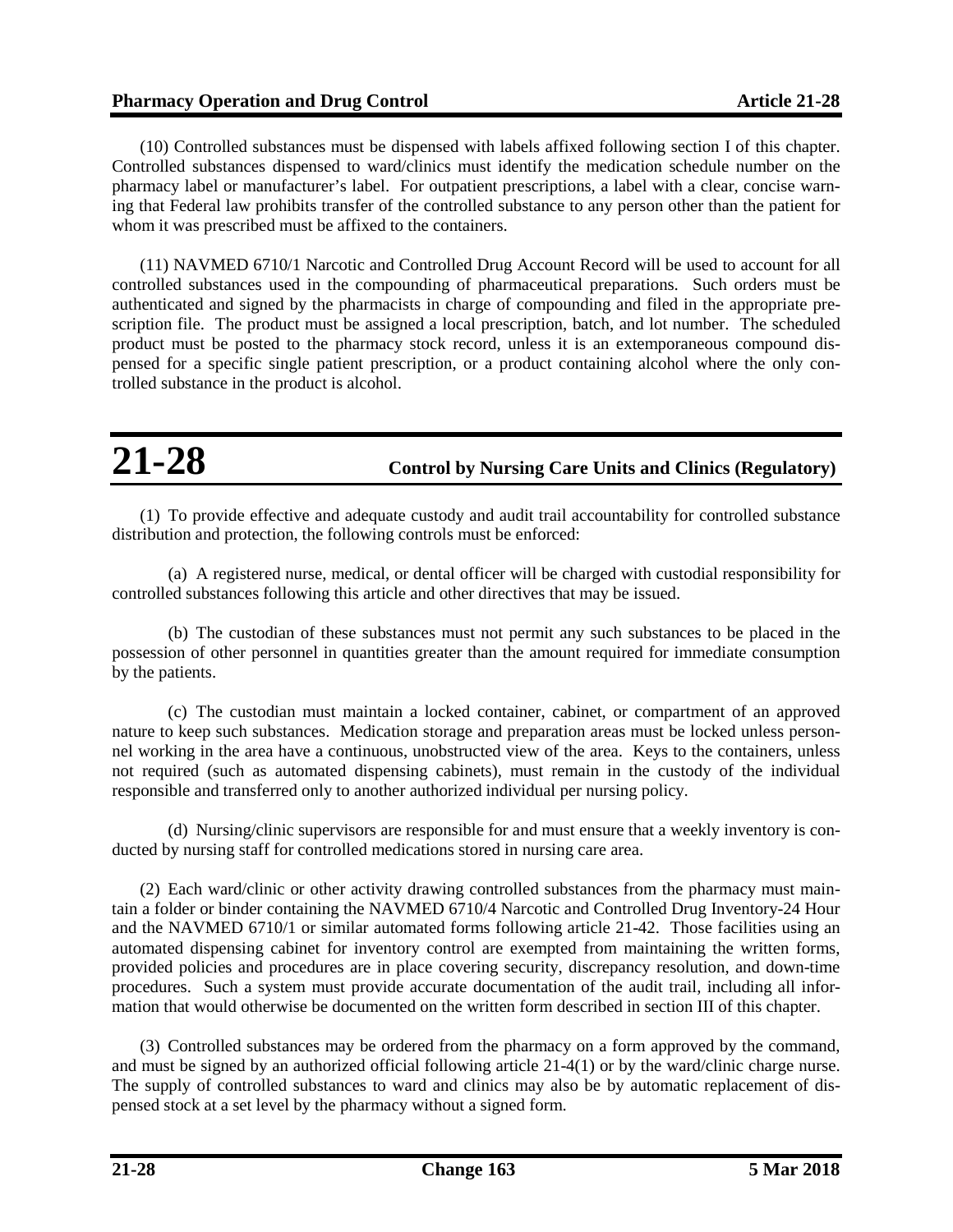(4) Pharmacy personnel may deliver controlled substances from the pharmacy to various ward/ clinics. If time does not permit, controlled substances ordered for ward/clinics must be picked up by personnel with custodial responsibility following article 21-28(1). Personnel accepting controlled substances delivery from pharmacy cannot be the same individual who submitted the request of the said substances. For branch clinic pharmacies, refer to article 21-29.

(5) Upon receipt of these substances from the pharmacy, the nurse in charge, medical officer, or dental officer must check the amount of drug and compare serial numbers on the NAVMED 6710/1 and the order form or prescription. This step may be waived in an MTF with a pharmacy controlled automatic replenishment system.

(6) The NAVMED 6710/1 and the reverse side of the DD Form 1289 or other order form, must be signed and dated in the appropriate space (see article 21-42 for information).

(7) If a discrepancy exists and cannot be resolved, a report must be made immediately through the nursing supervisor to the director of nursing services or respective head of service (medical officer custodian). Unresolved discrepancies must also be reported to the head of the pharmacy department and the senior member of the Controlled Substance Inventory Board.

(8) Controlled substances must not be stocked in emergency crash carts.

(9) Controlled substances dispensed using an automated dispensing cabinet should only allow access to one medication at a time, not multiple different medications, and require a blind count by the user.

## **21-29 Control by Branches to Pharmacy Service (Regulatory)**

(1) For branch clinic pharmacies not able to order controlled substances directly from a Prime Vendor, controlled substances must be requested and delivered to pharmacy branches by the main pharmacy in the same manner as hospital ward/clinics are supplied. The branch pharmacy must send a prescription or authorized ordering form, signed by responsible pharmacy personnel for bulk quantities, to the main pharmacy. Per section III of this chapter, a NAVMED 6710/1 must accompany issue of Schedule II controlled substances. The command is responsible for delivery methods. All receipts must be signed for by a commissioned officer, pharmacist, or a pharmacy staff member appointed by the CO who is separate from the person requesting the controlled substance(s).

(2) Controlled Substance Inventory Board inventories of Schedule II controlled substances at branch pharmacies must be performed at least quarterly. Such inventories must be called by the senior member of the Controlled Substance Inventory Board and the results included in the MTF Controlled Substance Inventory Board report, with copies to the branch clinic OIC, senior medical officer, or representative, as applicable, and the parent MTF pharmacy department. At those branch clinics with insufficient staff to form a Controlled Substance Inventory Board, following article 21-24(2), personnel from the parent command may be used to comprise the Controlled Substance Inventory Board.

*Note: There are no articles 21-30 through 21-39.*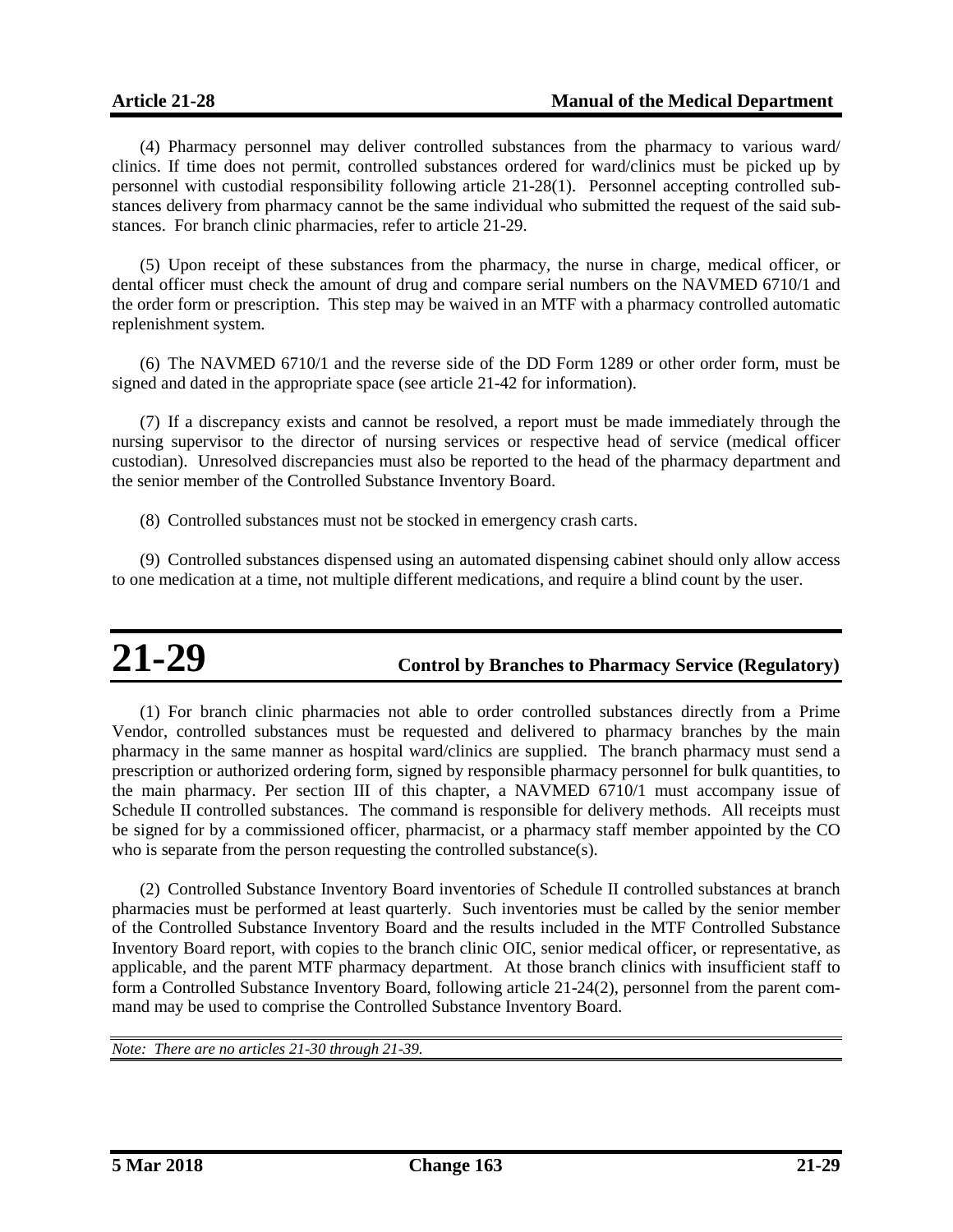### **THIS PAGE INTENTIONALLY LEFT BLANK**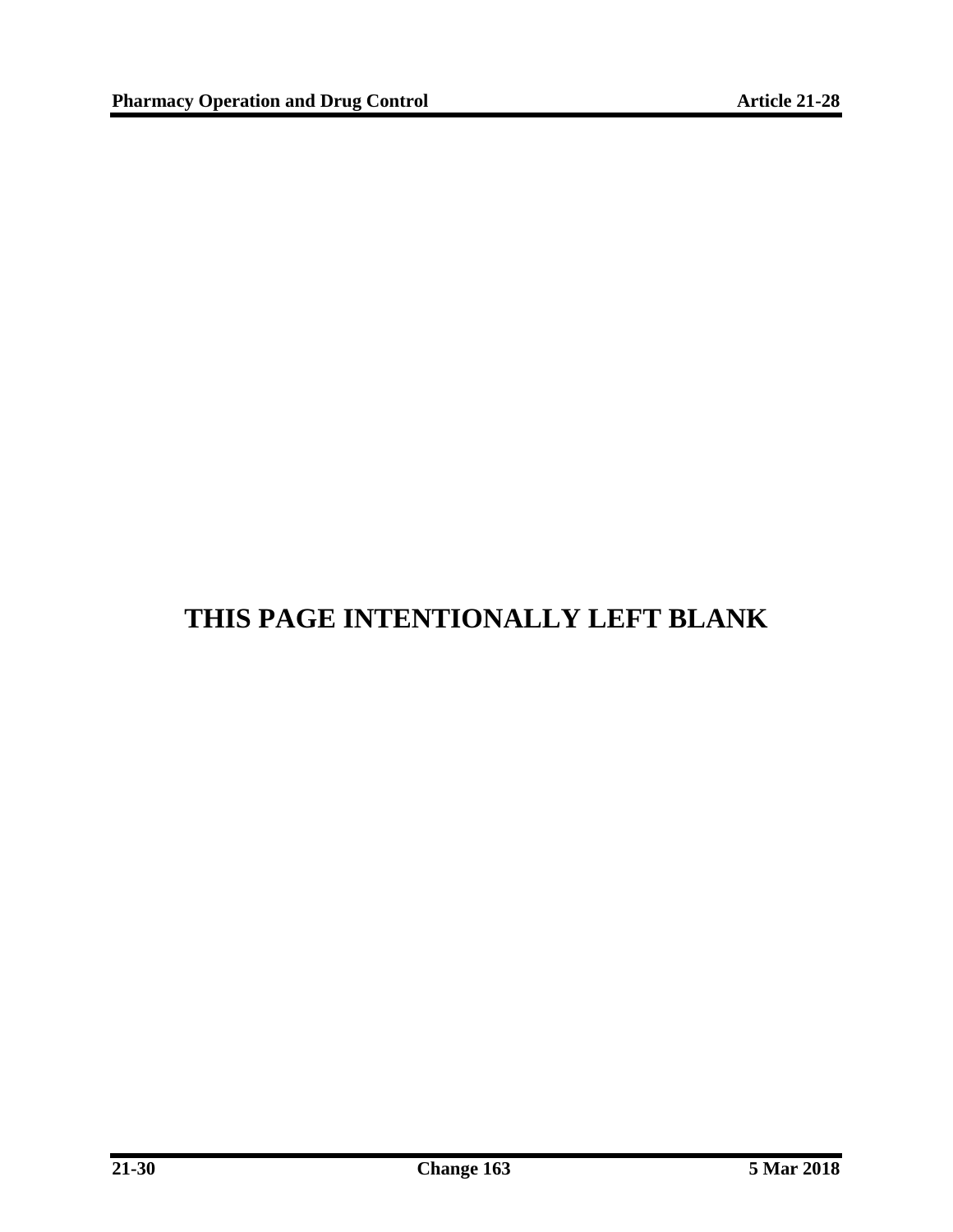## **Section III FORMS, RECORDS, AND REPORTS**

|                                                | Page  |
|------------------------------------------------|-------|
| <b>General (Regulatory)</b>                    | 21-31 |
| <b>Prescription Forms (Regulatory)</b>         | 21-31 |
| <b>Controlled Substance Forms (Regulatory)</b> | 21-32 |
| <b>Quality Control Forms (Regulatory)</b>      | 21-34 |
| <b>Availability of Forms (Regulatory)</b>      | 21-35 |
| <b>Disposition of Records (Regulatory)</b>     | 21-35 |
|                                                |       |

# **21-40 General (Regulatory)**

(1) Records must be maintained describing certain procedures conducted within all Navy medical and dental facilities. Among mandatory requirements for record keeping are the prescribing of drugs, handling of controlled substances, quality control procedures, and investigational drug handling. Standardized forms are available for prescribing of drugs and handling of controlled substances.

(2) Requirements for record keeping may be accomplished by using pharmacy automated data systems capable of producing readily retrievable reports.

**21-41 Prescription Forms (Regulatory)**

(1) When electronic provider-order-entry is not available, use DD Form 1289, except as provided in article 21-50(11) for all single prescriptions. More than one non-controlled medication may be written on a DD Form 1289 or NAVMED 6710/6. All controlled or investigational drugs must be written on an individual DD Form 1289.

(2) Prescription blanks provided by or preprinted by a commercial company (such as drug manufacturer or distributor) must not be used in an MTF. A rubber stamp may be used on DD Form 1289 for commonly prescribed items, except controlled substances, providing the rubber stamp has been reviewed and approved by the pharmacy department head and MTF P&T Committee. Any preprinted prescription blank or medication order form will be reviewed and approved by the pharmacy department head and MTF P&T Committee prior to use in the MTF. Article  $21-27(2)(a)$  applies.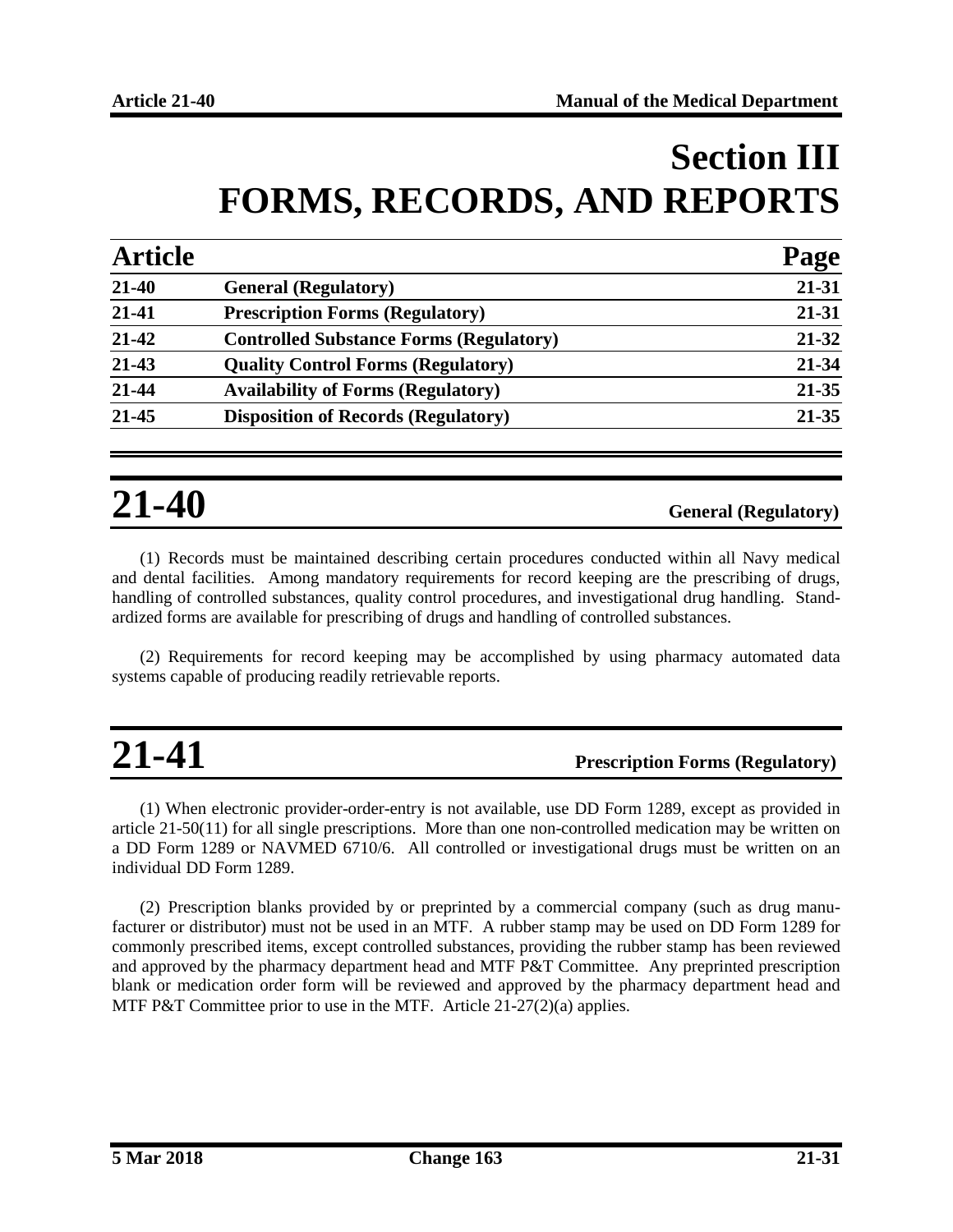### **21-42 Controlled Substance Forms (Regulatory)**

### (1) *NAVMED 6710/4*

(a) All NAVMED 6710/4 forms must be kept in a controlled substance book. See article 21- 42(3).

(b) The oncoming shift custodian must sign the NAVMED 6710/4. This is only done after completing the end of shift inventory of all controlled drugs and prior to being relieved. When the ward/clinic uses an automated dispensing cabinet for controlled substances, no NAVMED 6710/1 or NAVMED 6710/4 are issued to ward/clinics, and no requirement exists for the traditional end of shift counts of controlled substances. The automatic systems must be capable of tracking and recording each controlled substance medication transaction. In this circumstance, nursing supervisors are required to access a dispensing discrepancy report through the dispensing unit at least daily. If it is determined that no transactional discrepancies are found, all controlled substance medication counts are assumed correct by the ward/clinic, unless otherwise notified by the pharmacy. The nurse reporting for duty and the nurse being relieved must check the drugs concurrently. Report any discrepancies immediately to the nursing supervisor and the MTF pharmacy department head for resolution or appropriate action.

(c) The nurse custodian is responsible for the addition of all serial numbers of new NAVMED 6710/1 on the NAVMED 6710/4. The serial number of completed NAVMED 6710/1 forms returned to the pharmacy must be entered in the appropriate column, and the pharmacist or authorized representative must sign to acknowledge receipt.

(d) At least weekly, the ward/clinic supervisor must audit the ward/clinic controlled substances supplies. After the audit, the nursing supervisor must date and sign the NAVMED 6710/4.

(e) Automated dispensing cabinets must be inventoried by the ward/clinic weekly to ensure controlled and Drugs with a High Potential for Diversion are accurately accounted for.

### (2) *NAVMED 6710/1*

(a) Upon receipt of a properly completed prescription or order form from the ward or clinic, the pharmacy must prepare a separate NAVMED 6710/1 or similar automated form for each Schedule II-V controlled substance and any command controlled drug.

(b) If used, all NAVMED 6710/1 forms must be filed in a controlled substance book. See article 21-42(3).

(c) All entries must be made in indelible ink. Errors must be corrected by drawing a single line through the erroneous entry and legibly initialing it. The correct entry must be recorded on the following line, if necessary.

(d) If a new issue is received before the old issue is completely expended, the new NAVMED 6710/1 must be inserted in back of the current record. The serial number of the new NAVMED 6710/1 must be entered on the NAVMED 6710/4.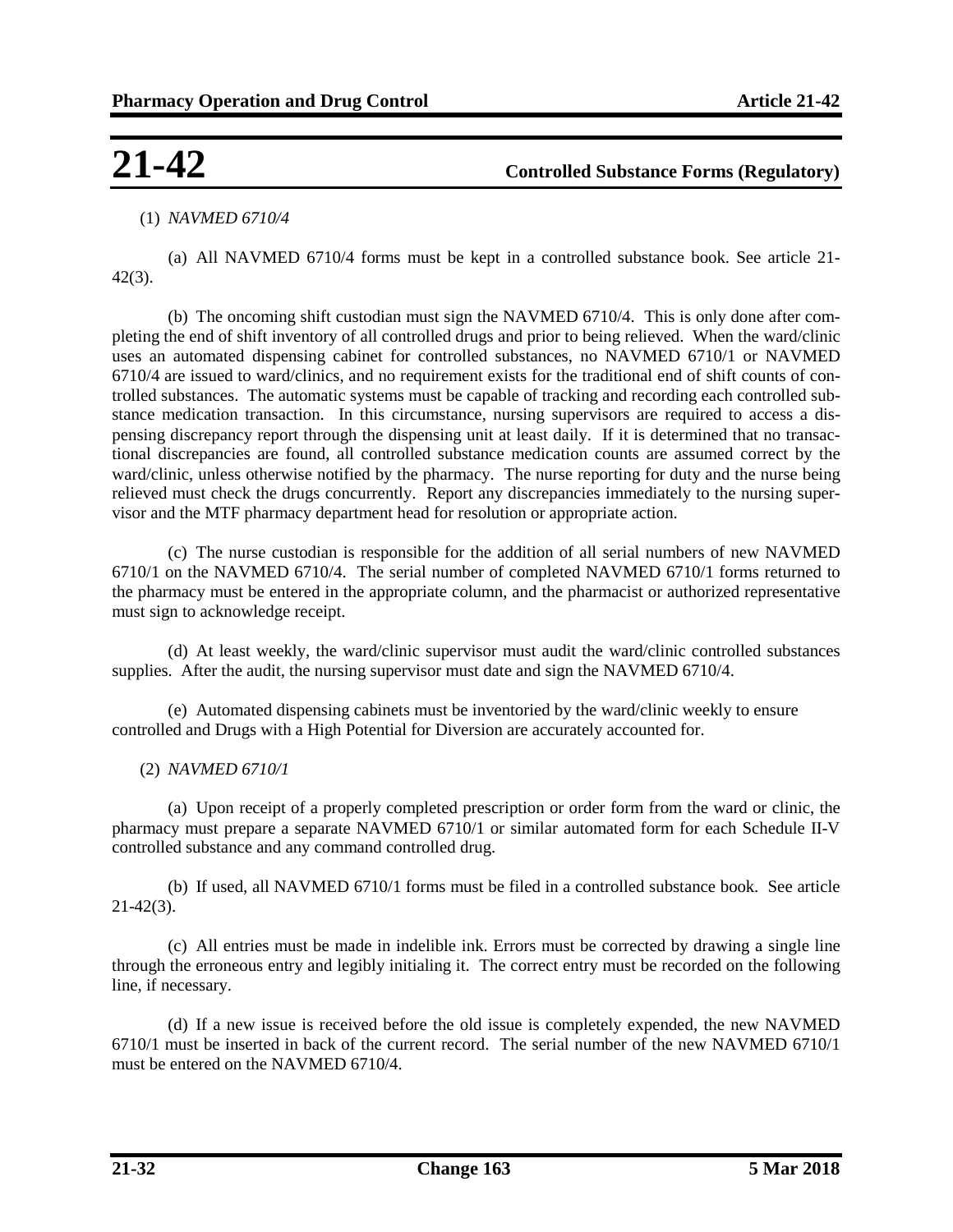(e) The heading for each NAVMED 6710/1 must be completed at the time of issue. The body of the form must be used for recording expenditures and balances only.

(f) Each time a drug is expended, complete information must be recorded: date, time, patient, doctor's name, by whom given, amount expended, and the balance on hand (NAVMED 6710/1). See article 21-42(l)(b).

1. All amounts must be recorded in Arabic numerals. Where the unit of measure is a milliliter (ml) and the amount used is less than one ml, record as a decimal (such as 0.5 ml).

2. When the unit expended to the patient is a fractional dose, the unit administered must be placed in parentheses before the number of units in the expended column, such as an entry of "(35) 1" for a Meperidine 50 milligrams (mg) tubex indicates that one tubex of Meperidine 50 mg was expended and 35 mg was administered or "(35) 2" for Meperidine 25 mg tubex indicates that two tubexes of Meperidine 25 mg expended, only 35 mg was administered. The remaining unused portion of a whole dosage unit, if wasted, must be recorded as destroyed on the NAVMED 6710/1, including the date, amount, new balance, and signed by the authorized individual involved and a second authorized person. See article 21-  $42(1)(b)$ .

3. If a single dose of a controlled substance is accidentally damaged or contaminated during preparation for administration, or is refused by the patient after preparation, the dose must be destroyed. A brief statement of the circumstances must be entered on the NAVMED 6710/1 or entered into the automated dispensing cabinet database by the authorized individual involved. Circumstances outlined above and in article 21-42(2)(c) must be signed on the NAVMED 6710/1 by the authorized individual involved and a second authorized person.

4. If multiple doses of a controlled substance are damaged or contaminated, the supervisor must record the disposition of the drug, including the date, amount of drug, brief statement of disposition, and new balance. The supervisor, the witnessing nurse, physician or dentist, and the authorized individual involved must sign the NAVMED 6710/1.

5. Deteriorated drugs must be returned to the pharmacy by ward/clinics. Drugs must be disposed of following article 21-26.

(g) The completed NAVMED 6710/1 must be returned to the pharmacy. The pharmacy officer or authorized representative must enter on the NAVMED 6710/5 the date the form was returned to the pharmacy. This information must be entered on the appropriate line bearing the same serial number (prescription number) as the NAVMED 6710/1.

(h) Monthly, the pharmacy must report to the Director of the Nursing Service or appropriate department head, all NAVMED 6710/1 forms 30 days overdue from date of issue. The report must be verified and returned to the pharmacy for reconciliation. Report discrepancies to the CO via report of the Controlled Substance Inventory Board.

(i) A locally prepared form or form generated by the pharmacy's automated data system may be substituted for NAVMED 6710/1, providing the form, at a minimum, bears the same data fields.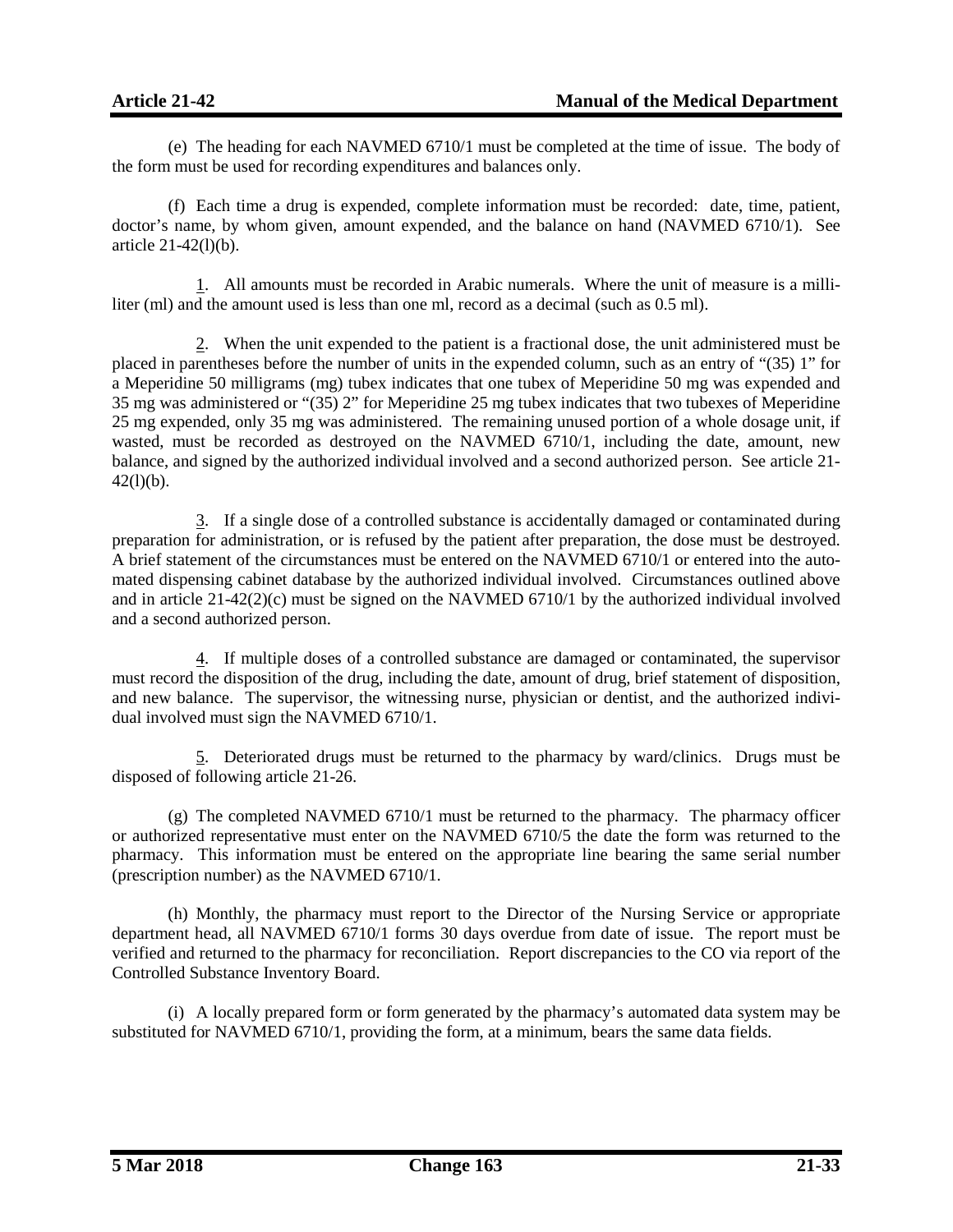(3) Controlled Substance Book (for facilities not using automated dispensing cabinets)

(a) Each ward/clinic or other activity drawing controlled substances from the pharmacy (bulk stock) must maintain a binder containing the NAVMED 6710/4, in the first section, and the individual NAVMED 6710/1, Narcotic and Controlled Account Records in the latter sections.

(b) The nursing supervisor must remove all completed NAVMED 6710/4 forms over 3 months old from the Narcotic and Controlled Drug Book, and transfer the completed NAVMED 6710/4 forms to the pharmacy for storage for a minimum of 2 years.

(4) *NAVMED 6710/5*

(a) A separate NAVMED 6710/5 must be prepared for each Schedule II controlled substance. All boxes and columns except as noted below are self-explanatory:

1. Name of Drug. Enter generic name of drug or proprietary name as appropriate (Codeine Sulfate).

2. Strength (expressed as gram (gm) or mg).

3. Unit. Enter tablet or ampule, as appropriate; for liquids or powders enter "ml" or "gm."

4. Prescription or Requisition Number. Enter appropriate prescription number requisition (voucher) number. For issues returned to the pharmacy, enter the source.

5. Recipient. Enter "pharmacy" for receipts. Enter ward/clinic number or name of patient, as appropriate, for expenditures.

6. NAVMED 6710/1 Returned. Enter the date the NAVMED 6710/l is returned to the pharmacy on the appropriate line bearing the same serial number or prescription number.

(b) On request of the Controlled Substance Inventory Board, the pharmacy department head, or authorized assistant, must total the quantity-received column and the quantity-expended column for inspection by the board.

(c) Upon completion of inspection, one board member must initial the receipts and expenditures columns or document on NAVMED 6710/1 that inventory was accurate.

(d) The foregoing procedures may be modified to record the information and maintain surveillance using computers.

## **21-43 Quality Control Forms (Regulatory)**

(1) A compounding/Pre-pack Log will be used to provide clearly definable material sources (manufacturers' names, lot number, and expiration dates), procedures used, intermediary and final checks by supervisory personnel, and sample labeling for all compounded and repackaged pharmaceuticals.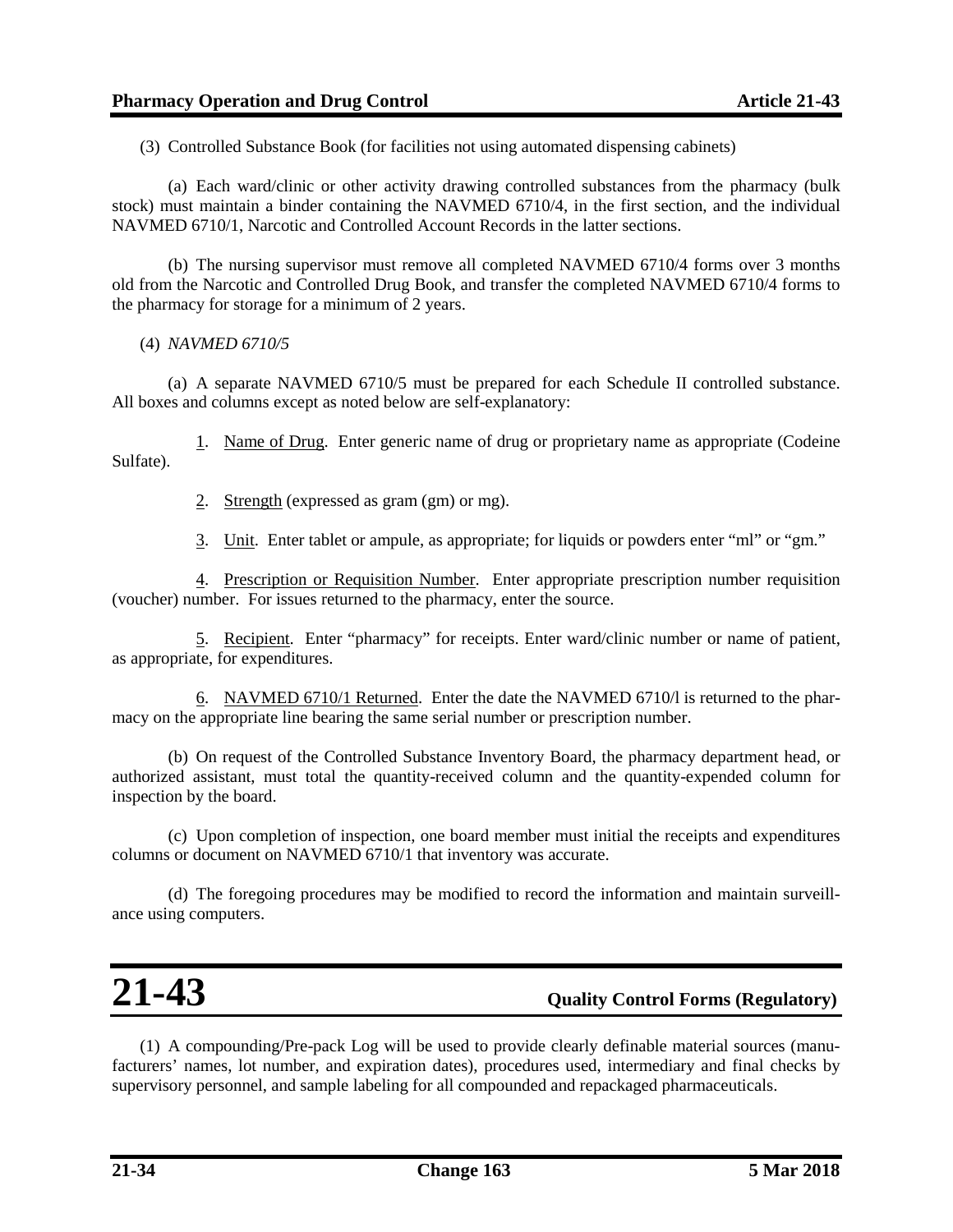### **21-44 Availability of Forms (Regulatory)**

(1) NAVMED 6710/1 Narcotic and Controlled Drug Account Record; NAVMED 6710/4 Narcotic and Controlled Drug Inventory-24 Hour; NAVMED 6710/5 Perpetual Inventory of Narcotics, Alcohol, and Controlled Drugs; and NAVMED 6710/6 Poly Prescription, S/N 0105-LF-206-7130 are available for order from the Naval Forms Online Web site at:

[https://navalforms.documentservices.dla.mil/web/public/home.](https://navalforms.documentservices.dla.mil/web/public/home)

(2) The DD Form 1289 DoD Prescription, S/N 0102-LF-012-6201 is available at: [http://www.dtic.mil/whs/directives/infomgt/forms/formsprogram.htm.](http://www.dtic.mil/whs/directives/infomgt/forms/formsprogram.htm)

(3) DEA Form 106 Report of Theft of Controlled Substances may be obtained from: [www.deadiversion.usdoj.gov/21cfr\\_reports/theft/.](http://www.deadiversion.usdoj.gov/21cfr_reports/theft/)

### **21-45 Disposition of Records (Regulatory)**

(1) All prescriptions may be destroyed after 2 years and are no longer needed for reference. All Schedule II through V controlled substance prescriptions and non-invoice accounting records (NAVMED 6710 forms) will be maintained and readily retrievable for at least 2 years. Invoice records must be stored according to SECNAV Manual 5210.1 section III 4-19.

*Note: There are no articles 21-46 through 21-49.*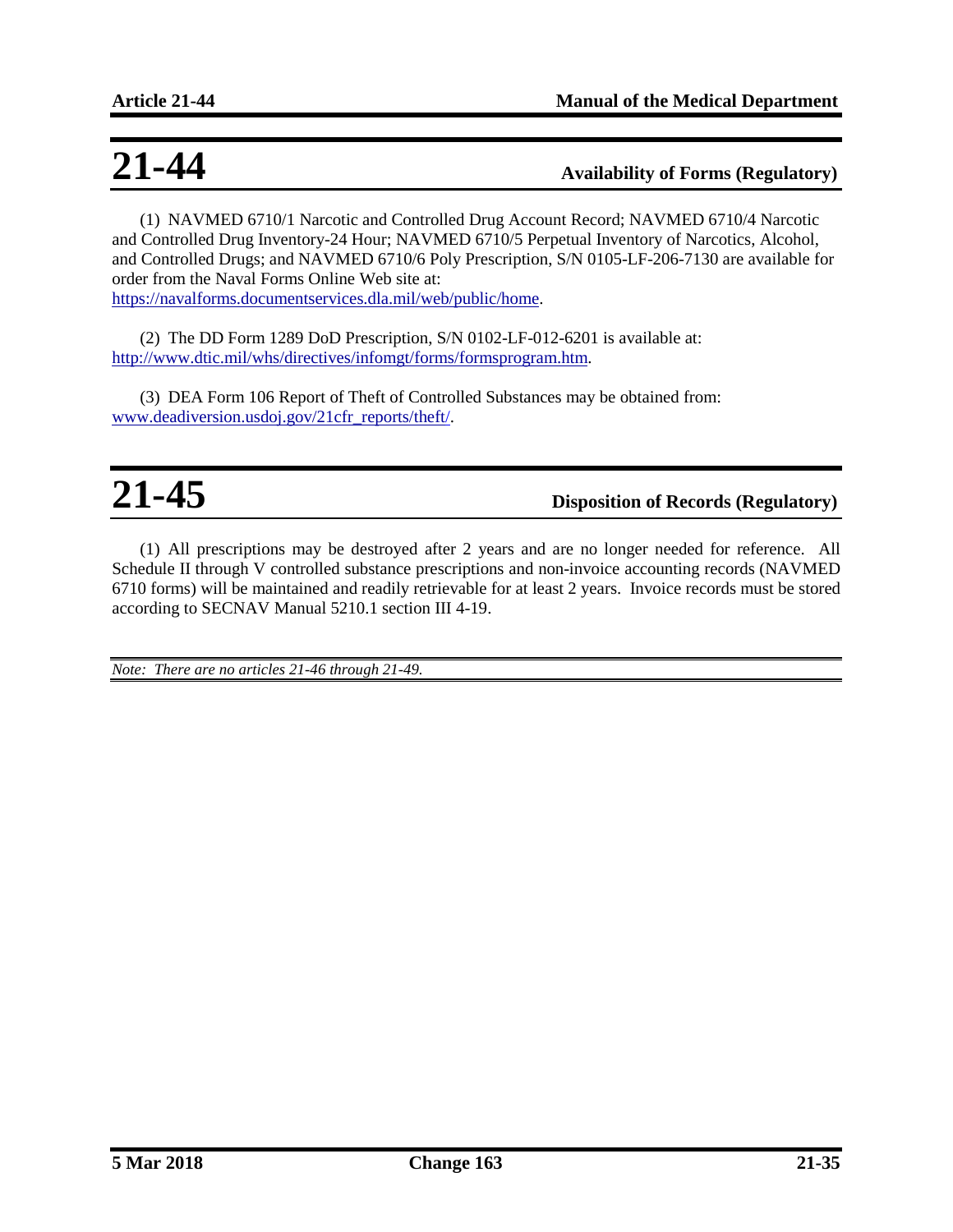### **THIS PAGE INTENTIONALLY LEFT BLANK**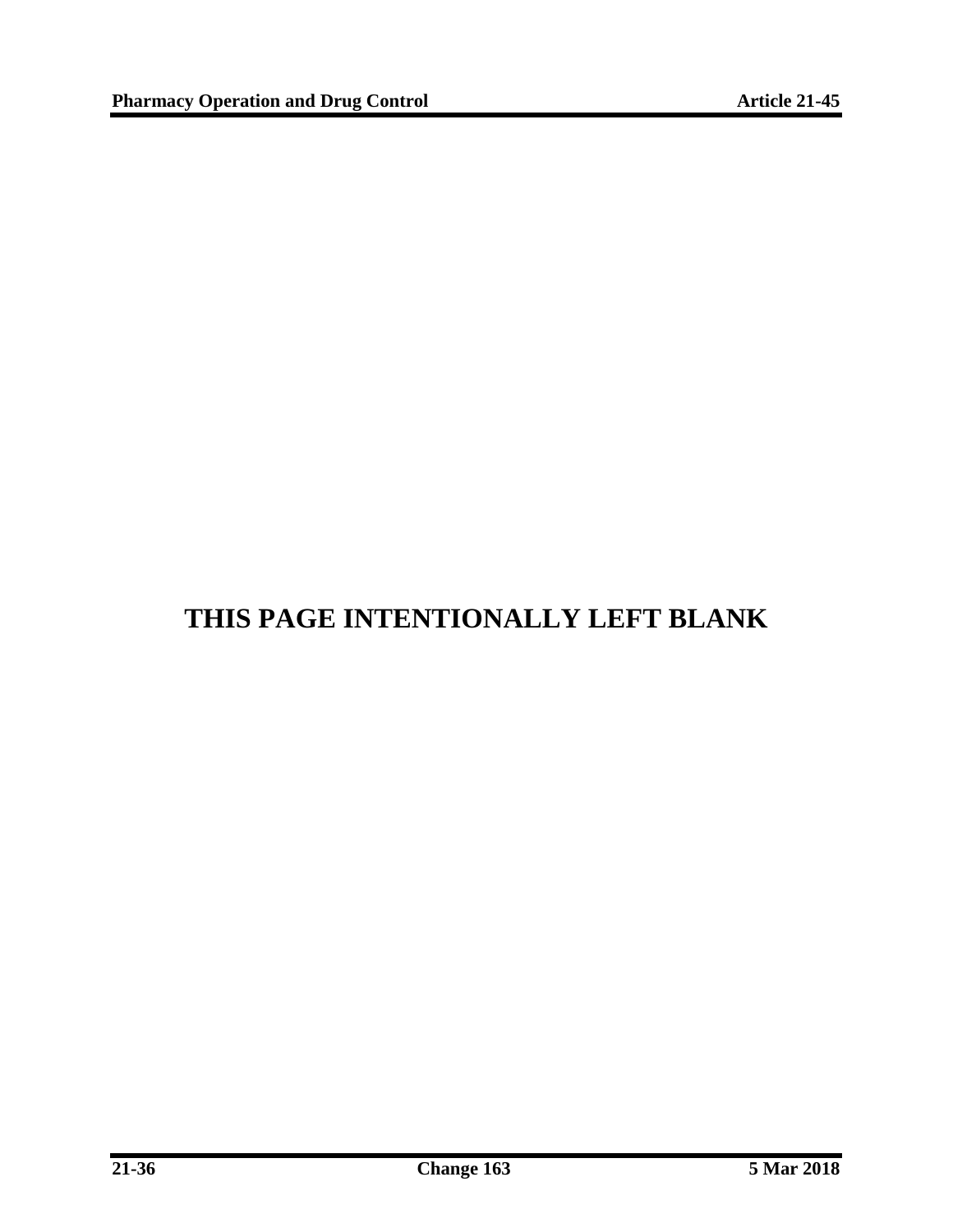## **Section IV DRUG DISPENSING WITHOUT A PHARMACIST**

| <b>Article</b> |                                                                  | Page  |
|----------------|------------------------------------------------------------------|-------|
| 21-50          | <b>Physician Assistants, Nurse Providers, and Hospital Corps</b> |       |
|                | <b>Personnel on Independent Duty (Regulatory)</b>                | 21-37 |
| 21-51          | <b>Operational or Emergency Situations (Regulatory)</b>          | 21-38 |
|                |                                                                  |       |

### **21-50 Physician Assistants, Nurse Providers, and Hospital Corps Personnel on Independent Duty (Regulatory)**

(1) Physician assistants, nurse practitioners, and IDC may be assigned to medical duties on small vessels, shore stations, Fleet Marine Force, and mobile field units to which a medical officer is not attached. They perform all duties required of the Medical Department. These duties include Medical Department administration and to the extent for which qualified, the professional duties prescribed for medical officers of ships and stations.

(2) Custodial responsibility for controlled substances must be vested in a commissioned officer.

(3) Members of the Medical Department of the Navy must not take nor receive into custody, on board ship or in any Navy or Marine Corps establishment, any controlled substances except as authorized:

- (a) For medicinal purposes.
- (b) For retention as evidence in disciplinary actions.
- (c) By Navy Regulations.

(4) Working stocks of controlled substances may be issued from the main pharmacy from time to time for dispensing purposes to the individual in charge of this pharmacy. This individual must be required to keep an accurate record of receipts and expenditures and to keep these substances under lock when not in use. Except as provided above, a custodial officer must not permit any of these substances to be placed in the possession of any person in quantities other than that required for immediate consumption by patients, or for use in emergency, such as combat. All drugs must be dispensed under the supervision of Medical Department representatives at activities where there are no officers of the Medical Department.

(5) Officers of the Medical Department are authorized to issue controlled substances, for medicinal purposes only, to COs of ships and to pilots of aircraft to which no Medical Corps officer is attached.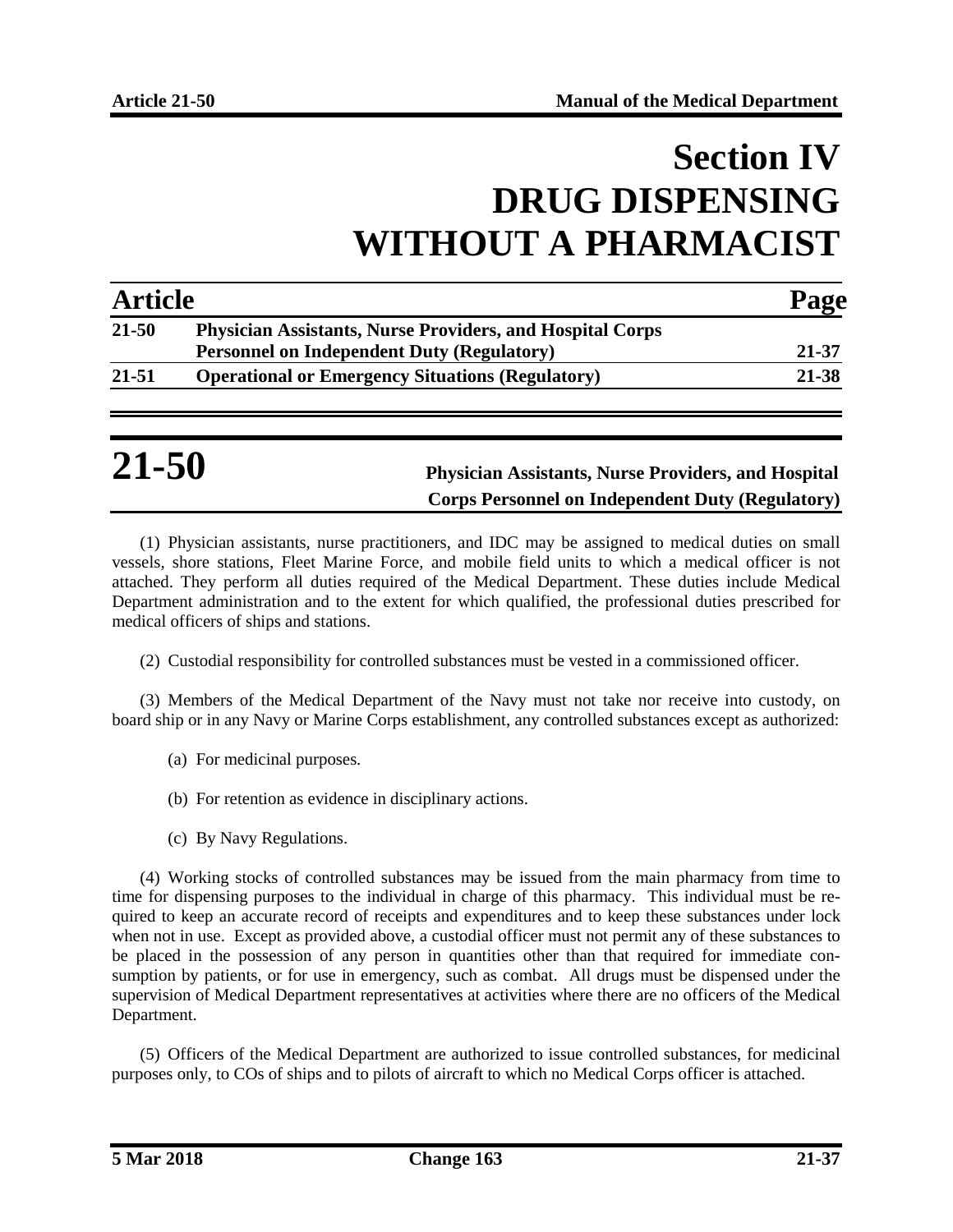(6) An officer of the Medical Department, or if no such officer is available an officer designated by the CO, must keep all controlled substances in a separate locked compartment. The Controlled Substance Inventory Board must conduct an inventory quarterly or more frequently per article 21-29. A report will be made to the CO. Personnel of the Medical Department must assure all such substances under their charge are properly labeled.

(7) The executive officer, or other designated officer, must arrange for the care and safe custody of all keys, and require strict compliance with instructions concerning the receipt, custody, and issue of controlled substances contained in the law, U.S. Navy Regulations, and this manual. The keys must always be in the custody of an officer.

(8) Custodians, or their designated assistants, must retain the keys to the place of storage while on duty. When relieved, they must deliver the keys to their relief, or to a responsible person designated by local instructions. A copy of the combination of a safe, if used, must be sealed in an envelope and deposited with the CO or an officer designated by the CO.

(9) The senior Medical Department representative must take charge of the medical storeroom and maintain custody of the key. However, the medical officer, if one is assigned, or such other officer or petty officer designated by the CO, must be responsible for the security of the contents of the medical stores kept therein. Controlled substances must be kept in separate lockers and the keys to these lockers must always be in the custody of an officer.

(10) Directives issued by fleet force, type commander, CO, or other appropriate authority, may authorize the following deviations from the controls established in this chapter:

(a) Physician assistants, nurse practitioners, or the IDC at an activity not having a medical officer may be authorized to deviate from the control procedures established by this chapter, but not the intent regarding receipt, custody, and issuance of controlled substances. This deviation in no way relieves a command of the responsibility for controlled material.

(b) Physician assistants, nurse practitioners, or IDC may prescribe and administer only those controlled substances listed in the activity's AMAL. Authority to make revision or augmentation of controlled substances in AMALs will be obtained in writing from the type commander. A DD Form 1289 must be prepared and filed following this chapter.

(11) Physician assistants, nurse practitioners, or hospital corpsmen on independent duty are not required to use the DD Form 1289 for prescribing drugs given directly to the patient, other than controlled drugs, unless directed by the CO or higher authority. This does not relieve personnel on independent duty from complying with article 21-5(7).

### **21-51 Operational or Emergency Situations (Regulatory)**

(1) If operational commitments call for deviation from the established controls of this chapter, special instructions must be issued by appropriate authority relative to the receipt, custody, and issuance of controlled substances, hazardous materials and other medications as needed.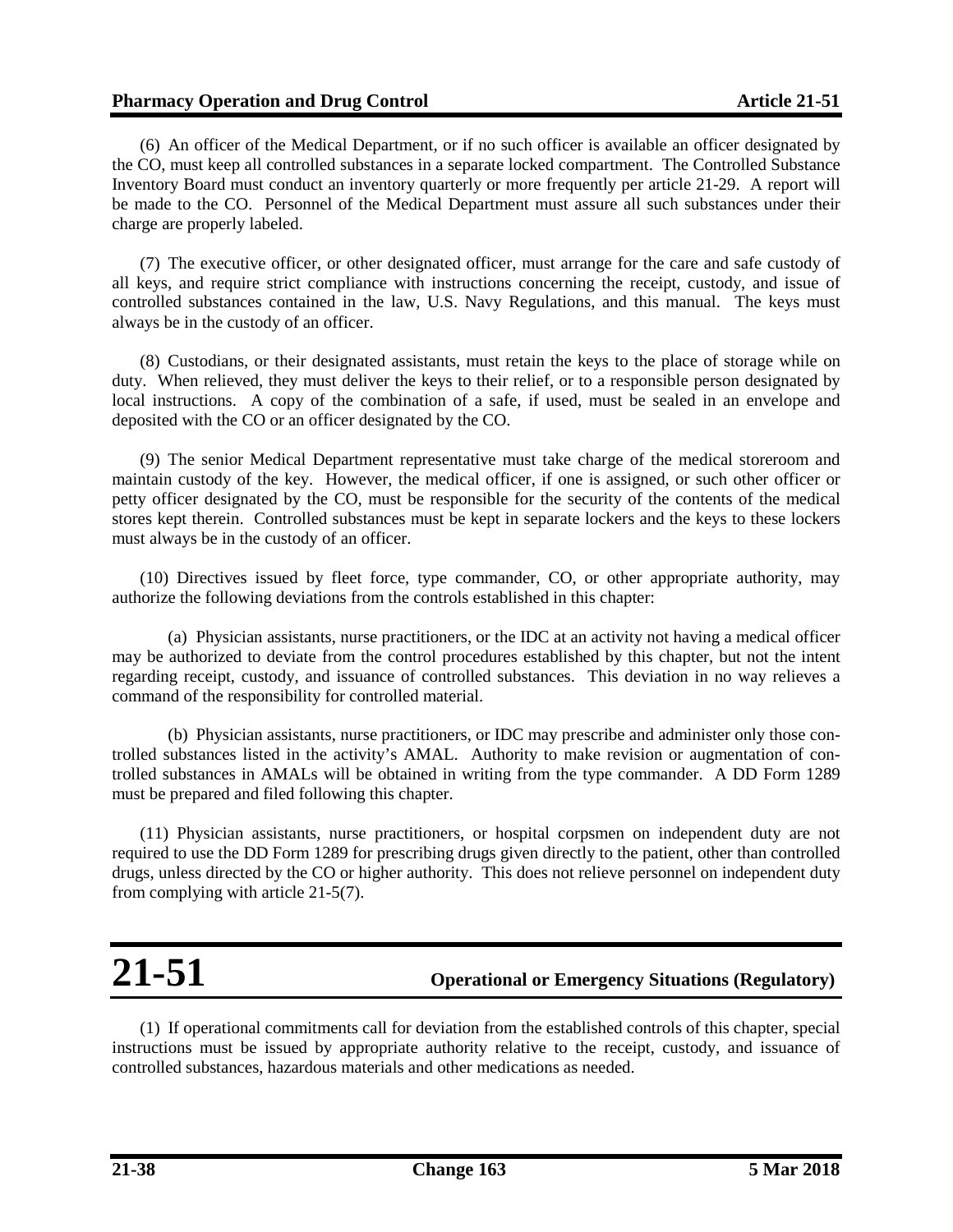## **Section V REFERENCES AND ACRONYMS**

| <b>Article</b> |                   | <b>Page</b> |
|----------------|-------------------|-------------|
| 21-52          | <b>References</b> | 21-39       |
| 21-53          | <b>Acronyms</b>   | 21-41       |
|                |                   |             |

## **21-52 References**

BUMEDINST 6010.13 series, Quality Assurance Program Available at: <http://www.med.navy.mil/directives/Pages/BUMEDInstructions.aspx>

BUMEDINST 6010.17 series, Naval Medical Staff Bylaws Available at: <http://www.med.navy.mil/directives/Pages/BUMEDInstructions.aspx>

BUMEDINST 6570.3 series, Safe Handling and Disposal of Occupationally Hazardous Drugs and Environmentally Hazardous Drugs *(Personnel that need access to this instruction must submit a request to: [usn.ncr.bumedfchva.mbx.bumed-directives@mail.mil\)](mailto:usn.ncr.bumedfchva.mbx.bumed-directives@mail.mil)*

OPNAVINST 6400.1 series, Training, Certification, Supervision Program, and Employment of Independent Duty Hospital Corpsmen Available at: <https://doni.documentservices.dla.mil/secnav.aspx>

SECNAVINST 3900.39 series, Human Research Protection Program Available at: <https://doni.documentservices.dla.mil/secnav.aspx>

SECNAV Manual 5210.1 section III, page III-4-19 Available at: <https://doni.documentservices.dla.mil/secnavmanuals.aspx>

Executive Order 13139 Available at: <https://www.gpo.gov/fdsys/pkg/FR-1999-10-05/pdf/99-26078.pdf>

Controlled Substance Act of 1970 (Public Law 91-513) Available at: <https://www.drugs.com/csa-schedule.html>

10 USC §1107 Available at: <http://uscode.house.gov/search/criteria.shtml>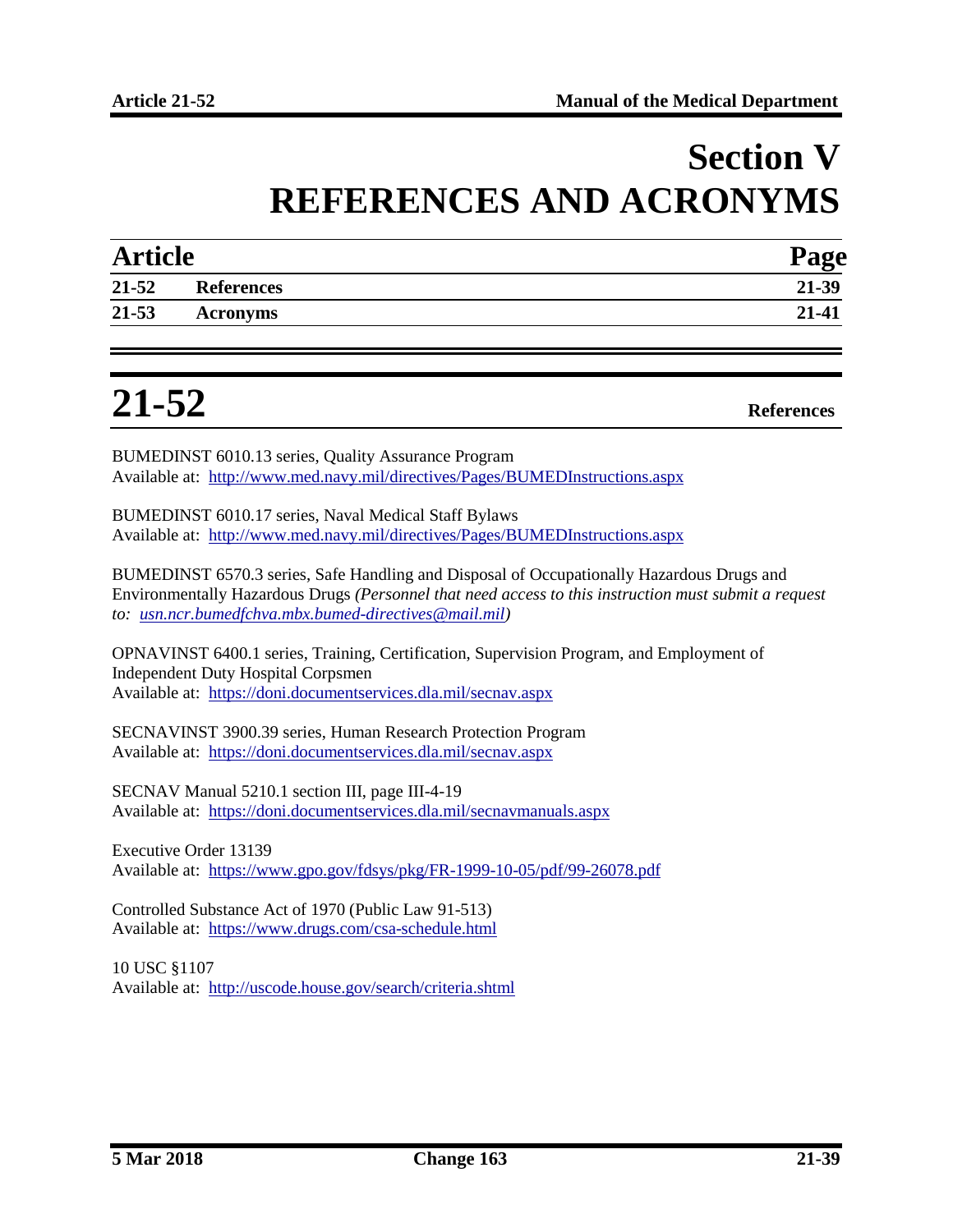### **THIS PAGE INTENTIONALLY LEFT BLANK**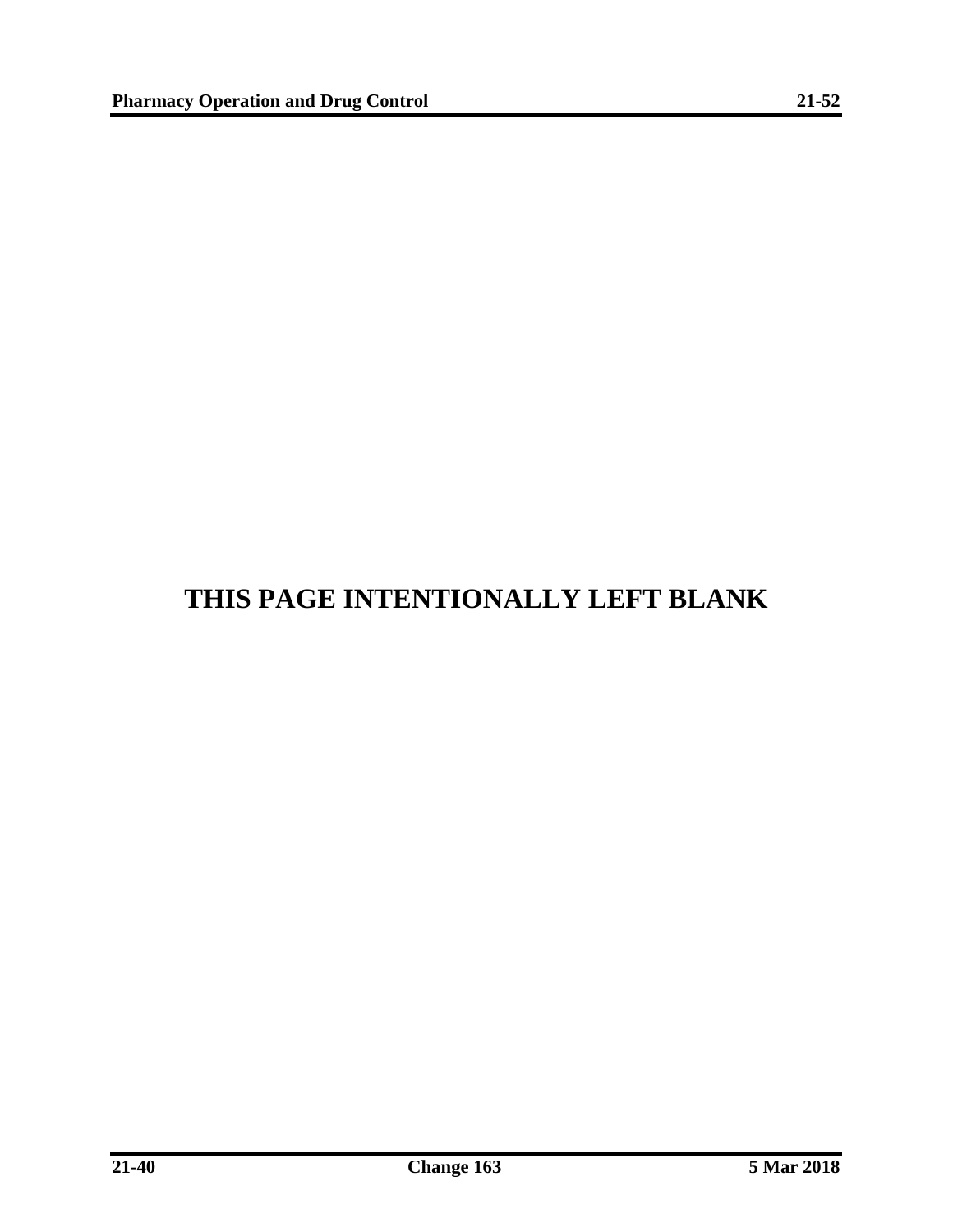| 21-53         |                                                    | <b>Acronyms</b> |
|---------------|----------------------------------------------------|-----------------|
| <b>AAAAI</b>  | American Academy of Allergy, Asthma and Immunology |                 |
| <b>ACPE</b>   | Accreditation Council for Pharmacy Education       |                 |
| AD            | <b>Active Duty</b>                                 |                 |
| <b>AMAL</b>   | <b>Authorized Medical Allowance List</b>           |                 |
| <b>AOR</b>    | Area of Responsibility                             |                 |
| <b>BCF</b>    | <b>Basic Core Formulary</b>                        |                 |
| <b>BSC</b>    | <b>Biological Safety Cabinet</b>                   |                 |
| <b>BSO</b>    | <b>Budge Submitting Office</b>                     |                 |
| <b>BUD</b>    | <b>Beyond Use Date</b>                             |                 |
| <b>BUMED</b>  | Bureau of Medicine and Surgery                     |                 |
| <b>CHCS</b>   | <b>Composite Health Care System</b>                |                 |
| CO            | <b>Commanding Officer</b>                          |                 |
| <b>CONUS</b>  | Inside of the continental United States            |                 |
| <b>DEERS</b>  | Defense Enrollment Eligibility Reporting System    |                 |
| <b>DEA</b>    | Drug Enforcement Administration                    |                 |
| <b>DOD</b>    | Department of Defense                              |                 |
| <b>DMLSS</b>  | Defense Medical Logistics Standard Support         |                 |
| <b>DSCP</b>   | Defense Supply Center Philadelphia                 |                 |
| <b>FDA</b>    | U.S. Food and Drug Administration                  |                 |
| <b>GM</b>     | Gram                                               |                 |
| <b>HEPA</b>   | High-Efficiency Particulate Air                    |                 |
| ID            | Identification                                     |                 |
| <b>IDC</b>    | <b>Independent Duty Corpsman</b>                   |                 |
| <b>MDV</b>    | <b>Multiple Dose Vials</b>                         |                 |
| MG            | Milligram                                          |                 |
| ML            | Milliliter                                         |                 |
| <b>MTF</b>    | <b>Medical Treatment Facility</b>                  |                 |
| <b>NEC</b>    | Navy Enlisted Classification                       |                 |
| <b>OCONUS</b> | <b>Outside of the Continental United States</b>    |                 |
| <b>OIC</b>    | Officer in Charge                                  |                 |
| <b>OTC</b>    | Over-the-Counter                                   |                 |
| P&T           | Pharmacy and Therapeutics                          |                 |
| <b>PRN</b>    | Pro Re Nata (as needed)                            |                 |
| <b>USAMMA</b> | United States Army Medical Material Agency         |                 |